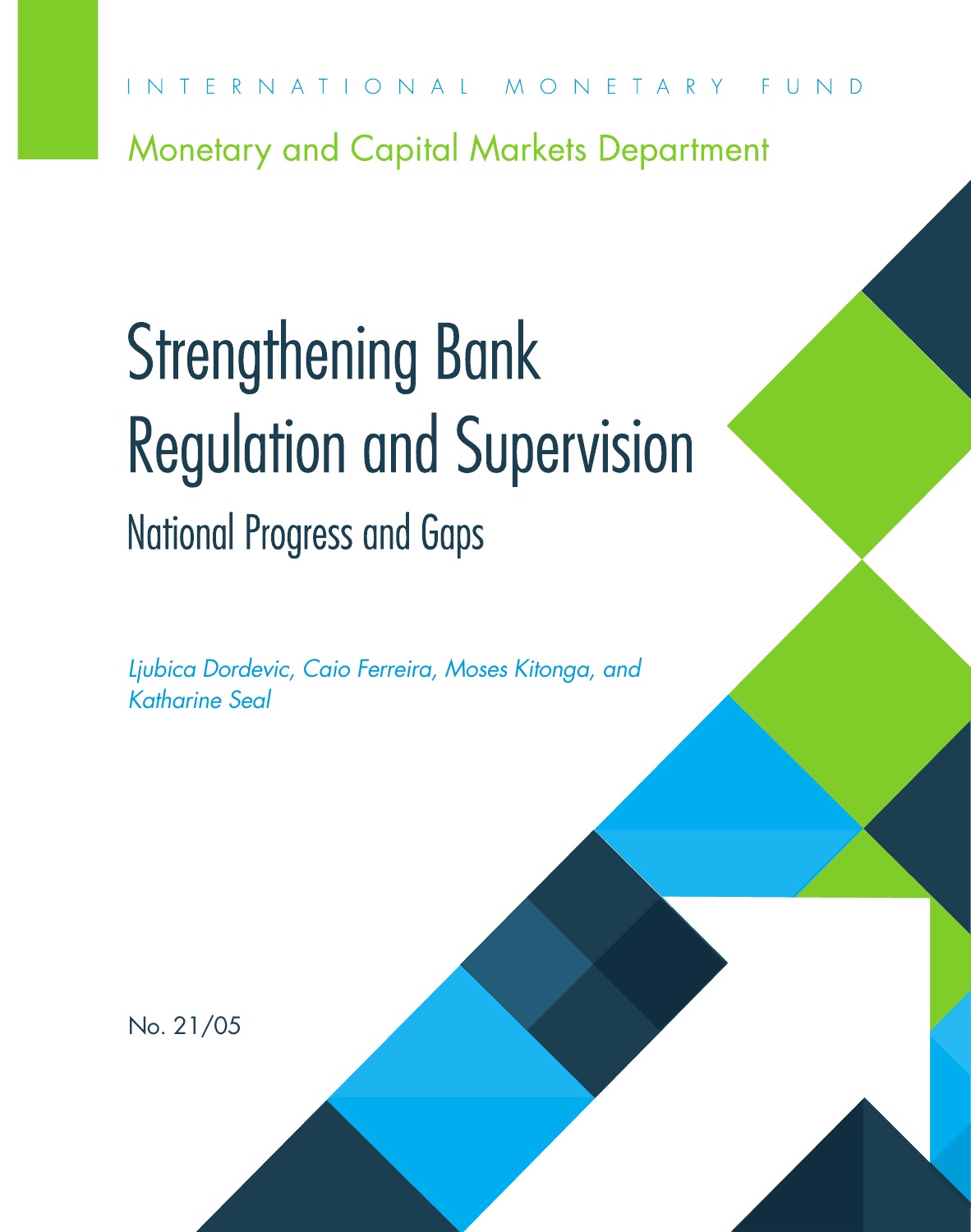Monetary and Capital Markets Department

# **Strengthening Bank Regulation and Supervision: National Progress and Gaps**

**Ljubica Dordevic, Caio Ferreira, Moses Kitonga, and Katharine Seal**

**INTERNATIONAL MONETARY FUND**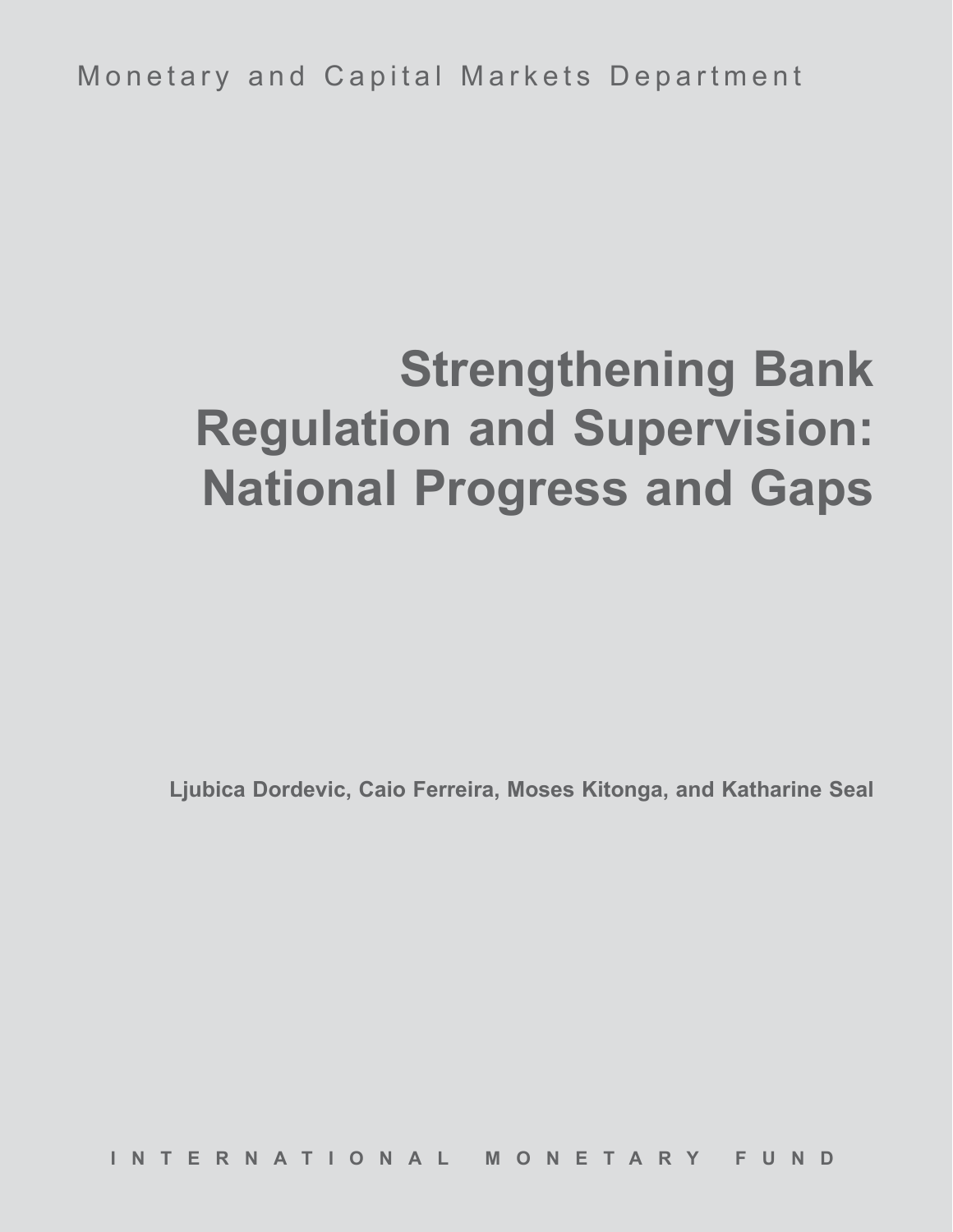Copyright ©2021 International Monetary Fund

#### **Cataloging-in-Publication Data IMF Library**

Names: Đorđević, Ljubica D. | Ferreira, Caio. | Kitonga, Moses. | Seal, Katharine. | International Monetary Fund. Monetary and Capital Markets Department, issuing body. | International Monetary Fund, publisher. Title: Strengthening bank regulation and supervision : national progress and gaps / Ljubica Dordevic, Caio Ferreira, Moses Kitonga, and Katharine Seal. Other titles: International Monetary Fund. Monetary and Capital Markets Department (Series). Description: Washington, DC : International Monetary Fund, 2021. | Departmental paper series. | Includes bibliographical references. Identifiers: ISBN 9781513566658 (paper) Subjects: LCSH: Banks and banking—State supervision. | Bank management. | Banking law.

Classification: LCC HG1725.D67 2021

The Departmental Paper Series presents research by IMF staff on issues of broad regional or cross-country interest. The views expressed in this paper are those of the author(s) and do not necessarily represent the views of the IMF, its Executive Board, or IMF management.

> Publication orders may be placed online, by fax, or through the mail: International Monetary Fund, Publication Services P.O. Box 92780, Washington, DC 20090, U.S.A. Tel. (202) 623-7430 Fax: (202) 623-7201 E-mail: publications@imf.org www.imfbookstore.org www.elibrary.imf.org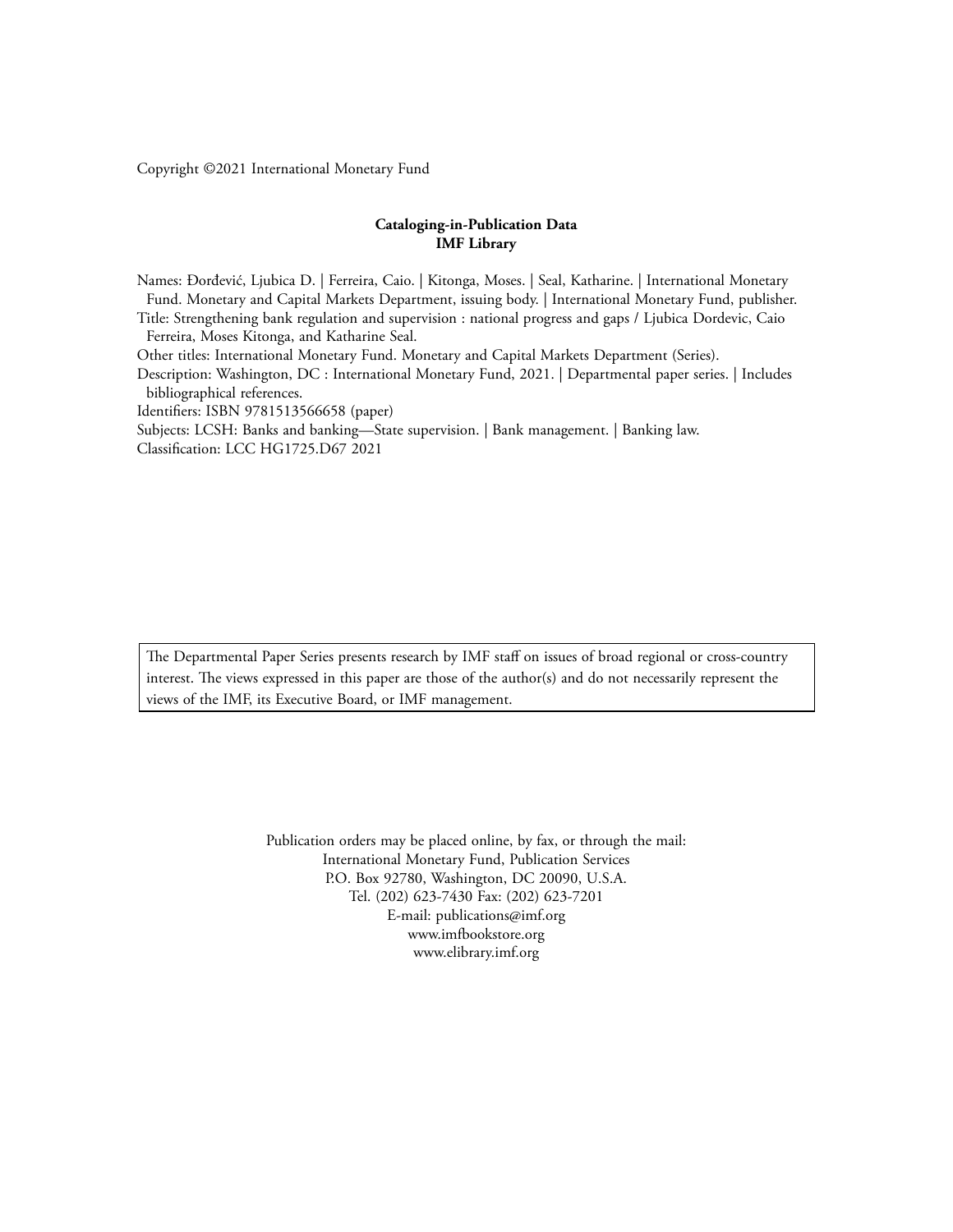# **Contents**

| 2. | Adapting National Approaches to the International Reform Agenda  5                    |
|----|---------------------------------------------------------------------------------------|
|    | Post-Crisis Prudential Reforms and Minimum Standards for Regulation and               |
|    | Proportionality Considerations when Adopting International Standards7                 |
| 3. |                                                                                       |
|    |                                                                                       |
|    |                                                                                       |
|    |                                                                                       |
|    |                                                                                       |
|    |                                                                                       |
|    |                                                                                       |
|    |                                                                                       |
|    |                                                                                       |
|    | <b>Boxes</b>                                                                          |
|    |                                                                                       |
|    | Box 2. Guiding Principles for Proportional Implementation of International Standards9 |
|    |                                                                                       |
|    | <b>Tables</b>                                                                         |
|    |                                                                                       |
|    |                                                                                       |
|    |                                                                                       |
|    | <b>Figures</b>                                                                        |
|    | Figure 1. Limitations in Compliance with Individual Basel Core Principles  14         |
|    |                                                                                       |
|    | Figure 3. Weaknesses in Institutional Setting for Bank Supervision  17                |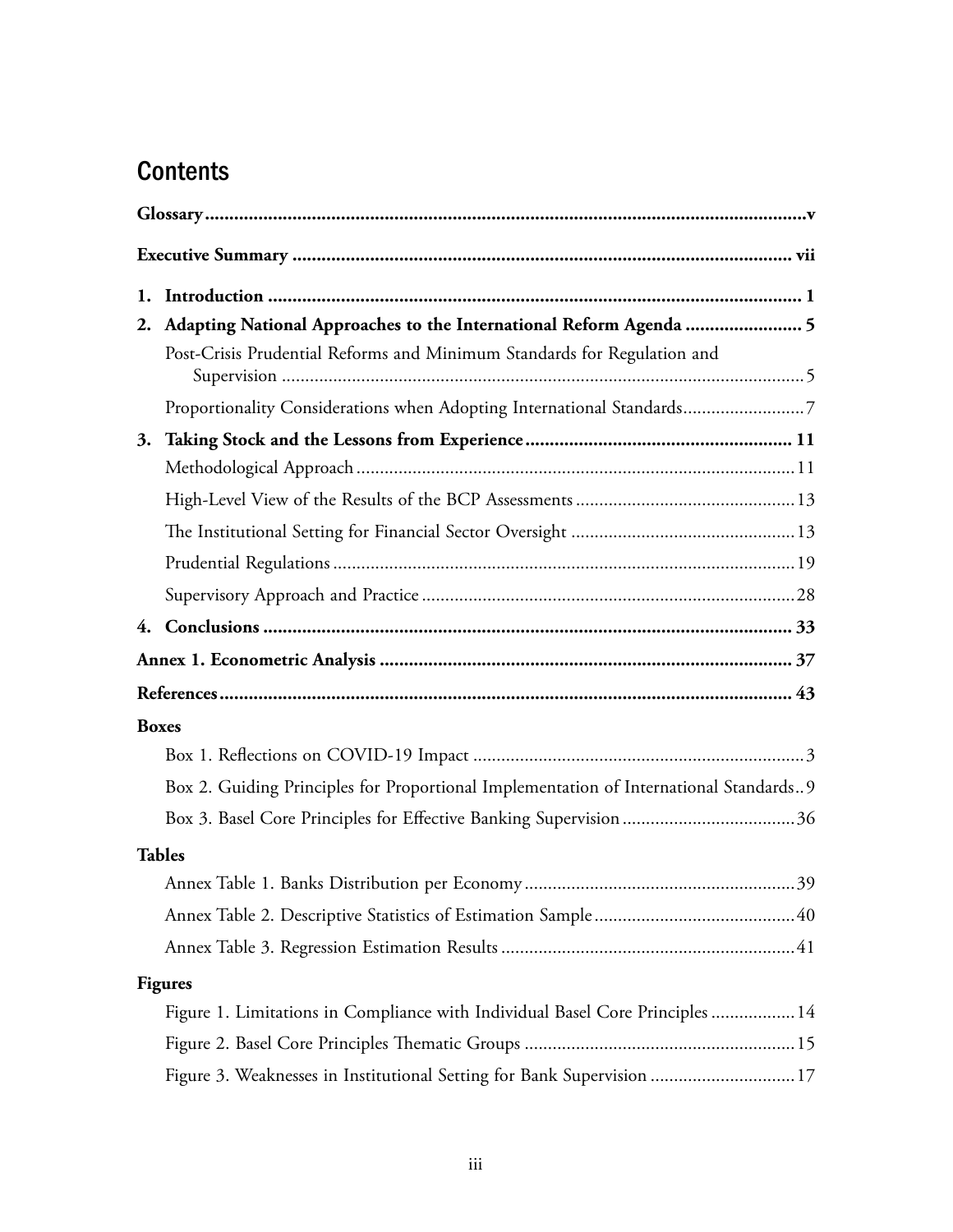| Figure 5. Corporate Governance, Risk Management, and Related Parties24  |  |
|-------------------------------------------------------------------------|--|
|                                                                         |  |
|                                                                         |  |
| Figure 8. Monetary and Capital Markets Technical Assistance by Topic 34 |  |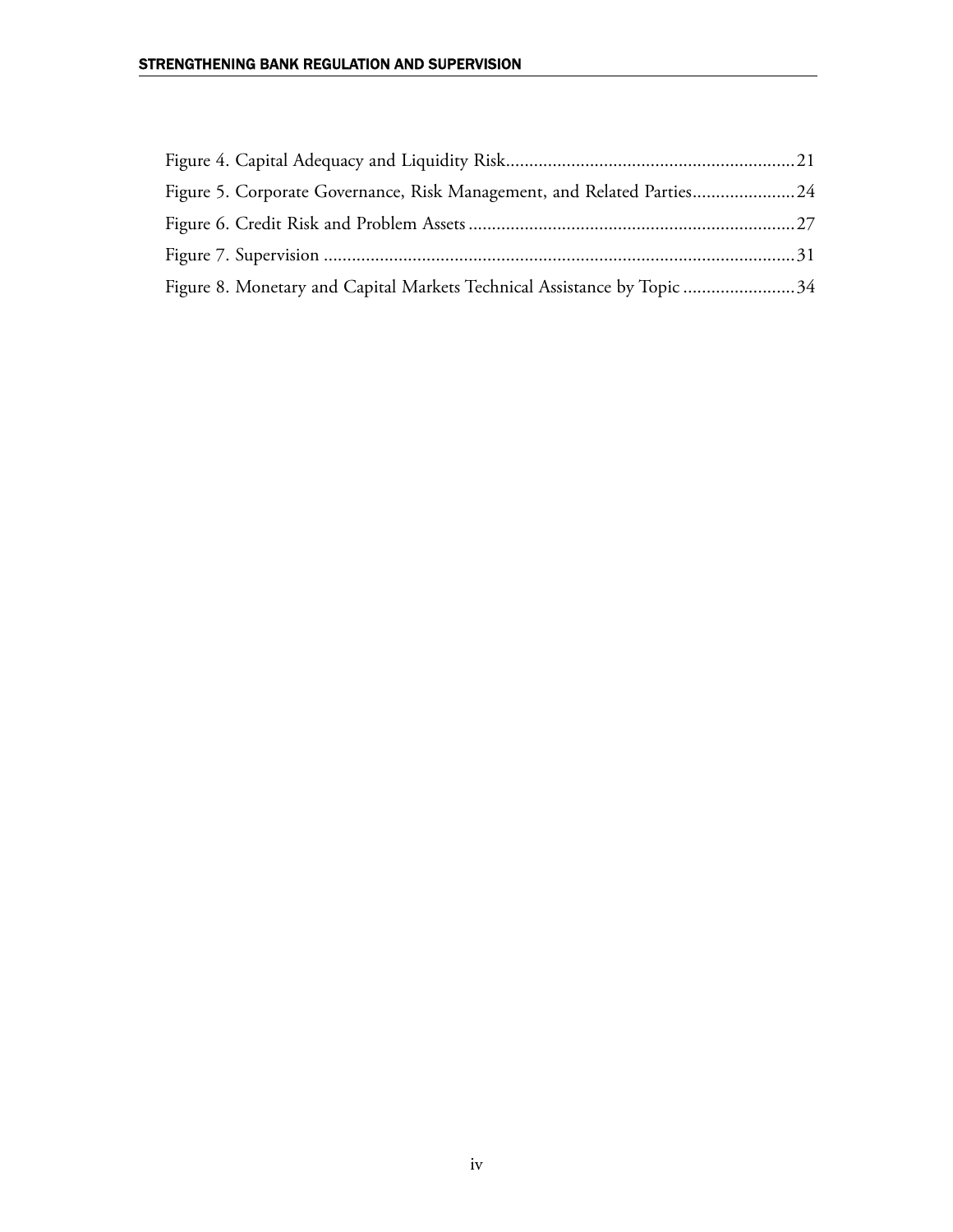# **Glossary**

| АE             | advanced economies                                      |
|----------------|---------------------------------------------------------|
| <b>BCBS</b>    | Basel Committee on Banking Supervision                  |
| <b>BCP</b>     | Basel Core Principles for Effective Banking Supervision |
| <b>BIS</b>     | <b>Bank for International Settlements</b>               |
| $\mathbb{C}P$  | core principle                                          |
| G20            | Group of Twenty                                         |
| <b>EMDE</b>    | emerging market and developing economies                |
| FSB            | Financial Stability Board                               |
| <b>FSAP</b>    | Financial Sector Assessment Program                     |
| <b>GFC</b>     | global financial crisis                                 |
| LC             | largely compliant                                       |
| <b>MNC</b>     | materially noncompliant                                 |
| N <sub>C</sub> | noncompliant                                            |
| <b>RBS</b>     | risk-based supervision                                  |
| <b>ROA</b>     | return on assets                                        |
| <b>TA</b>      | technical assistance                                    |
| WGI            | World Governance Indicators                             |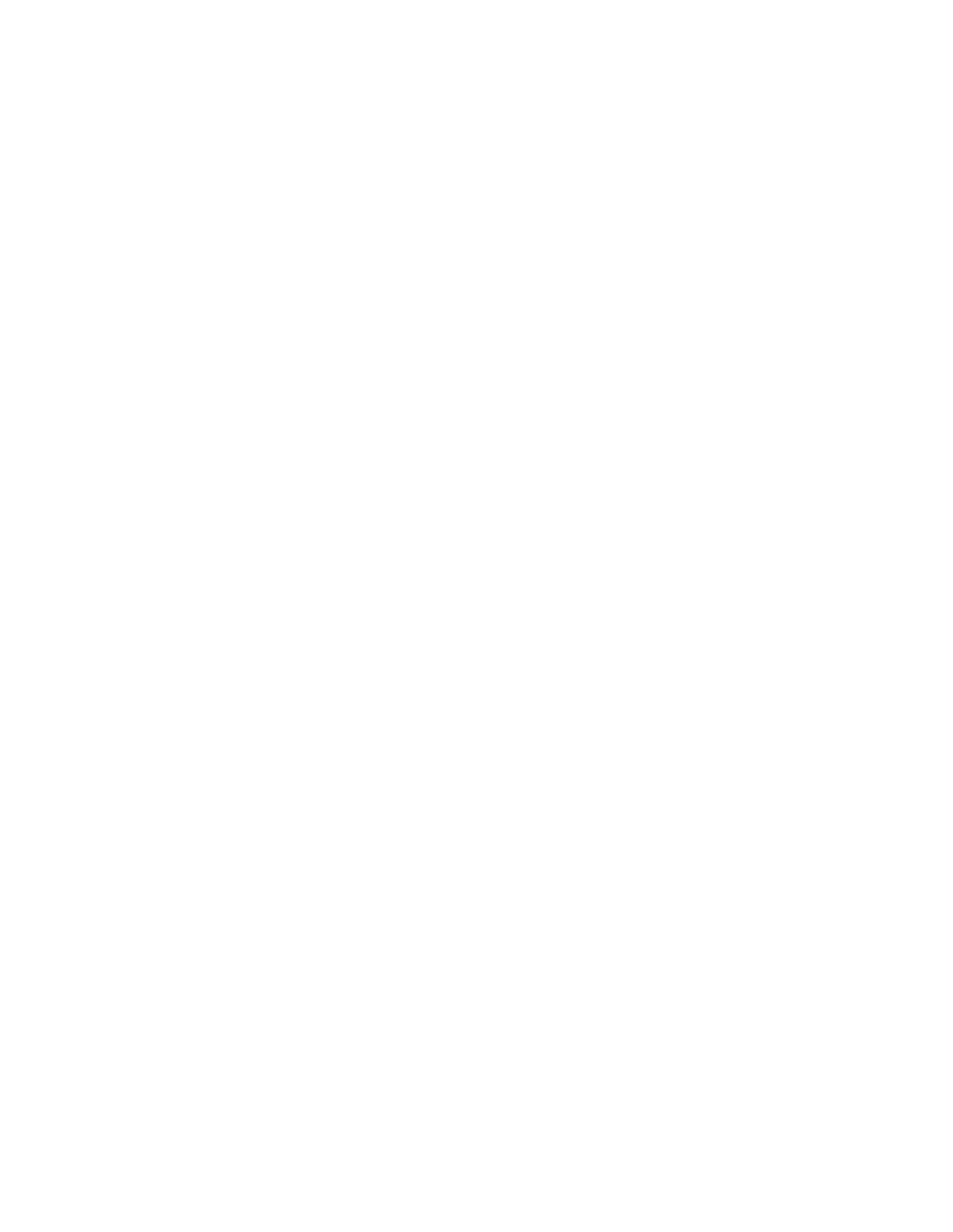## Executive Summary

The failings that precipitated the 2008 global financial crisis (GFC) led to an unprecedented international effort to reform and strengthen the regulatory and supervisory framework. The goal of this framework was to deliver more-resilient financial institutions and systems. This departmental paper aims to support the effective implementation of these reforms by distilling the main findings of Basel Core Principles for Effective Bank Supervision assessments conducted by the IMF.

The paper employs two complementary strategies. First, it is pursues textual analysis (text mining) of the assessment reports to identify successes and challenges the authorities are facing. Second, it analyzes the grades in the Basel Core Principles assessments, including their evolution and association with bank fragility.

The findings confirm that jurisdictions have made steady progress implementing the major regulatory reforms. Capital and liquidity regulation, in particular, have been strengthened across the board. However, progress that enhances banking supervision has been slower. Despite the strong association between the institutional setting for supervision and bank soundness and stability, many countries still lack independent bank supervisors who have a clear financial stability mandate and appropriate set of powers. Governance and risk management show some improvement and supervisory techniques and tools are developing and becoming more forward looking, but a relatively large number of jurisdictions still need to effect substantial improvements in these areas. The framework for the management of problem assets also needs urgent improvements and the supervision of related party transactions is a concern, given the potential consequences with respect to bank soundness, and more guidance from international bodies appears merited.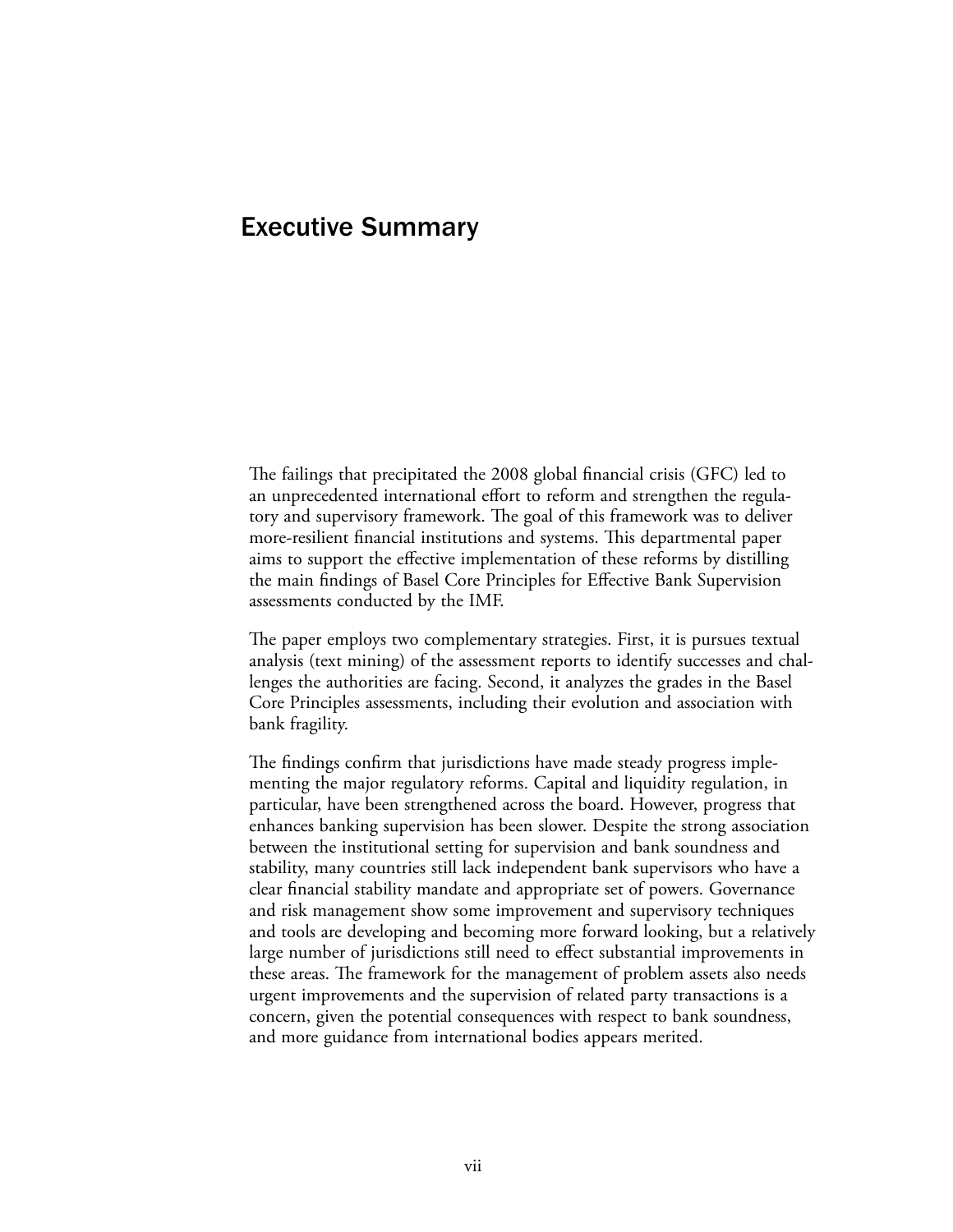Although this paper does not aim to assess the questions as to whether jurisdictions were prepared for the stress introduced by COVID-19, many of the lessons learned through the GFC are being reinforced by the pandemic. In this regard, the paper sheds light on some areas that are being tested by the economic effects of the pandemic crisis and may help prioritize continuing implementation of reforms. These lessons include the importance of adequate capital, sufficient liquidity, and comprehensive risk coverage of the regulatory framework. Moreover, the experience of the pandemic highlights the relevance of the quality of governance, effective risk management, and the importance of proactive supervision and early intervention by the authorities.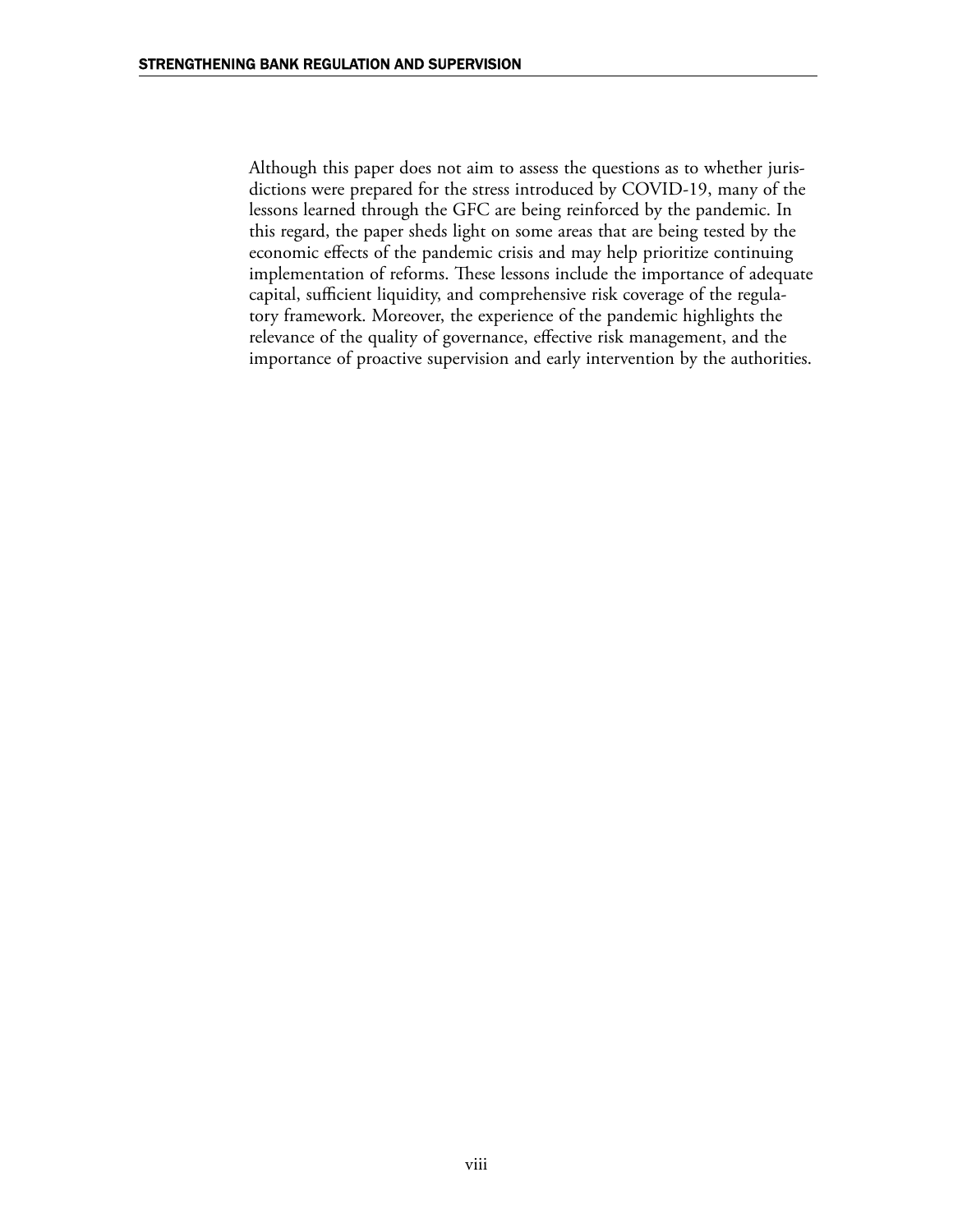#### **CHAPTER**

# Introduction 1

This departmental paper assesses progress made in strengthening prudential standards for banks and the remaining gaps in implementing the international reform agenda. The deficiencies and inadequacies that were laid bare by the 2008 global financial crisis (GFC) led to an unprecedented international effort to reform and strengthen the regulatory and supervisory frameworks. This paper aims to contribute to the effective implementation of these reforms by distilling the lessons learned from assessments of national financial sector oversight frameworks and compliance with the Basel Core Principles for Effective Banking Supervision (BCP). As the paper was being finalized, the COVID-19 pandemic began testing the resilience of the financial sector and the adequacy of the reforms (Box 1). Although the paper does not aim to discuss to what extent jurisdictions were prepared for the stresses introduced by the rapid spread of the pandemic, it sheds light on some areas that will be tested by the health crisis and may help prioritize continuing implementation of reforms.

The IMF regularly assesses and supports the implementation of international reforms through surveillance and technical assistance (TA). The IMF periodically assesses the quality of the oversight framework of its membership, including both their micro- and macroprudential dimensions, through the Financial Sector Assessment Program (FSAP). These assessments are based on international standards that incorporate the postcrisis reforms. The independent, granular, comprehensive nature of standards' assessments makes them the ideal tool to assess reform implementation. Moreover, each year the IMF provides, on average, TA to more than 70 countries on financial sector prudential issues, helping them to strengthen the quality of regulation and build supervisory capacity. By carefully considering the local context, FSAP assessments and TA promote a proportional implementation of international standards. They also provide a unique perspective from which to identify and understand the challenges encountered by the diverse membership in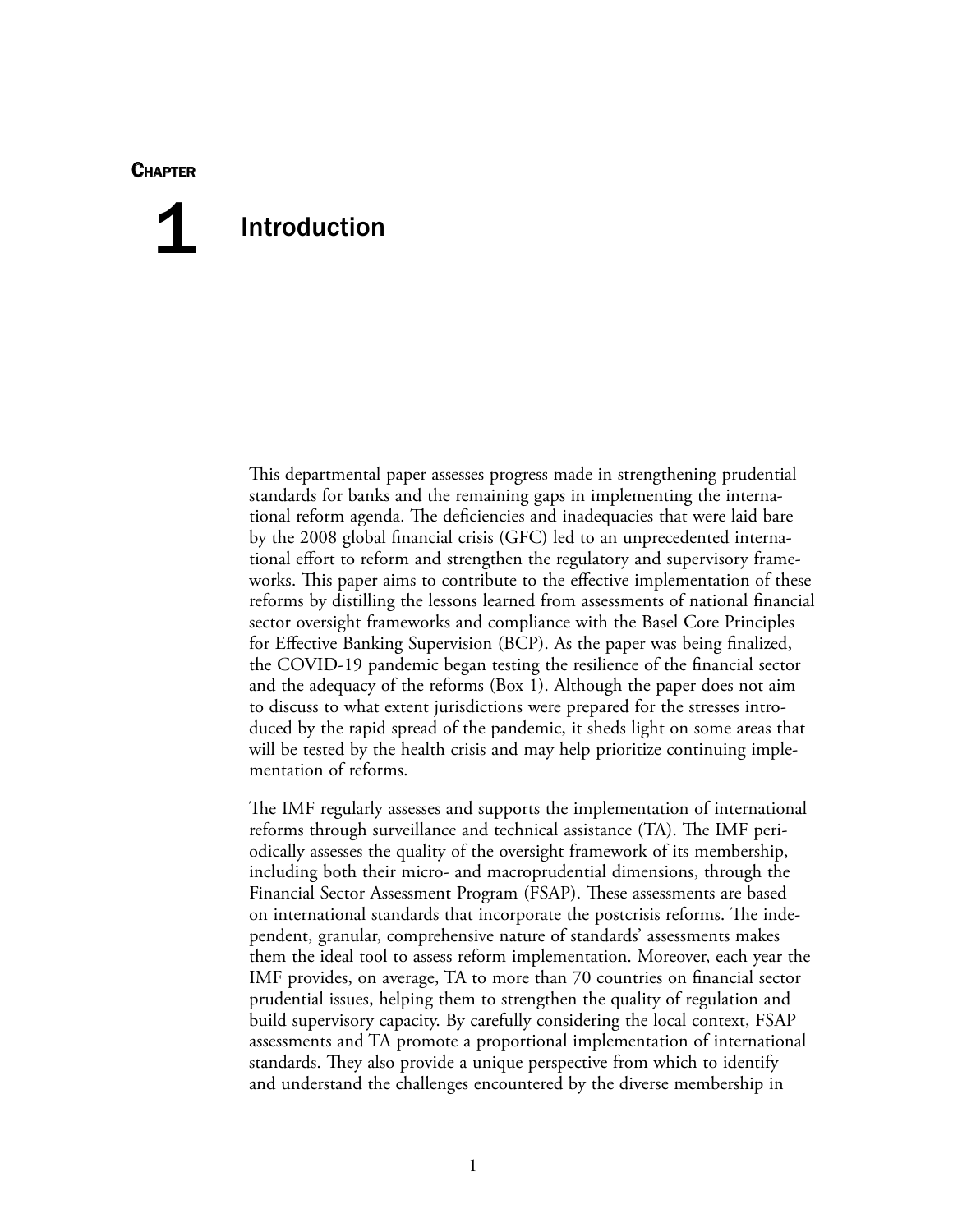adapting their prudential framework to the international minimum prudential standards.

Overall, FSAP assessments suggest that jurisdictions have made impressive progress adapting their prudential frameworks for banks to the international reform agenda. The ample recognition that the international reform agenda provides a good basis for strengthening financial systems and the pressure created by implementation monitoring mechanisms prompted the adoption of key regulatory pieces. In particular, the enhanced postcrisis prudential standards have helped give many jurisdictions greater resilience in meeting the initial impact of the pandemic. However, the results also show that significant progress is still needed in enhancing the institutional set up for oversight of the banking sector and the effectiveness of supervision. Although the international reform agenda has unquestionably enhanced the minimum prudential standards, effective supervision and enforcement must accompany regulations to ensure a sound prudential framework. Evidence shows that the quality of banking supervision has a significant impact on banks' soundness (Laeven and Ratnovski 2014, Davis and Obasi 2009). Renewed efforts are needed in these areas to ensure that regulations are soundly enforced and risks to financial stability are appropriately monitored and addressed in a timely manner.

The paper has four chapters. Chapter 2 reviews the main elements of the reform agenda and discusses how the implementation of international standards might need to be adjusted to consider the specific characteristics of the local financial system. Chapter 3 summarizes the results of BCP assessments, highlights areas that warrant further improvement, and discusses how implementation of reforms could be strengthened. Chapter 4 concludes and discusses potential ways to address remaining gaps.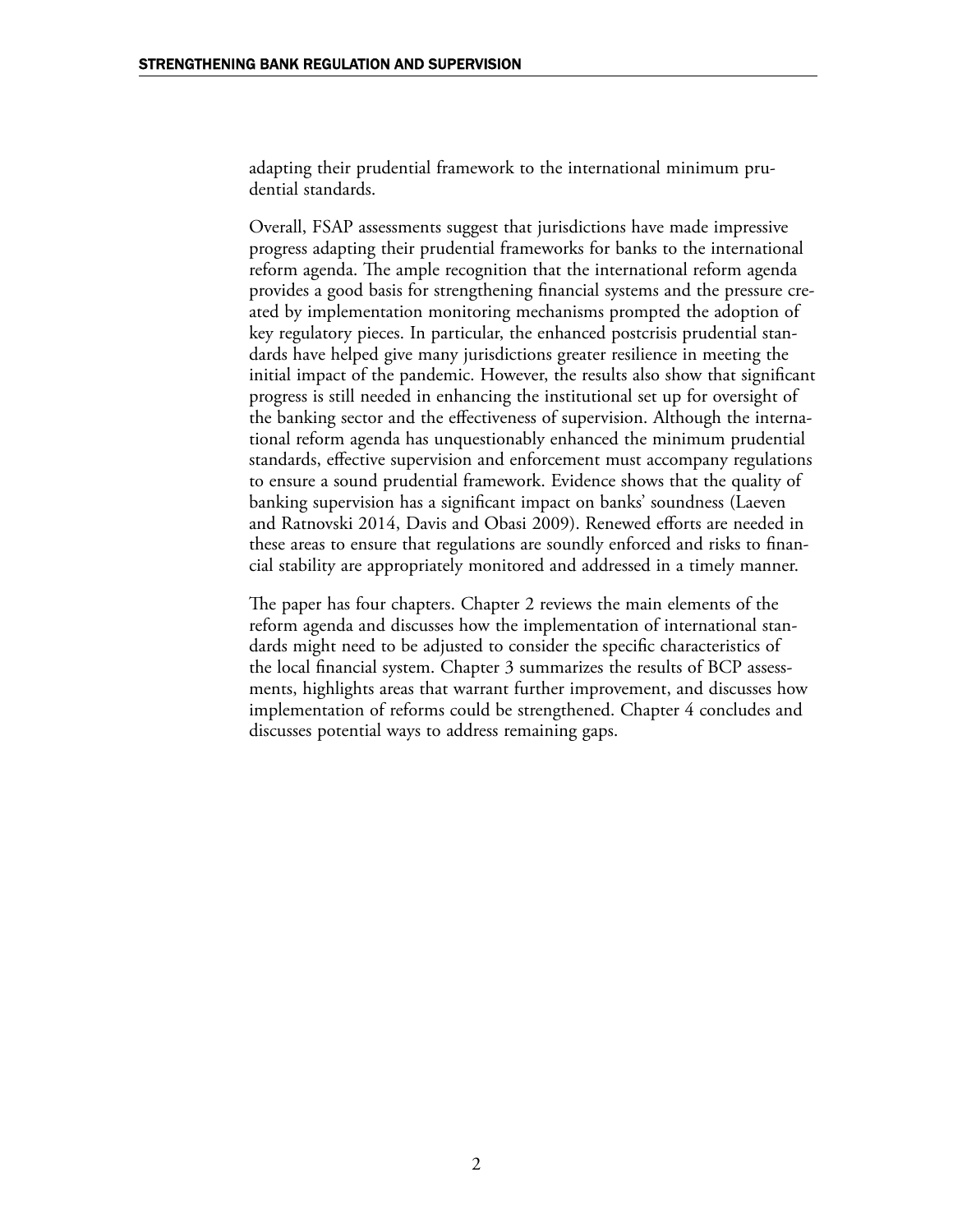#### Box 1. Reflections on COVID-19 Impact

Research was carried out based on FSAP and BCP findings conducted before the COVID-19 pandemic. At the time of writing, the huge uncertainties about the economic outlook and investors highly sensitive to pandemic developments were exposing pre-existing financial vulnerabilities. Debt levels were rising, and stress tests results suggested that potential credit losses resulting from insolvencies would test bank resilience in some countries. Furthermore, the forecasted slow recovery required greater focus on building resilience to withstand continued deteriorating conditions.

In the wake of COVID-19, a number of questions arise. For example, it will be important to assess whether the reform agenda developed in response to the GFC has sufficiently supported the resilience of the financial sector in a new and different crisis. Equally, the international community will need to consider whether there are new regulatory or supervisory priorities to be addressed. Irrespective of these questions, many of the lessons learned through the GFC are being reinforced by the pandemic. Taking a forward-looking approach to the areas touched on this paper, it is possible to reflect on some likely consequences of the crisis and draw some preliminary conclusions on some post-COVID-19 priorities for the financial sector and its regulatory community.

The powers and credibility provided by a sound institutional setting and clear mandate are key for supervisors to face challenges such as the COVID-19 pandemic. As the pandemic has shown once more, maintaining the confidence in the financial system during a crisis, requires credible and competent supervisory authorities. Supervisors can best meet their primary objective of supporting a safe and sound financial system when the institutional elements—including clear mandates and a transparent system of accountability, sufficiency of powers, skills, and resource—are in place. If these foundations are not in place, then there is an increased risk for poor quality decision making and communication of measures to the financial sector that jeopardize market confidence and financial stability.

Enhancing the framework for the management of problem assets is an urgent priority. Weaknesses in the framework for managing problem assets are pervasive in many countries, as the IMF's work has found. For example, three major deficiencies, including classification and provisioning standards, definition of problem assets, and supervisory oversight are relatively common in both advanced and emerging economies. These weaknesses adversely affect bank capital adequacy, market discipline, and the integrity of reporting to supervisors, ultimately jeopardizing thorough risk assessment and control of a bank's credit risk exposure. Addressing them is a necessary step to restore banking sector health after a major credit shock like the COVID-19 pandemic.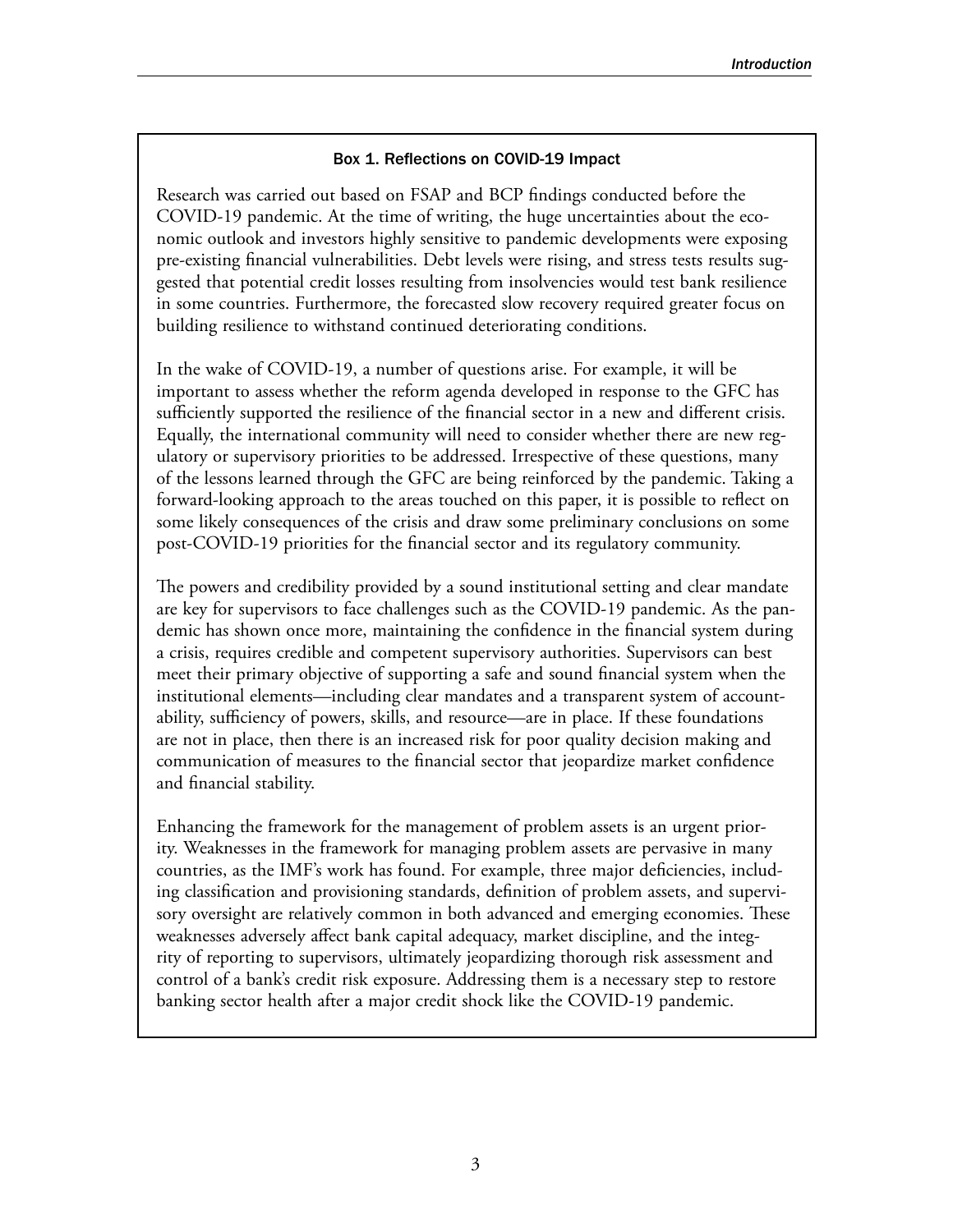#### Box 1. Reflections on COVID-19 Impact *(continued)*

Regulatory capital and liquidity buffers that can be used effectively are essential. The Basel III capital and liquidity framework were explicitly designed to create reserves of capital and liquidity that would be available for use in times of stress, thus permitting banks to maintain their activities and mitigating procyclical effects. The pandemic is the first global systemwide stress encountered since the GFC. Preliminary observations suggest that in practice, these buffers might not have worked fully as intended as, in most jurisdictions, banks seem more reluctant to use the buffers than expected. In addition to potential design issues, local understandings and interpretations of the design and flexibility of the framework don't seem fully consistent across jurisdictions and could have also played a role.

The protracted uncertainty generated by the pandemic has challenged risk management and decision making. The ability to gather, monitor, and make decisions on data from all aspects of the business lines, as well as assessing near term and long-term effects on the business model, is essential for banks in managing the impact of the crisis. Supervisors have a major role in terms of supporting and continuing to press for firms to make advances in their governance and risk management practices.

Sound and forward-looking supervisory approaches and processes are critical in identifying and containing losses arising from the COVID-19 pandemic. From its onset the pandemic shock has generated significant stress to financial institutions, but a substantial share of the potential losses is expected to take some time to fully materialize. An effective prudential response requires supervisors to assess upcoming risks and act to safeguard financial stability before the potential materialization of these losses. To the extent that authorities have managed to enhance risk-based techniques, stress-testing and other analytical tools to build a forward-looking supervisory approach, they will be well positioned to identify the best policy options and the most vulnerable institutions which will require closest attention. For jurisdictions facing challenges, including inadequate data, poor information systems and lack of supervisory capacity to adopt the new analytical techniques, the ability to gauge and work to address the impact of the crisis on banks will be impaired.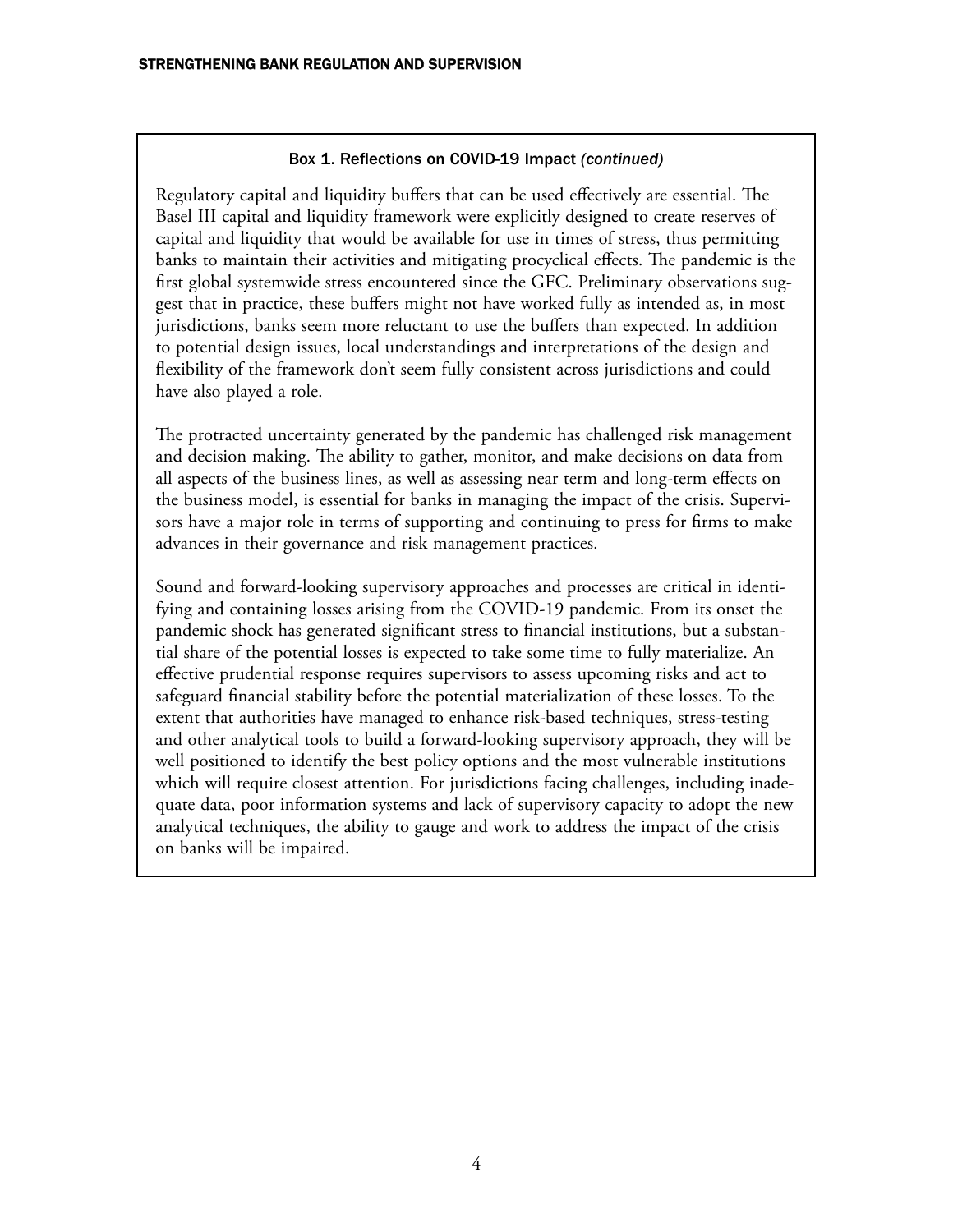#### **CHAPTER**

# 2

# Adapting National Approaches to the International Reform Agenda

## Postcrisis Prudential Reforms and Minimum Standards for Regulation and Supervision

In the aftermath of the GFC, regulatory and supervisory standards were strengthened across all dimensions. The international reform agenda reinforced the prudential framework to address the fault lines at the source of the crisis. These flaws included inappropriate incentives for managers; deficiencies in techniques to understand, manage, and price risks; and corporate governance weaknesses that hindered proper oversight and comprehension of risks faced by financial firms. Reforms addressed these weaknesses to strengthen firms' resilience, took additional steps to make systemic important banks resolvable without meaningful market disruptions, reduced interconnectedness in the financial system, increased the transparency of derivative markets, and strengthened the oversight and regulation of nonbank institutions.

The stringency of regulatory standards for the banking sector was substantially increased. Basel III, a principal component of the regulatory reform, significantly improved the capitalization and liquidity of the banking sector. However, the reforms extend much further. The regulatory response also includes standards and guidelines strengthening risk management and corporate governance of banks; setting out a revised, global framework for large exposures; improving the treatment of problem assets and expected loan loss provisions; enhancing disclosure requirements; increasing expectations regarding the quality of internal and external audit; and better aligning compensation practices with long-term risks. Importantly, to address systemic concerns and the need to maintain the flow of credit to the real economy, the regulatory framework introduced greater flexibility by incorporating a stronger macroprudential dimension (IMF 2014a). This included tools that can be activated or released through the business cycle such as capital and liquidity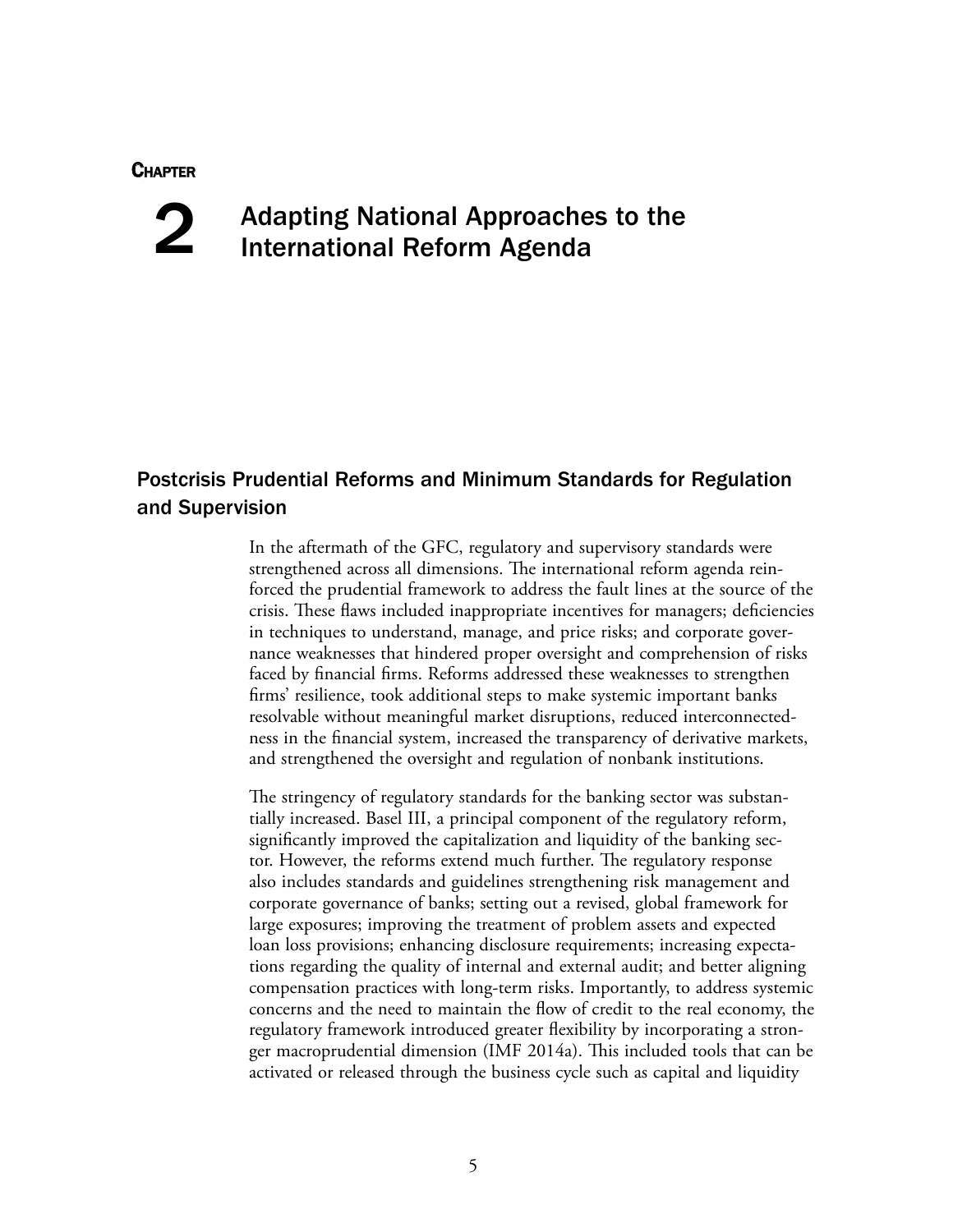buffers that are built up during the upswing of a business cycle and are therefore available to be drawn down in times of stress.

Moreover, several policy initiatives aimed to increase the effectiveness of financial sector supervision. World leaders at the November 2010 Group of Twenty (G20) summit endorsed policy recommendations reaffirming that the new financial regulatory framework must be complemented with more effective oversight. The post-GFC consensus is that supervision should be more comprehensive, intrusive, and forward looking. Accordingly, standard setters enhanced expectations for the institutional framework for supervision and issued guidance and standards that highlighted the need for early remedial actions, raised the bar for risk data aggregation and risk reporting, further emphasized the use of stress testing programs and forward-looking tools, redoubled attention to consolidated supervision and financial conglomerates, heightened supervisory focus on systemically important financial institutions, and strengthened coordination arrangements between supervisors and their foreign and domestic peers.

These postcrisis reforms are embedded in the BCP, which are the de facto minimum standards for sound prudential regulation and supervision of banks. The BCP were revised in 2012 as part of an international agreement to enhance supervisory practices and essential risk management and corporate governance expectations (BCBS 2012a). The revision emphasized the importance of applying a systemwide, macro perspective to the supervision of banks to assist in identifying and taking early actions to address systemic risks. The need for greater supervisory intensity and adequate resources to supervise systemically important banks was also highlighted, as well as an increased focus on crisis management, recovery, and resolution measures. Finally, as the principles refer to current regulatory standards applying at the time of the assessment, they incorporate all the postcrisis regulatory developments, such as the elements of the new capital and liquidity standards.

The Basel Committee on Banking Supervision (BCBS) has postponed the implementation of outstanding standards and development of new policies in light of the COVID-19 pandemic. To ensure that banks and supervisors are able to commit their full resources to respond to the impact of COVID-19, the BCBS announced a one-year deferral of the implementation timeline of the outstanding Basel III standards, suspended consultation on all policy initiatives, and postponed all outstanding jurisdictional assessments planned in 2020. However, as highlighted by the the Financial Stability Board (FSB)'s five principles that underpin regulatory and supervisory response to the COVID-19 pandemic, the international community agreed to act consis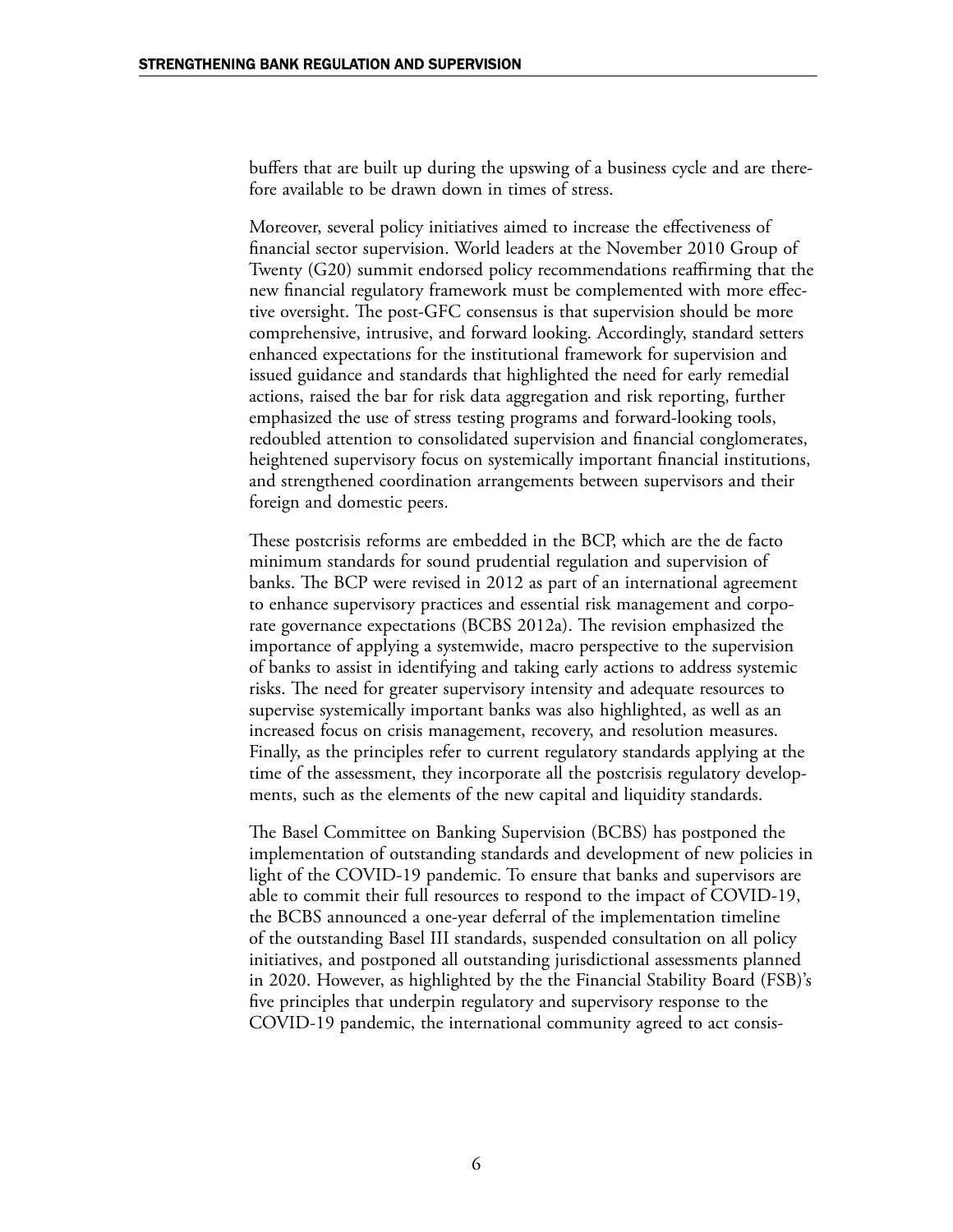tently with international standards, and not roll back reforms or compromise the underlying objectives of existing international standards.<sup>1</sup>

## Proportionality Considerations when Adopting International Standards

All jurisdictions can benefit from the implementation of the international reform agenda. There is broad agreement that the reforms produced well-thought-out standards that address regulatory and supervisory shortcomings. However, considering that many regulatory standards have been primarily designed for large, internationally active financial institutions, there have been questions about the suitability of their application to smaller institutions with less-complex business models, particularly those in emerging and developing economies (Beck, Jones, and Knaack 2018; Center for Global Development 2019).

To avoid unintended consequences and build an effective prudential framework, jurisdictions need to consider the specific characteristics of their financial system. Financial sectors across the world differ markedly in terms of complexity, nature of institutions, and financial depth. Legal and institutional frameworks also vary considerably. When implementing international standards, it is good policymaking to consider local characteristics and reflect on the suitability of international standards in achieving the policy goals in the local context. This approach is aligned with and required by the proportionality concept embedded in the core principles' methodologies, which are the basis for policy advice on prudential issues for the financial sector.

Regulatory and supervisory proportionality aims to keep the level of intervention appropriate to what is needed to achieve the policy goals. Although the reforms addressed gaps identified after the GFC, greater complexity was also introduced, particularly concerning trading operations and exposures to derivatives and securitization. As a result, some institutions might not have the necessary scale or business model that warrants the full implementation of some specific standards. A proportionate approach balances the regulatory complexity with the complexity of the system or individual institution. In this way the proportionate approach delivers the regulatory framework that is the best fit for the needs of the jurisdiction.

Proportionality is not about weakening prudential standards. The regulatory principles critical for financial stability are also necessary for financial development. Thus, there should be little or no conflict between these objectives.

<sup>1</sup>[https://www.fsb.org/2020/04/COVID-19-pandemic-financial-stability-implications-and-policy-measures](https://www.fsb.org/2020/04/covid-19-pandemic-financial-stability-implications-and-policy-measures-taken/) [-taken/.](https://www.fsb.org/2020/04/covid-19-pandemic-financial-stability-implications-and-policy-measures-taken/) The Basel Committee has also reaffirmed its expectation of full, timely, and consistent implementation of all Basel III standards, in a revised timeline. [https://www.bis.org/press/p200327.htm.](https://www.bis.org/press/p200327.htm)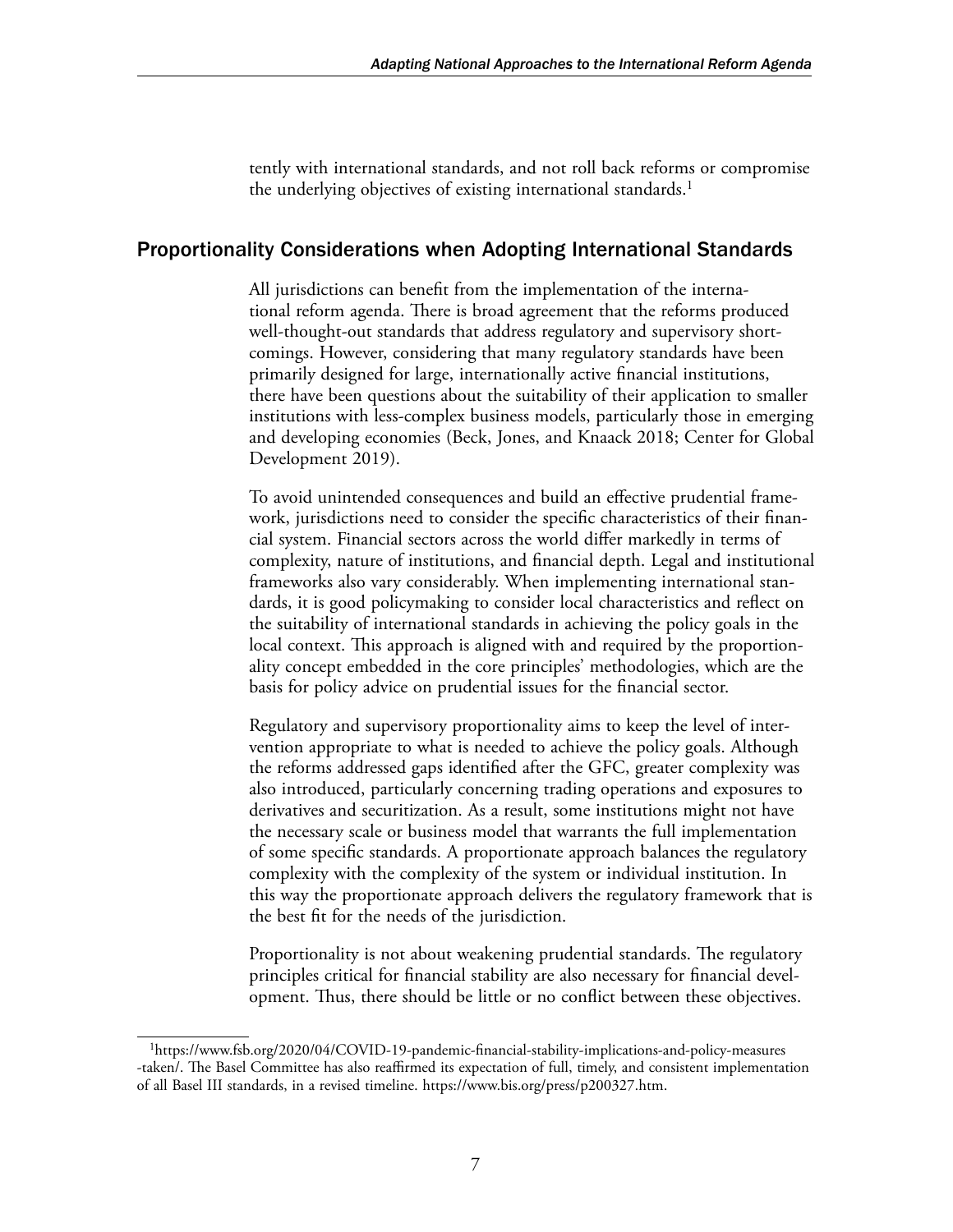Evidence shows that healthy credit provision is underpinned by resilient and well-capitalized financial institutions (Michelangeli and Sette 2016, Gambacorta and Song Shin 2018).

The IMF has been supporting its membership in implementing international prudential standards in a proportionate manner. When providing TA or assessing compliance with international standards, IMF staff consider the context in which the supervisory practices are applied, the risk profile and systemic importance of a broad set of institutions, and different stages of development and complexity of financial systems (IMF 2014b; Ferreira, Jenkinson, and Wilson 2019).

#### Building a Proportional Prudential Framework

While the prudential framework should consider local circumstances, adjustments to international standards have limits. By establishing minimum prudential requirements that should be observed by every jurisdiction and a framework that facilitates a cross-country risk assessment of financial institutions, international standards promote trust in the global financial system and constrain regulatory arbitrage. They also increase the ability of countries to rely on each other's regulatory and supervisory systems, effectively reducing the risk of regulatory fragmentation that could hinder cross-border flows. Therefore, while proportionality considerations are appropriate, implementation of prudential standards needs to preserve the thrust of the international prudential framework (Box 2).

Core principle assessments show that proportionality has been a key consideration of jurisdictions adapting their national prudential framework to the international reforms. Proportionality is mostly applied in implementing the more prescriptive regulatory standards (for example, capital and liquidity). In this process, several countries use balance sheet and simple risk indicators to segregate their bank populations into multiple categories for regulatory purposes. Switzerland, for instance, introduced a five-tier classification, ranging from a framework super-equivalent to Basel III (that is, a higher standard than the minimum requirement) for the most systemic banks, to a simplified approach for the smallest well capitalized and liquid banks (IMF 2019b). The Bahamas simplified the Basel III definition of regulatory capital for all banks, while applying a stringent, super-equivalent minimum requirement (IMF 2019c). Consistent with risk-based approaches, proportionality has also been extensively used by the United States and other countries in allocating supervisory resources and setting supervisory expectations on corporate governance, risk management, stress testing, and recovery plans (IMF 2020b). Along the same line, systemically important institutions have been subject to heightened standards and scrutiny.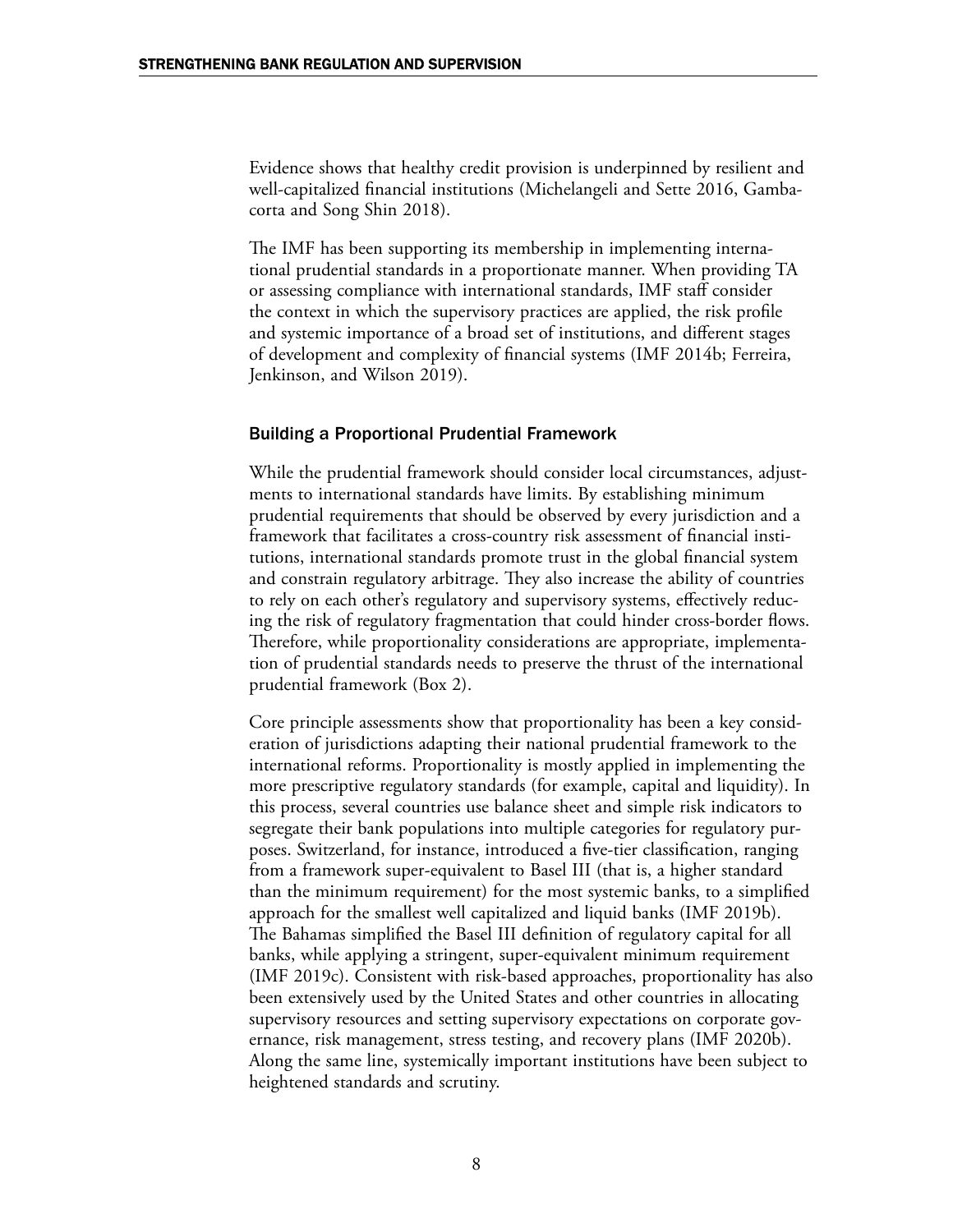#### Box 2. Guiding Principles for Proportional Implementation of International Standards

The IMF experience providing TA and assessing compliance with international standards suggest that the following guiding principles can be useful:

- **Adaptations or partial implementation of international standards should be considered only when there are clear reasons and benefits for doing so.** While proportionality considerations are key and international standards might need to be adapted to ensure the effectiveness of the prudential framework in the local context, changes need to be clearly justified.
- **Adjustments should keep the rigor of and reflect international minimum thresholds.** Although international standards may need to be adapted to better suit specific circumstances, focus should be in reducing disproportional compliance costs. Changes should not result in less-rigorous prudential frameworks that lead to less-resilient financial institutions or promote riskier behavior. In particular, capital and liquidity buffers should be commensurate with the minimum amounts established by international standards.
- **Tailoring must consider whether features of the risk environment are more pronounced in certain jurisdictions**. When there are relevant risks not appropriately addressed by international standards, the national framework should go beyond international requirements. Should a jurisdiction be prone or subject to factors such as market illiquidity, high volatility, or the problematic enforcement of claims and the execution of collateral above the level embedded in international standards, more-stringent prudential measures may be needed than the international standard provides.
- **A proportional and risk-based approach to supervision should ensure additional focus and resources for weaker and more systemically important institutions.** However, all segments of the financial markets require a minimum intensity of supervision, including onsite work, to identify weaknesses which cannot be easily detected via reporting and offsite surveillance.
- **While some financial systems and institutions may merit simpler standards, due consideration should be taken of the fundamental weaknesses identified during the GFC.** These include, but are not limited to (1) higher and better quality capital buffers, (2) liquidity buffers to avoid destabilizing fire sales and the need for intervention by public authorities, (3) a greater systemwide or macroprudential perspective in the microprudential supervision of financial institutions, (4) efforts to make systemically important institutions resolvable to mitigate moral hazard and avoid costly bailouts, (5) sound corporate governance and risk management, and (6) a legal and operational framework for financial sector oversight to allow supervisors to take preventative measures at an early stage, even when no minimum regulatory threshold has yet been breached.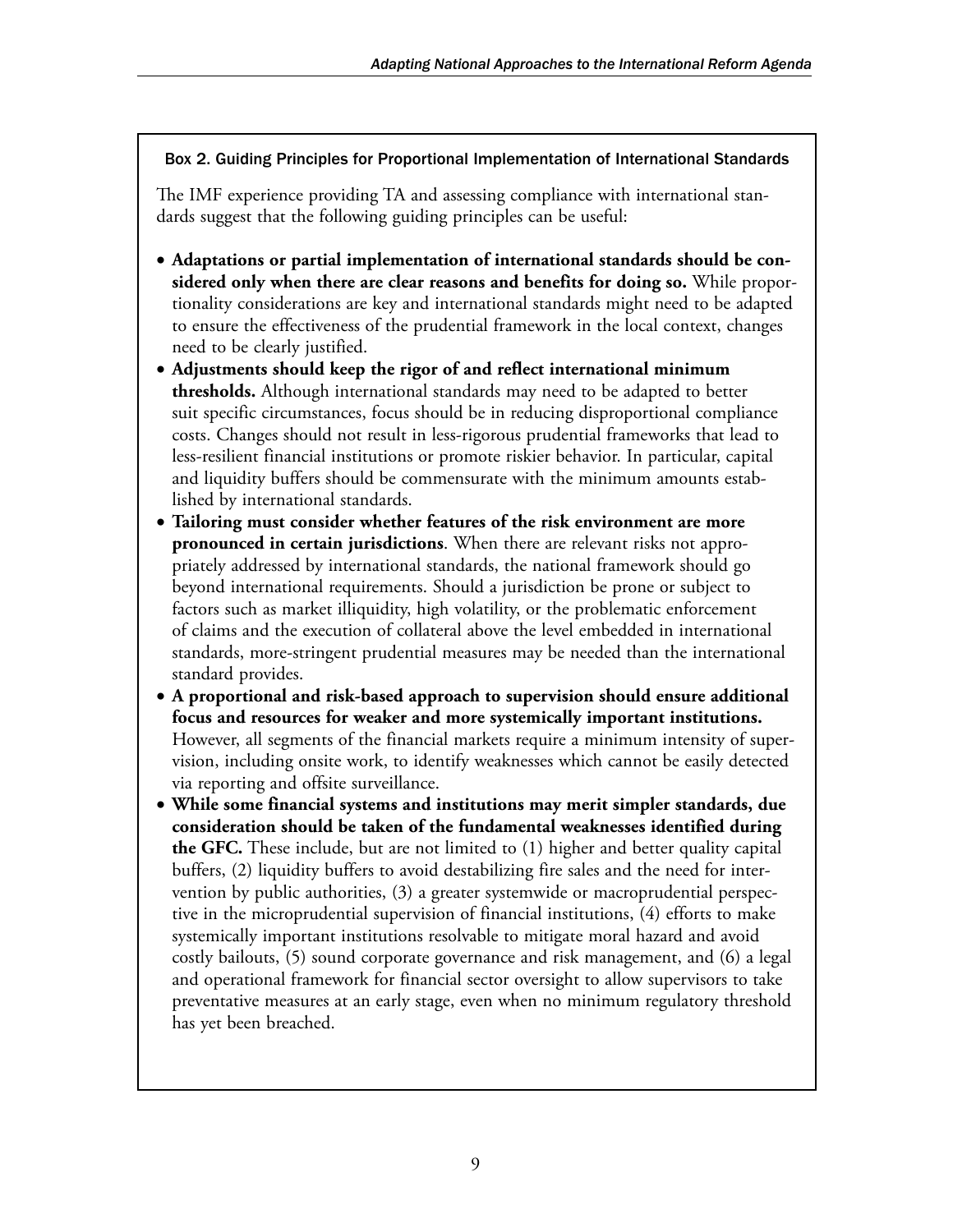Box 2. Guiding Principles for Proportional Implementation of International Standards *(continued)*

- **As financial systems deepen and become more complex, the regulatory and supervisory framework should evolve toward international standards.** While tough but simpler prudential approaches might be considered, as the financial system develops the national regulatory framework should also evolve to address new risks and realize the benefits of deeper financial markets. Similarly, the evolution of the financial system needs to be matched by enhanced supervisory capacity.
- **Local rules and supervisory practices should meet the expectations of the core principles even when the full set of international standards are not applicable.** The core principles do not impose a single template for supervision, meaning that authorities are guided in what supervision should cover, but not how to execute those elements. In this respect, the core principles are universally applicable and represent the de facto minimum standard for sound prudential regulation and supervision.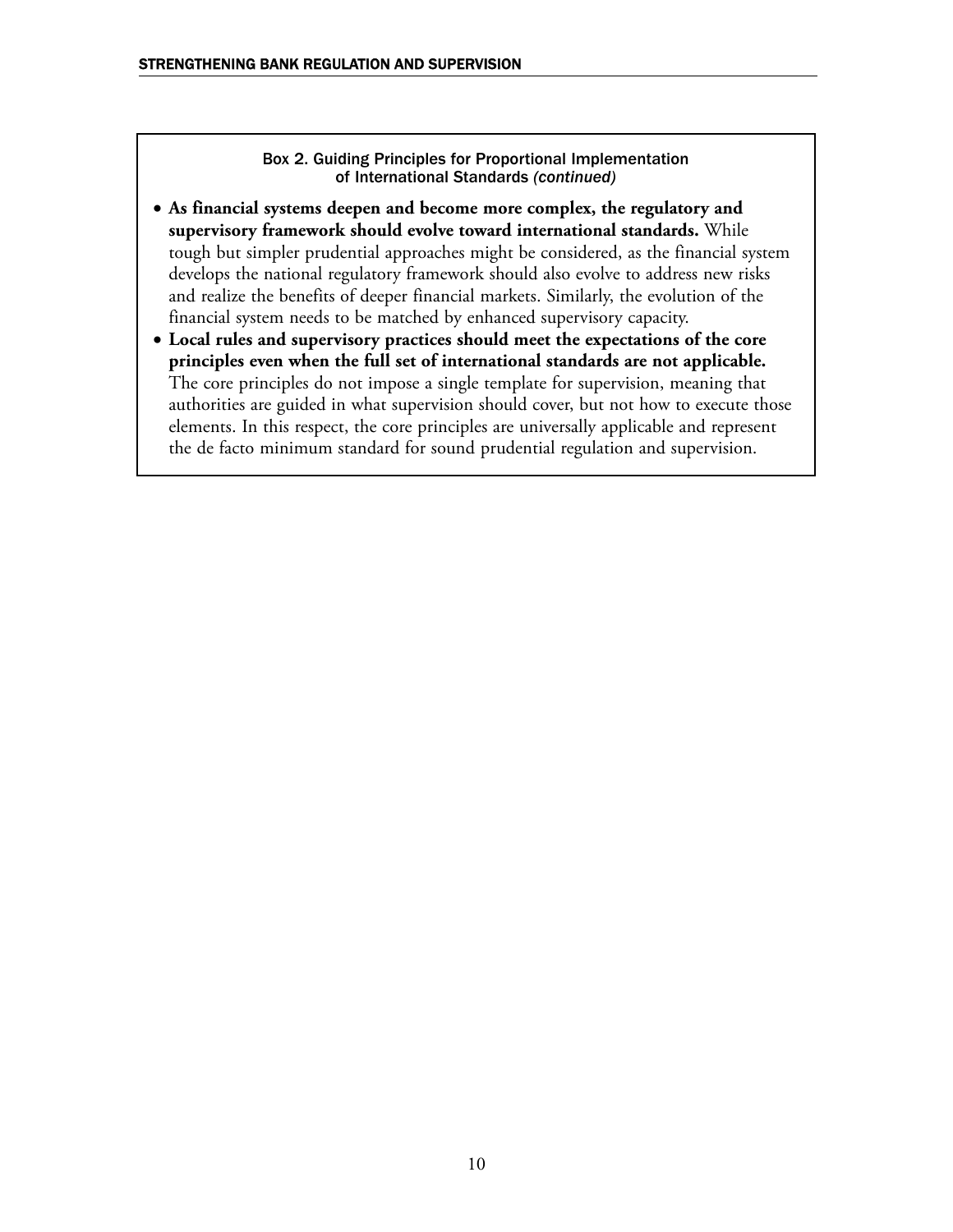#### **CHAPTER**



# Taking Stock and the Lessons from Experience

#### Methodological Approach

The IMF closely monitors and encourages the implementation of reforms through surveillance and TA.1 Article IV surveillance and FSAP closely follow the implementation of reforms in member jurisdictions and make recommendations to enhance compliance with internationally agreed standards. The process is complemented by extensive TA activities that help the membership strengthen their regulatory and supervisory frameworks. The IMF has formally adopted the BCP as standards that it will assess in its surveillance work, alongside the World Bank, for emerging and developing and economies (EMDEs). Assessments are usually conducted within the FSAPs but occasional standalone assessments are also performed. Since 2006, more than 100 jurisdictions have been assessed.

This paper draws on the results of BCP assessments to evaluate progress in the implementation of reforms. Since their issuance, the BCPs have become the standard tool for assessing the quality of supervisory systems and identifying areas for improvements. The experience gained through ongoing TA missions on banking supervision and regulation conducted by IMF staff are also reflected in the findings and recommendations. It should be noted that the focus of the analysis is on implementation, and this paper does not contain an assessment of the rationale for and of the performance of the post-GFC regulatory reforms.

<sup>1</sup>Standard-setting bodies, such as the FSB and BCBS, develop and agree on prudential standards but have no legal enforcement ability. These bodies rely on the commitment of their members and peer pressure mechanisms to encourage compliance. Following the GFC, several new monitoring mechanisms have been used to ensure transparency and support momentum. The FSB developed a comprehensive monitoring mechanism which relies on peer reviews, surveys, and reports from standard setters. The BCBS has also developed an approach to assess the timeliness and consistency of the implementation of Basel III (BCBS 2019b, 2020).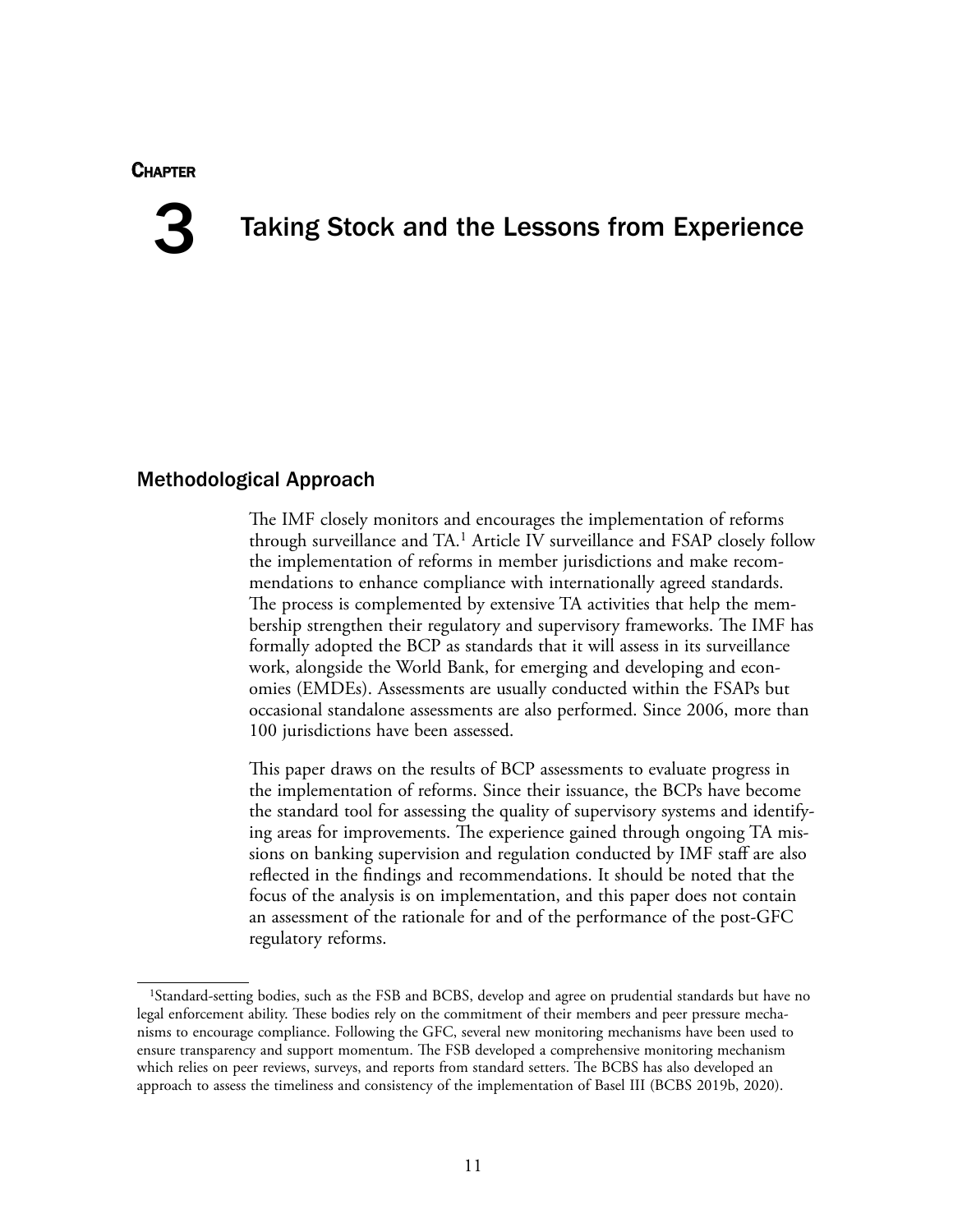The independent, granular, and comprehensive nature of BCP assessments makes them the ideal tool to assess the implementation of the reforms. The methodological approach of BCP assessments offers a number of important benefits. First, the comprehensive scope of the BCP methodology requires assessors to make a detailed scrutiny of the legal framework, the institutional setup, the quality of supervision, and enforcement of regulation. Second, the assessments are conducted by independent experts and subject to a rigorous review process that helps to ensure consistent, high-quality assessments. Third, the assessments are conducted in the jurisdiction and involve significant preparation by and close engagement with the host authority. Finally, the proportionality approach embedded in the BCP methodology makes them universally applicable.

This paper analyzes the 47 BCP assessments completed between 2012 and 2019 to identify achievements as well as areas where more progress is warranted.2 The paper uses two approaches—textual and econometric—focusing more on the textual examination. The textual approach, examined comments provided by the BCP assessors that elaborate on the key elements driving the grades.3 Some insights are also provided by the econometric analysis which, by contrast, uses the gradings themselves.<sup>4</sup>

The textual analysis examines the comments section of the BCPs to reveal and explore common themes across jurisdictions. The process can be summarized in three steps. First, the analysis identifies the most common weaknesses found in complying with each principle. Second, a mapping process is developed that links specific expressions in the BCP comments with the weaknesses previously identified. Third, simple statistics are calculated to observe the relative prevalence of each weakness. Finally, the textual results are contextualized by technical expert interpretation. It should be noted that comments provided by assessors are geared toward explaining grades and providing recommendations to help countries improve the effectiveness of supervision. Therefore, comments are intentionally biased toward pointing out weaknesses and generating constructive recommendations rather than recording strengths.

4Due to data constraints, the econometric analysis is restricted to the 26 countries listed in Annex Table 1.

<sup>2</sup>All the assessments followed the 2012 BCP methodology and covered 18 AEs and 29 EMDEs. Two entries covered euro area and CEMAC (Central African Economic and Monetary Community), which represent 25 countries.

 $3$ Comments and grades are important outcomes of the assessment process. Comments provide detail, explanation, and nuance, while grades offer a summary impression of the quality of a jurisdiction's supervisory framework. The textual analysis examined commentaries for the individual principles within the assessments. These commentaries set out the assessors' professional evaluation of whether the jurisdiction meets the detailed criteria for that principle and explains why the jurisdiction's performance merits the grade it has received based on the BCP guidance that establishes the grading methodology. Analyzing the commentary, therefore, yields insight into the performance of the underlying criteria, allowing themes to emerge.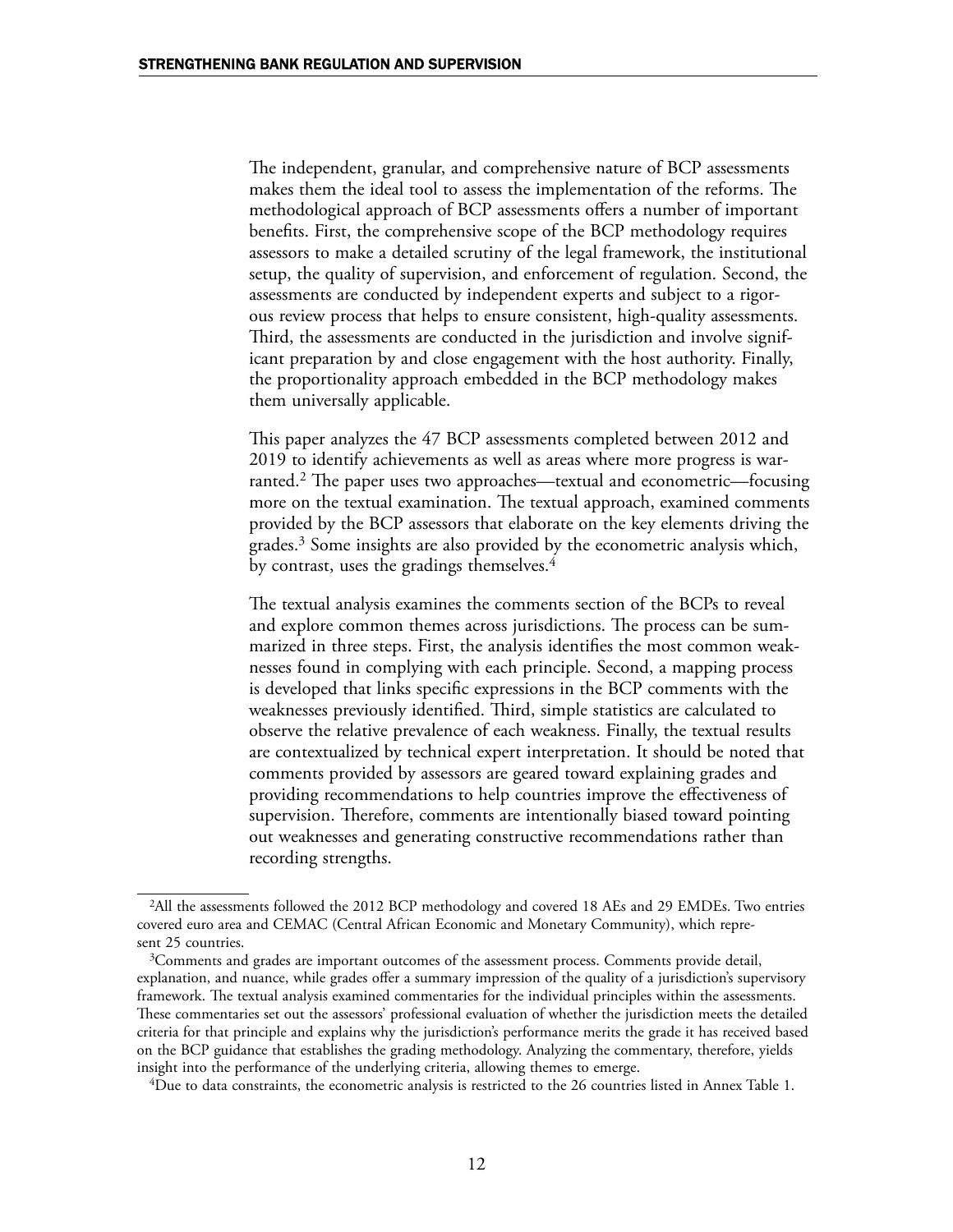Complementary econometric analyses offer insights into the importance of compliance with some key BCPs to enhance financial stability. The paper uses data on 8,590 banks from 26 countries drawn from a standardized cross-country Fitch Connect database to relate banks' fragility to a country's BCP compliance (Annex Table 1). The econometric analysis focuses on three Core Principles (CPs) that are particularly informative about the institutional set up for supervision and governance of banks and, therefore, build the foundations for compliance with other CPs. The principles are: Supervisory Powers, Responsibilities and Functions (CP1); Independence, Accountability, Resourcing, and Legal Protection of Supervisors (CP2); and Corporate Governance (CP14). These three CPs also have sufficiently high variation in BCP grades in the regression sample to enable meaningful econometric testing. Given the foundational nature of CPs 1, 2, and 14, issues that could bias the econometric results by introducing variation in the CP grades are also less of a concern. These issues include double jeopardy (that is, common issues that affect more than one CP but whose impact is considered in just one CP), which could lead to a compliant grade even though some of the criteria are not fully met.

#### High-Level View of the Results of the BCP Assessments

BCP assessments indicate that countries have made substantial progress in implementing Basel capital and liquidity standards. However, the assessments also show that more efforts are needed in other areas, including addressing persisting weaknesses of the supervision framework. The Basel III capital and liquidity standards have been a main pillar of the international reform. BCP assessments show that principles linked with capital and liquidity standards have a relatively high level of compliance, clearly indicating a strong commitment by jurisdictions to implement the new regulatory framework. However, other areas of the regulatory reform agenda, such as principles related to effective corporate governance, risk management, and the treatment of problem assets have a lower degree of compliance. Similarly, despite the call for enhanced and more effective supervision, many countries show substantial weaknesses in the institutional framework for supervision and lack of powers and effective supervisory processes to identify and take timely corrective actions (Figures 1 and 2). The remainder of the paper discusses these findings and considers the implications for supervisors.

#### The Institutional Setting for Financial Sector Oversight

An effective prudential framework requires supervisors who possess the ability and willingness to address safety and soundness concerns in a timely manner. To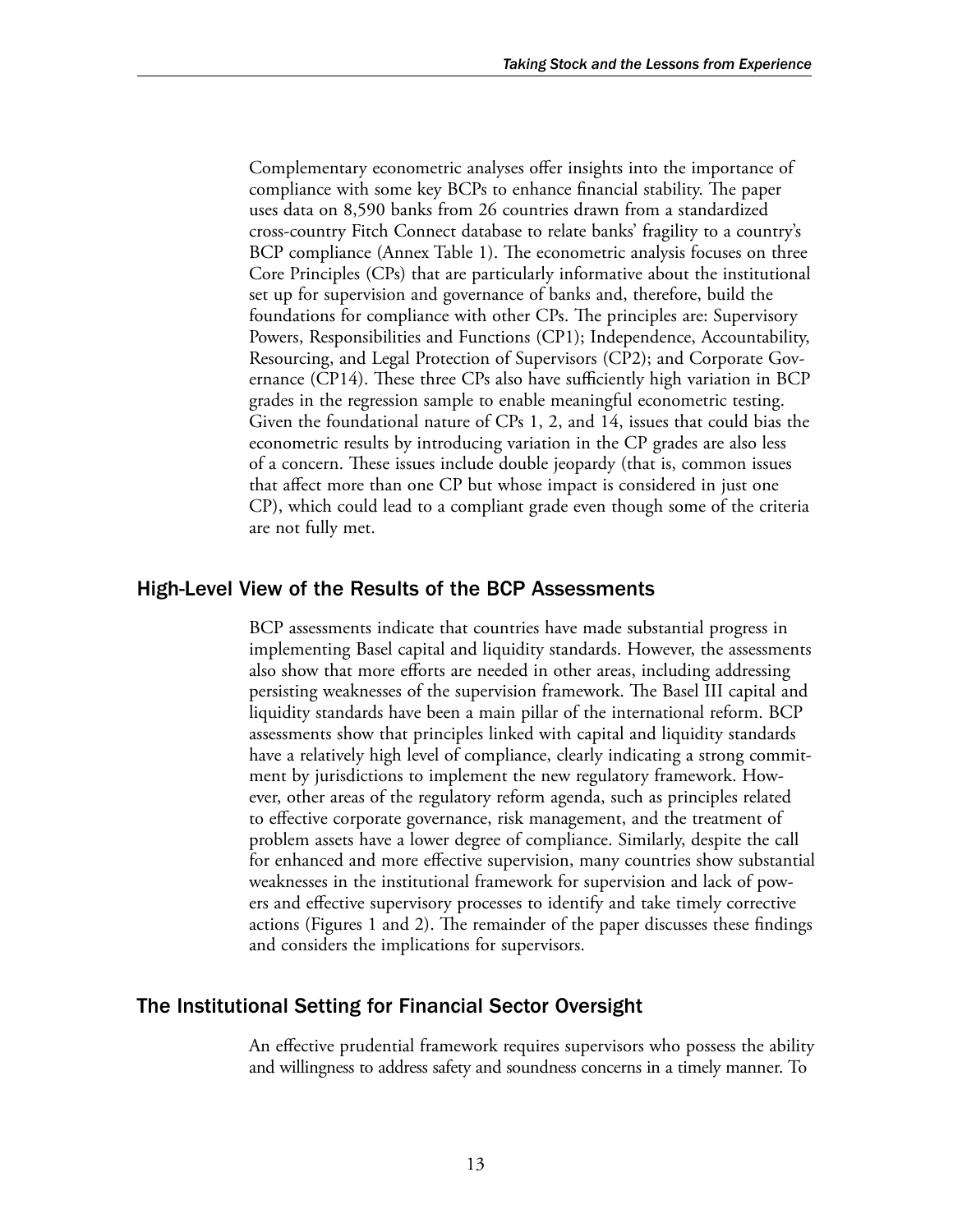

#### Figure 1. Limitations in Compliance with Individual Basel Core Principles

Sources: Basel Core Principles for Effective Banking Supervision database; and IMF staff calculations. Note: MNC/NC = aggregate of materially noncompliant and noncompliant ratings.

> mitigate risks to financial stability, supervisors need to develop and enforce rules defining acceptable behavior for banks, monitor emerging risks, and act to address unsafe practices. Fulfilling these tasks requires a sound institutional setting that provides sufficient powers and incentives for prompt supervisory action. Minimum international requirements for the institutional framework for bank supervision are largely set out in two principles: CP1 (on responsibilities, objectives, and powers) and CP2 (on independence, accountability, resourcing, and legal protection for supervisors).

Following the GFC, international minimum requirements for the institutional setting were substantially strengthened by the BCBS. Policies developed by jurisdictions represented on the FSB and the BCBS and endorsed by G20 leaders emphasized that supervisors need to have strong and unambiguous mandates, sufficient independence to act, appropriate resources, and a full suite of tools and powers to identify and address risks proactively,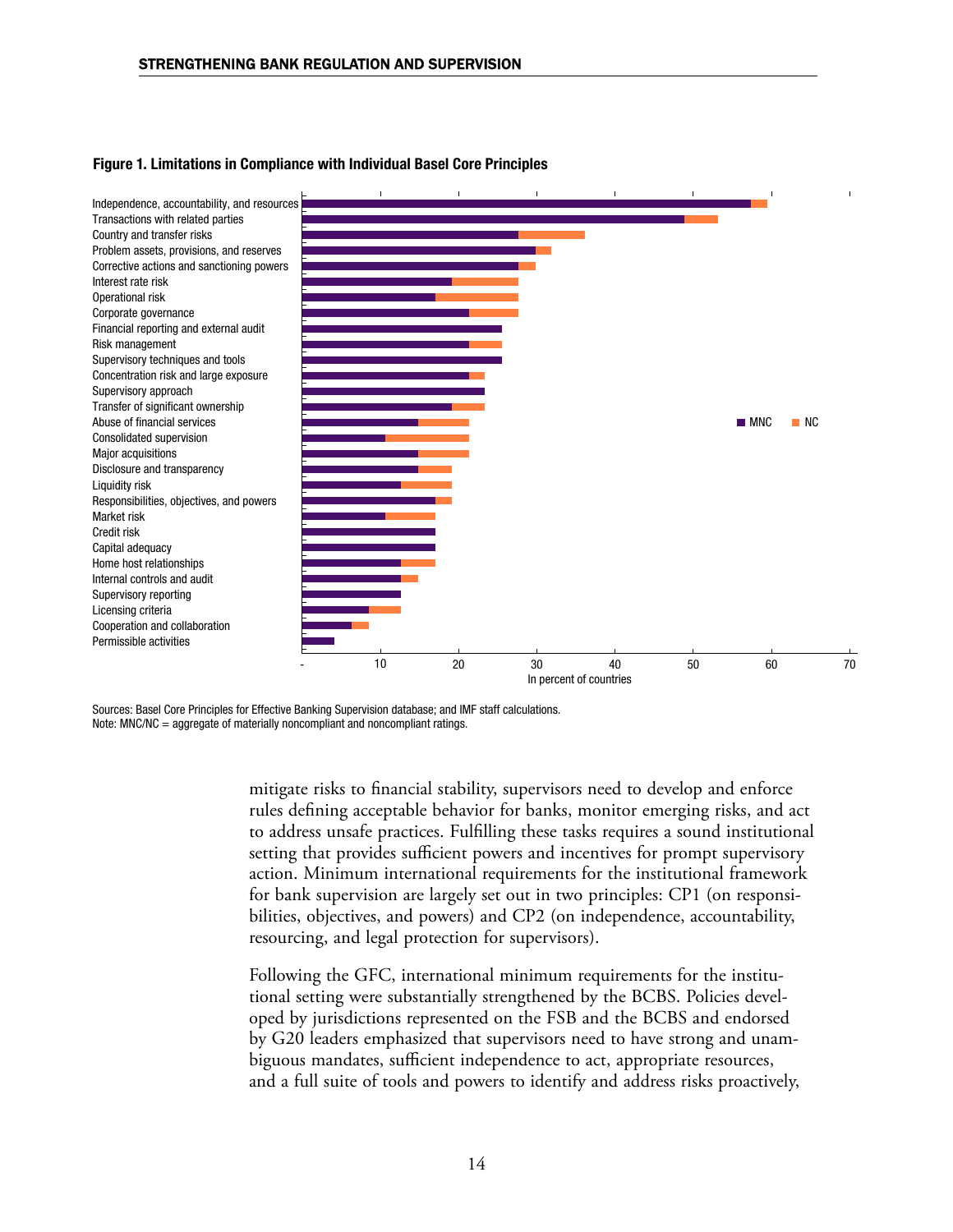

#### Figure 2. Basel Core Principles Thematic Groups

Sources: Basel Core Principles for Effective Banking Supervision database; and IMF staff calculations. Note: MNC/NC = aggregate of materially noncompliant and noncompliant ratings.

> including regular stress testing and early intervention (G20 Seoul Summit 2010). In response, the BCBS's 2012 review of the BCPs embodied these expectations in the relevant principles. In particular, the review (1) explicitly stated that the primary mandate of supervisors should be safety and soundness, (2) provided more guidance on operational independence, (3) expressly noted that resource allocation must consider systemic risks posed by banks, and (4) updated and expanded the list of required supervisory powers. In particular, the standards stressed the importance of supervisors' decisions and actions being safeguarded from industry or government influence, which can be exerted through direct or indirect avenues.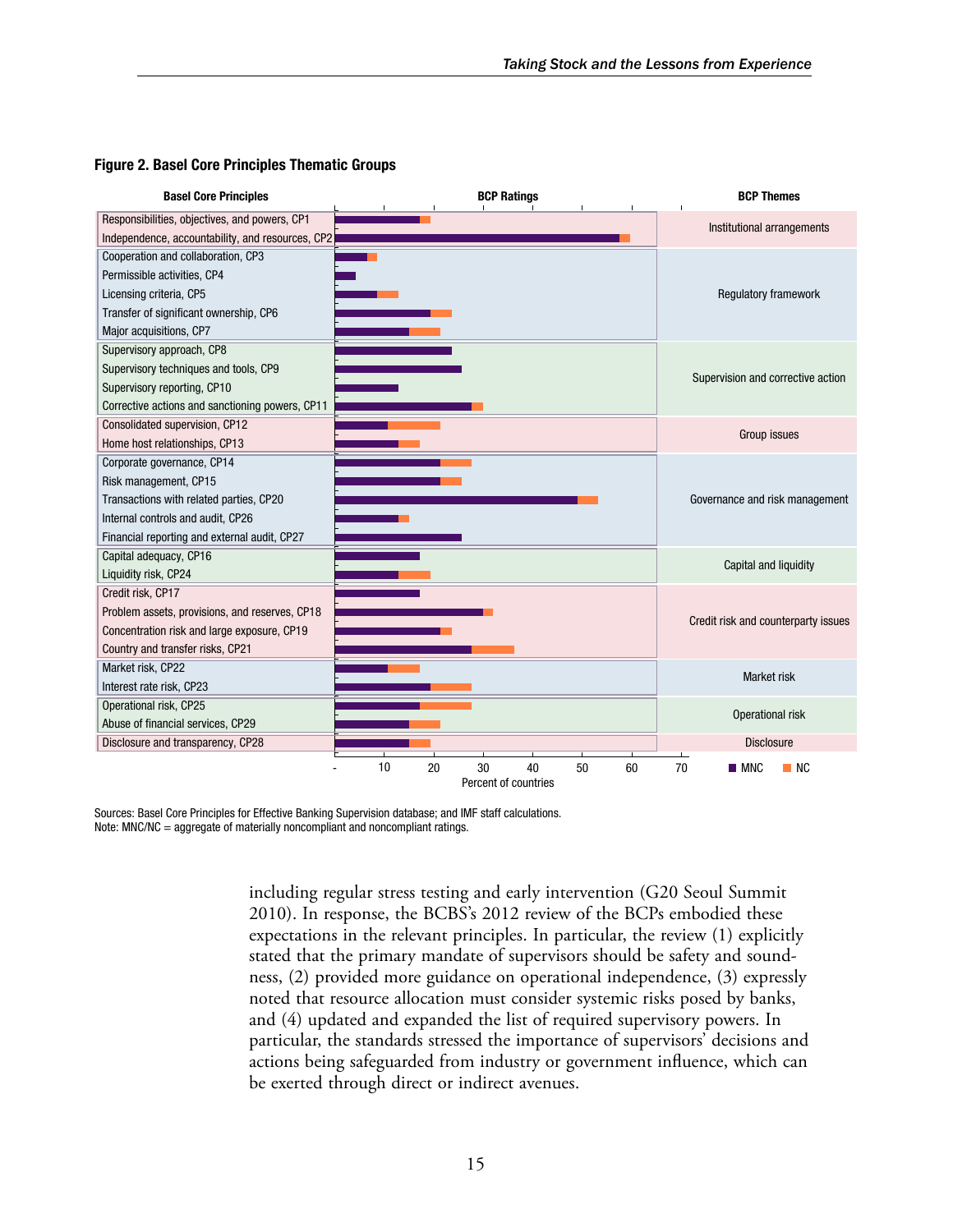The COVID-19 pandemic has further emphasized the need for a strong institutional framework. The sharp collapse of borrowers' income and the resulting consequence on loan performance is likely to severely impact banks' balance sheets. Central Banks and supervisors have had to respond quickly to preserve financial stability by mitigating the risk that temporary liquidity strains could impair the normal function of the financial system, amplifying losses in the banking system and in the overall economy. That action has required a balancing act between, on the one hand, encouraging banks to restructure loans and use the flexibility embedded in the accounting standards and prudential framework while, on the other hand, maintaining the confidence in the banking system by ensuring that losses are not hidden and prudential standards are not relaxed. Supervisors with clear safety and soundness mandates and which are appropriately shielded from political pressures are better positioned for this task due to their established higher credibility. Moreover, for a number of authorities, deficiencies in staff resources, whether in numbers, relevant skills, and information technology capacity to operate remotely, will have exacerbated the ability to manage the impact of the pandemic effectively.

Lack of operational independence is the most common challenge faced by supervisors (Figure 3).<sup>5</sup> Supervisors in the vast majority of the assessed countries lacked the independence set out in the revised BCPs. Supervisory independence was often impaired by appointments and dismissal procedures that either lacked a defined criterion or were not transparent. Constraints on independence also manifested through government influence on decision making. For example, the governing body of many authorities was skewed inappropriately toward government ministers or other appointees. In other cases, supervisory decisions required some form of political approval or were subject to review and potentially could be overturned by political authorities. Lack of budgetary autonomy, which is often associated with insufficient resources to carry out the supervisory mandate, persists in some countries. For some authorities the budgetary amount and specific allocation of spending, is controlled at a political level, even when the supervisor is funded by industry fees.

It should be noted that the interference can be indirect or just a potential concern. As an example, BCP assessors noted that the power granted to the Minister to issue directions to the Australia Prudential Regulation Authority about policies it should pursue is a matter of potential concern because it could lead to direct or indirect interference in supervisors' standard-setting powers, even if this power has never been exercised so far (IMF 2019a).

<sup>5</sup>The weaknesses flagged in Figure 3 and in subsequent figures are materially different in each country. In some cases, despite the existence of a weakness, a relatively low materiality still allows a compliant or largely compliant grade for the principle.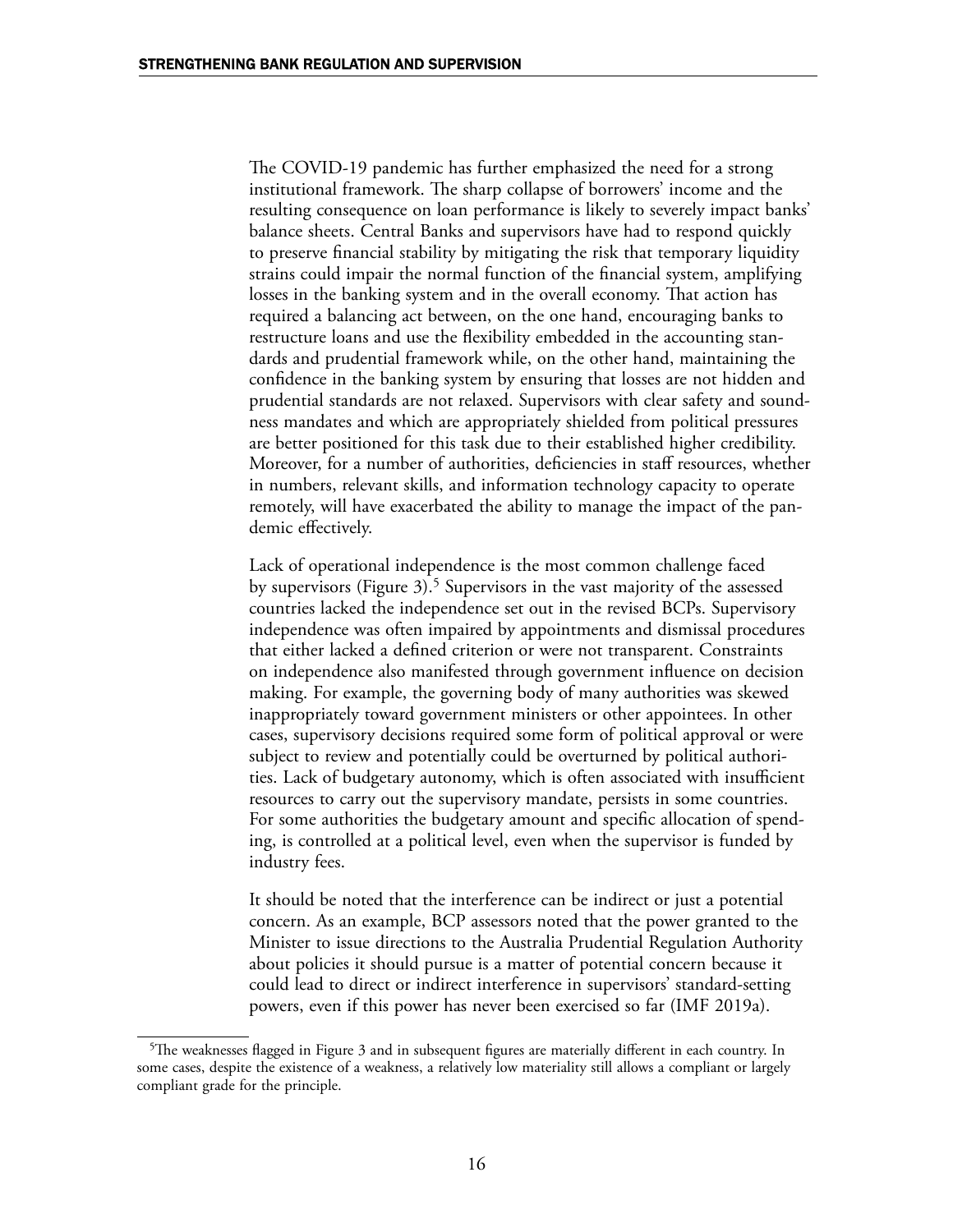#### Figure 3. Weaknesses in Institutional Setting for Bank Supervision

#### *While the importance of a sound institutional setting for effective bank supervision has been widely accepted, many countries do not equip bank supervisors with the necessary powers and conditions for their work.*

*The new standards raised the bar for the institutional framework which many jurisdictions have not met.*





Supervisors' independence is mainly impacted by deficient appointment and dismissal processes and government influence in *key decisions.*



5. Supervisory Mandate Deficiencies



Many supervisors have mandates that do not give primacy to safety *and soundness or are unclear.*



Insufficient independence of supervisors is the most common *weakness, followed by lack of resources and absence of a clear*  mandate for financial stability.

#### 2. Weaknesses in the Institutional Framework (Percent of countries)



Insufficient staff, compensation, and specialized skills impedes supervisory effectiveness. Resource planning is weak in some *jurisdictions.*



Common issues include lack of adequate powers to access group information or raise prudential limits. In other instances, their corrective powers are also limited.

6. Inadequate Supervisory Powers



Sources: Basel Core Principles for Effective Banking Supervision database; and IMF staff calculations.

Note: AEs = advanced economies; C/LC rating = aggregate of compliant and largely compliant ratings; EMDEs = emerging market and developing economies; MNC/NC = aggregate of materially noncompliant and noncompliant ratings.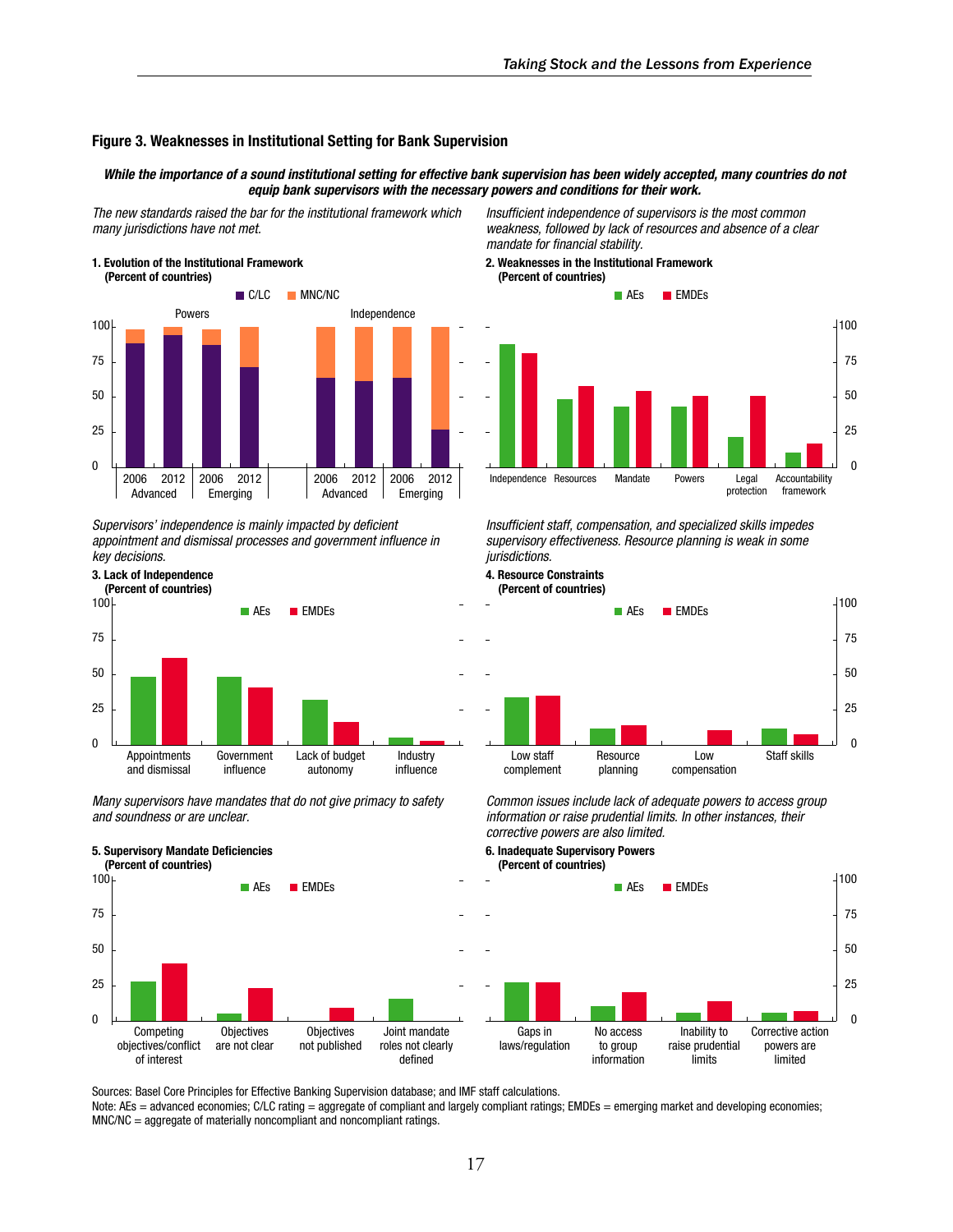Similarly, in Canada, the Ministry of Finance can override the prudential judgement of the supervisor, the Office of the Superintendent of Financial Institutions—in certain key areas, though, this has not yet been a practical concern (IMF 2020a).

Availability, capacity, and continued development of supervisors is a key challenge in all jurisdictions. Staffing issues—notably staff shortages and insufficient supply of needed skills—were frequently observed. Other issues related to inadequate staff compensation and resource planning. Staff shortages were attributable to high turnover and expanded responsibilities that put pressure on the existing resource envelope. Not surprisingly, staff shortages were also linked to a lack of budget autonomy, which affected the ability to increase staff or attract appropriate skills by creating credible compensation packages.

Supervisory decisions are also impacted by unclear mandates. Without clarity in the definition and scope of the supervisory mandate, authorities can struggle to identify priorities and take timely and appropriate decisions. While, as described in the BCPs, the primary mandate of regulatory authorities ought to be to promote the safety and soundness of the banking sector, the analysis in this paper found that the mandate was not clearly defined in about half of the assessed countries or was expanded to require support for developmental objectives. This, in turn, could create potential conflicts of interest with prudential objectives.

In addition, assessments often found gaps in legal powers of the supervisor. Missing powers included one or many of the following: powers to intervene or carry out remedial action before the breach of minimum requirements, obtain information, revoke a license, or prevent a license from being granted or transferred to parties not deemed to be fit and proper.

The importance of an appropriate institutional setting for bank supervision is corroborated by empirical evidence. The econometric analysis suggests that the better a jurisdiction meets CP1 and CP2, the less fragile its banks typically are.6 The finding is not surprising as supervisors with clear safety and soundness mandates, and which are shielded from industry and political pressures, are more geared toward early intervention. In addition, since supervision depends significantly on judgment, the availability of experienced supervisors with an appropriate set of skills is key. Such skilled professionals are more likely to be present when the institutional setting is sound. Fraccaroli, Sowerbutts, and Whitworth (2019) echo this finding documenting the inverse relationship between supervisory independence and incidence of nonperforming loans. Our subsample analysis (columns 2 and 3), however, shows

<sup>&</sup>lt;sup>6</sup>One grade higher compliance with CP1 (CP2) translates into a 93 (100) percent higher Z-score, respectively (Annex Table 3).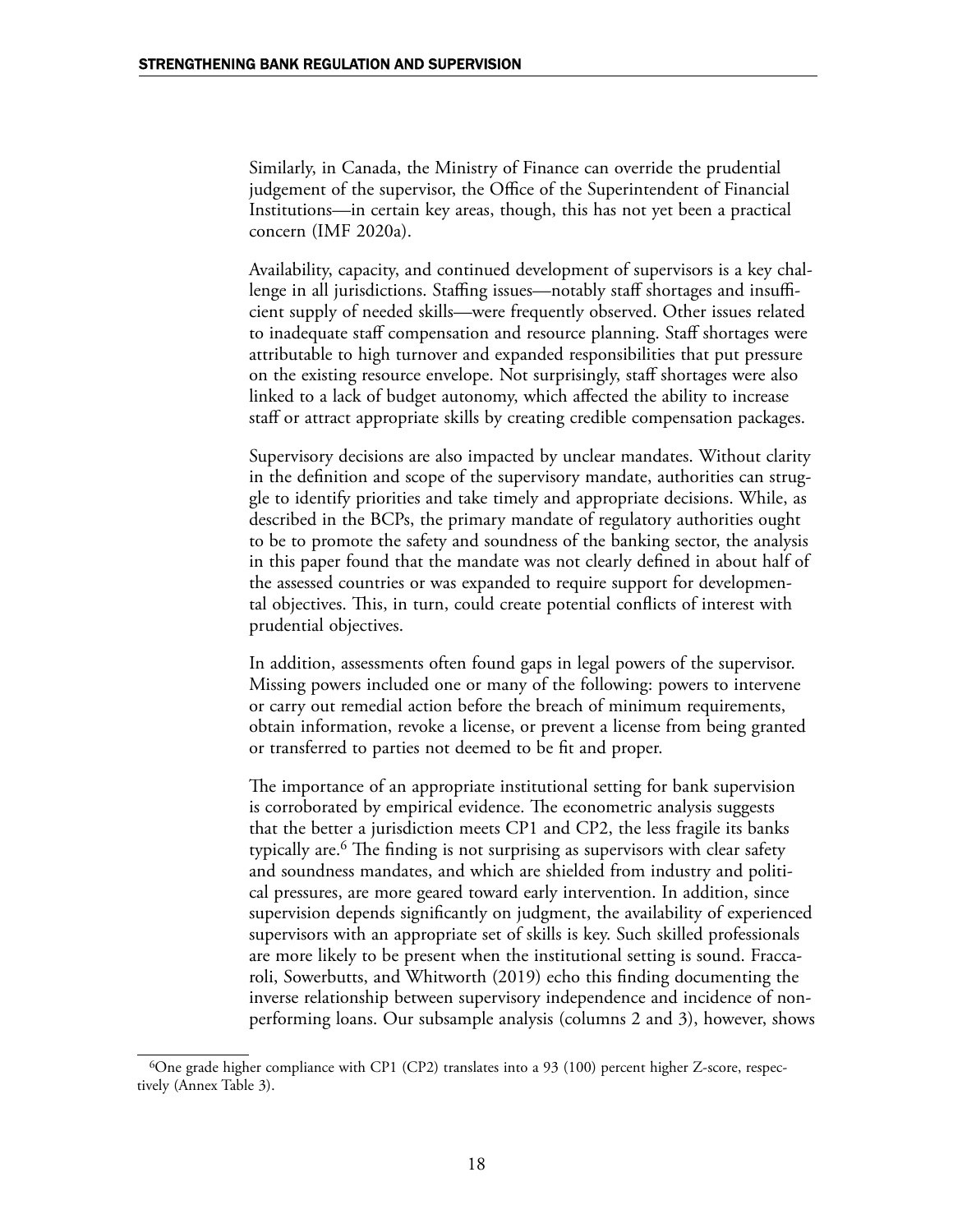that this relationship is considerably weaker for systemically large banks, as well as for foreign-owned banks, for whom the local authority will be host supervisor. This result seems to highlight the challenges for the supervision of large and complex institutions and the role played by home supervisor.

#### Prudential Regulations

#### Capital and Liquidity

Capital and liquidity are the cornerstones of stability for individual banks and the financial system as a whole. Adequate capital and liquidity buffers can reduce the probability and impact of banking crises (BIS 2010, Dagher and others 2016) and the GFC provided lessons on the consequences of weak capitalization and illiquidity. Inadequate capital cushions gave banks scant time to obtain new resources and remain solvent when losses mounted quickly. Moreover, the nature of the crisis demonstrated that liquidity shocks could cause a solvent bank to fail. Pressure to raise cash in frozen markets forced firms to sell assets at a deep discount, or "fire sale value," thus increasing losses and further eroding their capital in one of the classic vicious cycles of the crisis. Conversely, firms with stronger capitalization and deeper liquidity buffers weathered the storm better. Market perception of greater strength enabled such firms to continue operating on normal, or nearer-to-normal terms, for longer. Strength in capital and liquidity yields greater market confidence and lower losses in stress periods.

Capital and liquidity reforms were central to the post-GFC regulatory response. Prior to the crisis, deficiencies in regulation allowed institutions to be weakly capitalized and poorly protected against liquidity shocks. The Basel III reforms thus addressed the methods of capital computation, the calibration and risk coverage of the standards, and the instruments eligible to satisfy the new minimum capital and liquidity standards. In sum, banks had to hold more and higher quality capital to meet standards and ensure liquidity buffers to withstand prolonged liquidity stress. The BCP standard addresses the supervision of capital and liquidity primarily in two principles: capital (CP16) and liquidity (CP24). These principles expect jurisdictions to have in place appropriate regulations and also include a wider set of expectations imposed on banks and supervisors such as planning, risk management, contingency arrangements, and stressed scenarios. Importantly, supervisors are expected to have the powers and to use discretion to set standards above the agreed minimum level to reflect local circumstances. Only Basel member jurisdictions are required to meet the full set of current Basel standards for their internationally active banks. For other jurisdictions and for non-internationally active banks, the Basel capital and liquidity agreements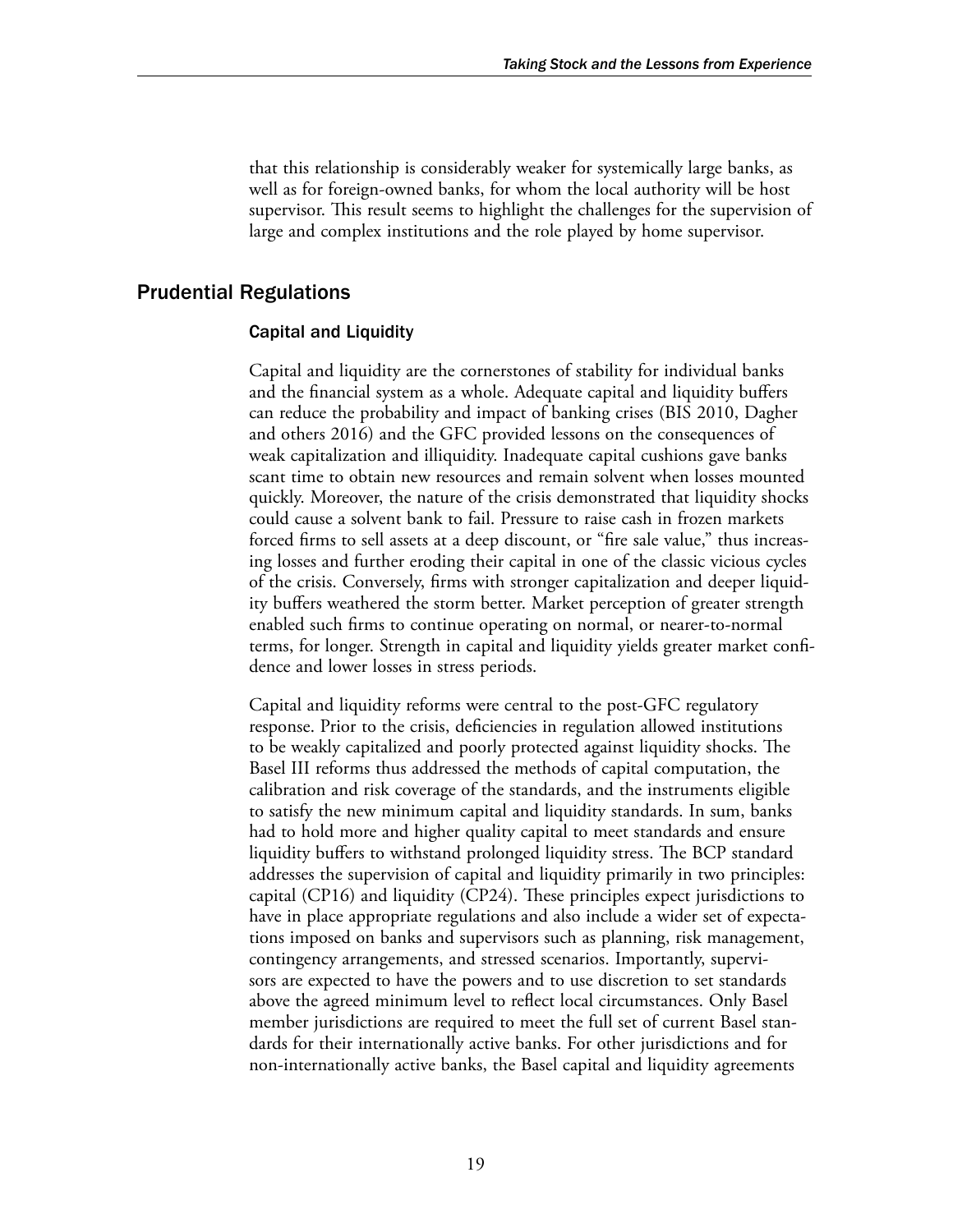represent a standard that should be applied in a proportionate manner, and upon which the IMF bases its advice.

The flexibility of the capital and liquidity framework has proved invaluable during the COVID-19 pandemic. The GFC highlighted the importance of maintaining the flow of credit to the real economy in time of stress. In response, Basel III established various capital and liquidity buffers that could be drawn down in response to a shock. These buffers improved banks' capacity to absorb losses and reduced the procyclicality of the regulation. At the onset of the pandemic, supervisors in a number of countries were able to release the countercyclical capital buffer (where previously applied) and encourage institutions to use the capital conservation buffer to provide credit to solvent borrowers facing temporary challenges. Furthermore, in sharp contrast with the GFC, most banks and banking systems entered this period of stress with significantly stronger capital and liquidity reserves. This is especially true for global systemically important banks.

Enhanced regulations for capital and liquidity are broadly in place across jurisdictions and their commitment to ensuring the quality of the new standards is evident (Figure 4). Relatively strong compliance with the core principles related to liquidity risk and capital adequacy (even after the strengthening of the international standards) is an indication of authorities' commitment. The BCBS's regulatory consistency assessment program, which has been monitoring the adoption of Basel III standards by member jurisdictions have also shown a strong alignment between domestic regulation and the Basel III standards. Many non-BCBS jurisdictions are also choosing to implement key elements of Basel III; in doing so, nearly all are applying proportionality (for example, adopting a modified or simpler version of existing Basel standards while maintaining or even increasing the stringency of regulations).

Despite reforms, however, many revised frameworks have deficiencies which undermine the appropriate capitalization of individual banks and the banking system. About half of the assessed countries have weaknesses in their capital rules such as limited risk coverage, absence of additional loss absorbance for systemically important banks and prudential adjustments that do not ensure the quality of regulatory capital. However, in most cases, these weaknesses are not sufficiently significant to warrant an MNC or NC grade. Findings from FSAPs and TA also show that not all supervisors have the power to adjust the required levels of capital for individual banks, or for the banking system as a whole, to be commensurate with their risk profiles. In addition, even among supervisors with the necessary powers, many have not developed processes or the capacity to effectively challenge banks' internal capital assessment and require additional capital for risks not adequately accounted for in the reg-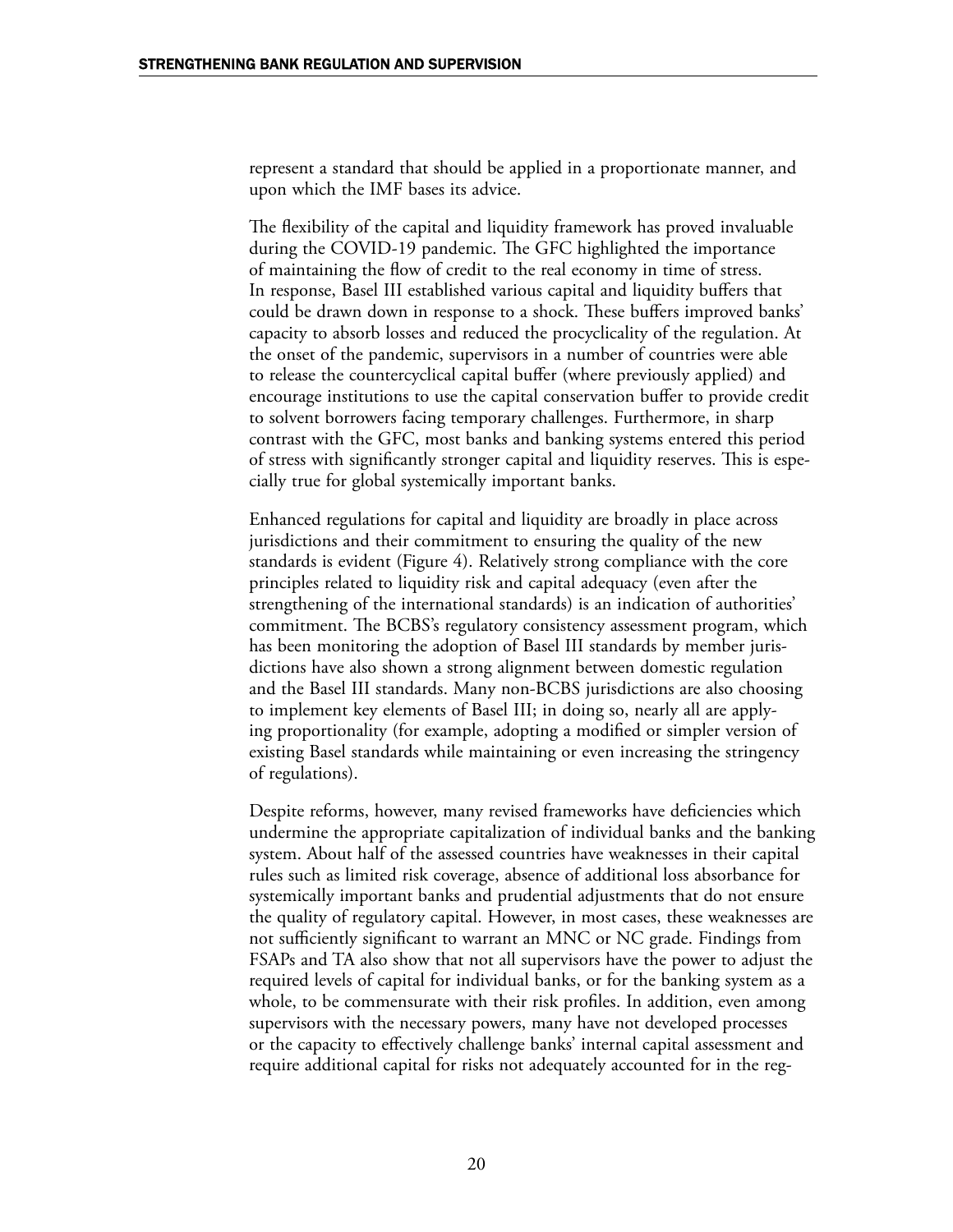#### Figure 4. Capital Adequacy and Liquidity Risk

*Most jurisdictions have enhanced their capital and liquidity standards in their prudential framework; however, there are remaining*  deficiencies in the capital and liquidity rules.



*The implementation of the new standards has improved the capitalization of the banking sector ...*

3. Transitional Basel III Total Capital Ratios<sup>1</sup> 4. LCR



However, challenges persist as deficiencies in capital rules are *common, and supervisors often lack Pillar II powers and processes to*  impose bank specific charges.



2. Evolution of Liquidity Assessment



*... and required banks to hold larger liquidity buffers.*



*Some jurisdictions need to further emphasize liquidity risk management and better design and calibrate quantitative liquidity rules.*

6. Liquidity Risk Deficiencies (Percent of countries)



Sources: Basel Committee on Banking Supervision; IMF, Standards and Codes Database; and IMF staff calculations.

Note: 2006 = assessments conducted using the BCP methodology established in 2006; 2012 = revised BCP methodology issued in 2012; AEs = advanced economies; BCP = Basel Committee on Banking Supervision;  $C\overline{LC}$  = aggregate of compliant and largely compliant ratings; EMDEs = emerging market and developing economies; MNC/NC = aggregate of materially noncompliant and noncompliant ratings.

<sup>1</sup>Americas: Brazil, Canada, Mexico, United States; Europe: Belgium, Finland, France, Germany, Italy, Luxemburg, Netherlands, Russia, Spain, Sweden, Switzerland, Turkey, United Kingdom; rest of world: Australia, China, India, Saudi Arabia, Singapore, South Africa.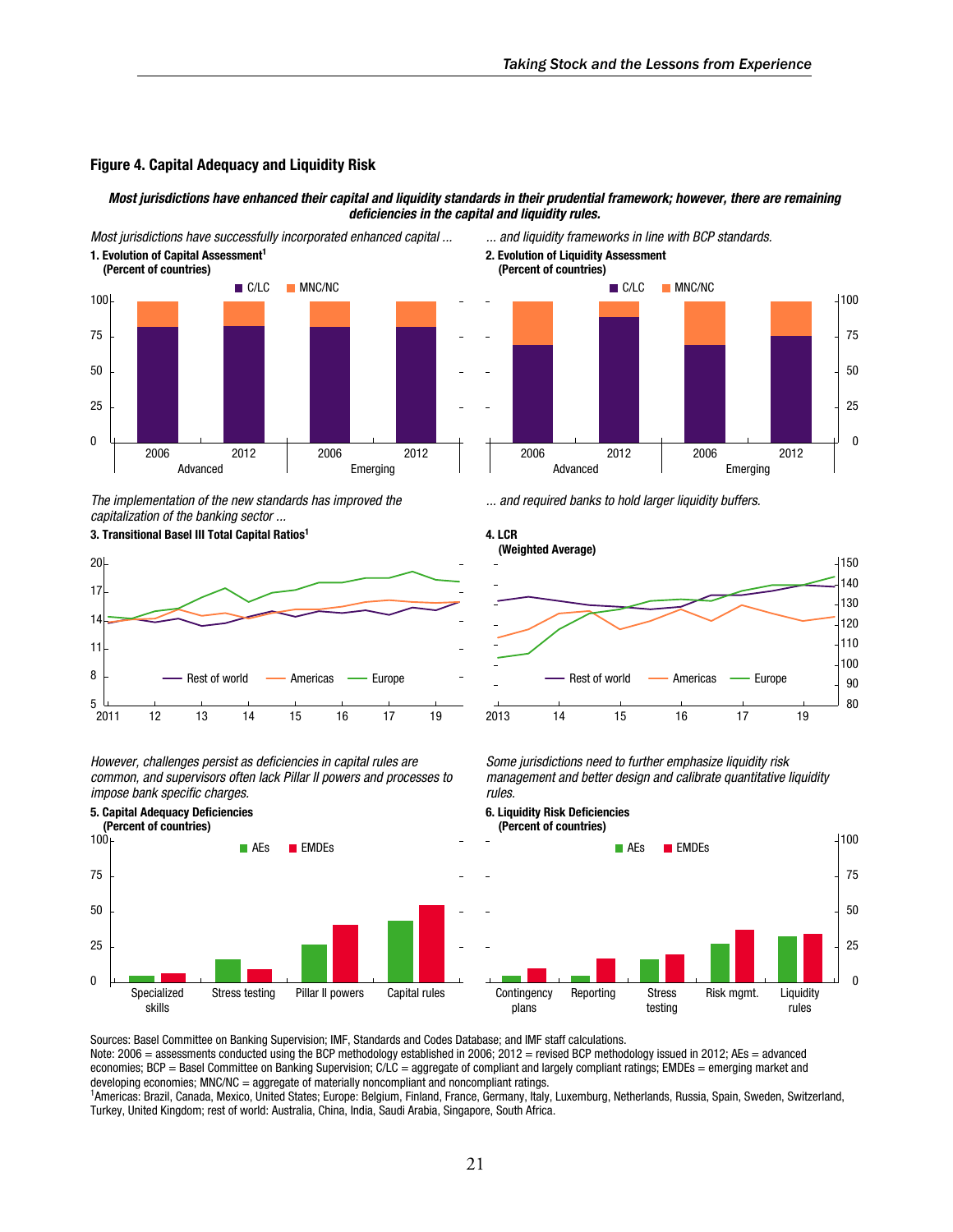ulatory framework. The importance and need for this individual fine tuning have been explicitly recognized in the Basel Framework since 2005, in the "supervisory review process" or "Pillar 2" but effective implementation remains challenging. The 2017 BCP assessment of Japan, for instance, noted the lack of a Pillar 2 capital framework. The assessors observed that adding a Pillar 2 framework would give the Japan Financial Services Authority more influence in both capital planning exercises and in discussions with banks about risk management practices (IMF 2017).

Quantitative and qualitative liquidity requirements can be improved further in several jurisdictions. Despite the broad success in implementing the new Basel liquidity standards, nearly a quarter of jurisdictions are considered NC or MNC with CP24 (on liquidity risk). Most weaknesses arise from inappropriate quantitative limits, which fail to address liquidity needs in foreign currency, do not define liquid assets appropriately or are not imposed on a consolidated level.7 Supervisory failure to determine whether banks have sound strategies, policies, and processes to manage liquidity risk were also found to be common. Assessments have also noted related supervisory weaknesses, such as insufficient onsite inspections, weak or absent supervisory guidelines, and a lack of contingency plans. In some jurisdictions, for instance, there is no explicit requirement, for supervisors to conduct separate analysis of liquidity risk strategy and monitoring of liquidity needs for each significant currency and to evaluate the bank's ability to transfer liquidity from one currency to another across jurisdictions and legal entities.

#### Corporate Governance and Risk Management

Governance failures can leave institutions critically vulnerable to unidentified and unchecked risks. The postcrisis consensus following the GFC considers that weak corporate governance and risk management practices was a primary factor in the crisis itself. The experience of the securitization market was one illustration of this factor where banks had engaged in complex products whose risks they did not fully understand, and therefore could not monitor, and which in a number of cases led to portfolios of toxic assets where valuation and determination of losses were extremely problematic.

Several international bodies have engaged in reforms to strengthen governance and risk management standards. Essential elements of the Organisation for Economic Co-operation and Development Principles of Corporate

<sup>7</sup>For instance, there is no explicit requirement, at European Union-wide level, for supervisors to conduct separate analysis of liquidity risk strategy and monitoring of liquidity needs for each significant currency and to evaluate the bank's ability to transfer liquidity from one currency to another across jurisdictions and legal entities (IMF 2018).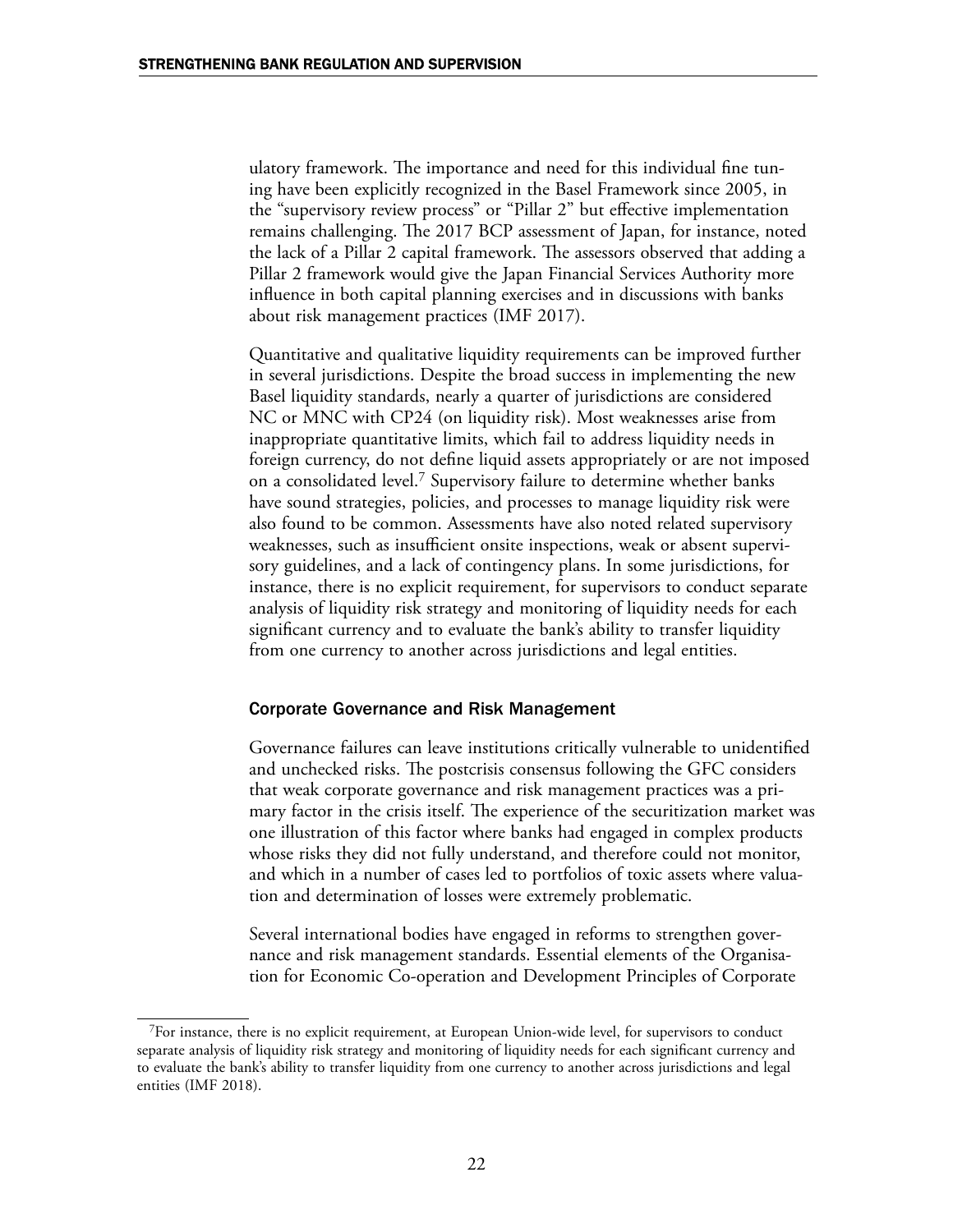Governance were folded into the BCPs in a new principle on corporate governance in banks (CP14). The new standard was further supported by the BCBS release, in 2015, of the Corporate Governance Principles for Banks, which specifically focused on addressing failings in executive management and boards of directors. These principles underline the fact that boards of directors need to take responsibility for the strategy and enterprisewide risk management and conduct of their institutions. Moreover, they emphasize the need to achieve robust and transparent risk management and decision making to promote public confidence and the safety and soundness of the banking system. In a similar vein, the principle on risk management (CP15) was enhanced to incorporate heightened expectations regarding banks' policies, processes, and risk governance.

The COVID-19 crisis will test banks' governance and risk management skills. The ability to gather, monitor, and make decisions on data from all aspects of banks' business lines is essential in managing the impact of the crisis. As in the GFC, the banks which can rapidly gather, analyze, and monitor data and can mobilize management to design containment strategies will be the firms best placed to manage the turbulence from the COVID-19 pandemic.

Jurisdictions have made significant progress incorporating revised governance standards in national regulation. Although the principles on corporate governance and risk management show some of the lowest overall level of compliance, this should not detract from the fact that textual analysis confirms that a great deal of regulatory work has taken place. Advanced economies (AEs) in particular, have generally been successful in updating their regulatory frameworks, even when supervisory practice still needed to be enhanced. Encouragingly, work on risk management and corporate governance appears to have consolidated improvements in the quality of internal controls (Figure 5).

Assessors have identified strong efforts to improve supervision of corporate governance and risk management. A common thread in developing practices relates to the function of the board of the banks, which is at the heart of corporate governance. New standards establish clearer expectations for the performance of the boards. They also expect supervisors to express their own clear expectations and to have good quality frequent contact with the boards. The ability to address and challenge the effectiveness of a board's stewardship of its institution is a powerful supervisory tool and was an early focus of the work of the European Central Bank when the Single Supervisory Mechanism was launched.

Corporate governance and risk management have spurred enhancements in supervisory approaches, but areas of weaknesses persist. Supervisory analytics have been reoriented, to a greater or lesser extent, by a number of authorities to embed corporate governance and risk management in their supervisory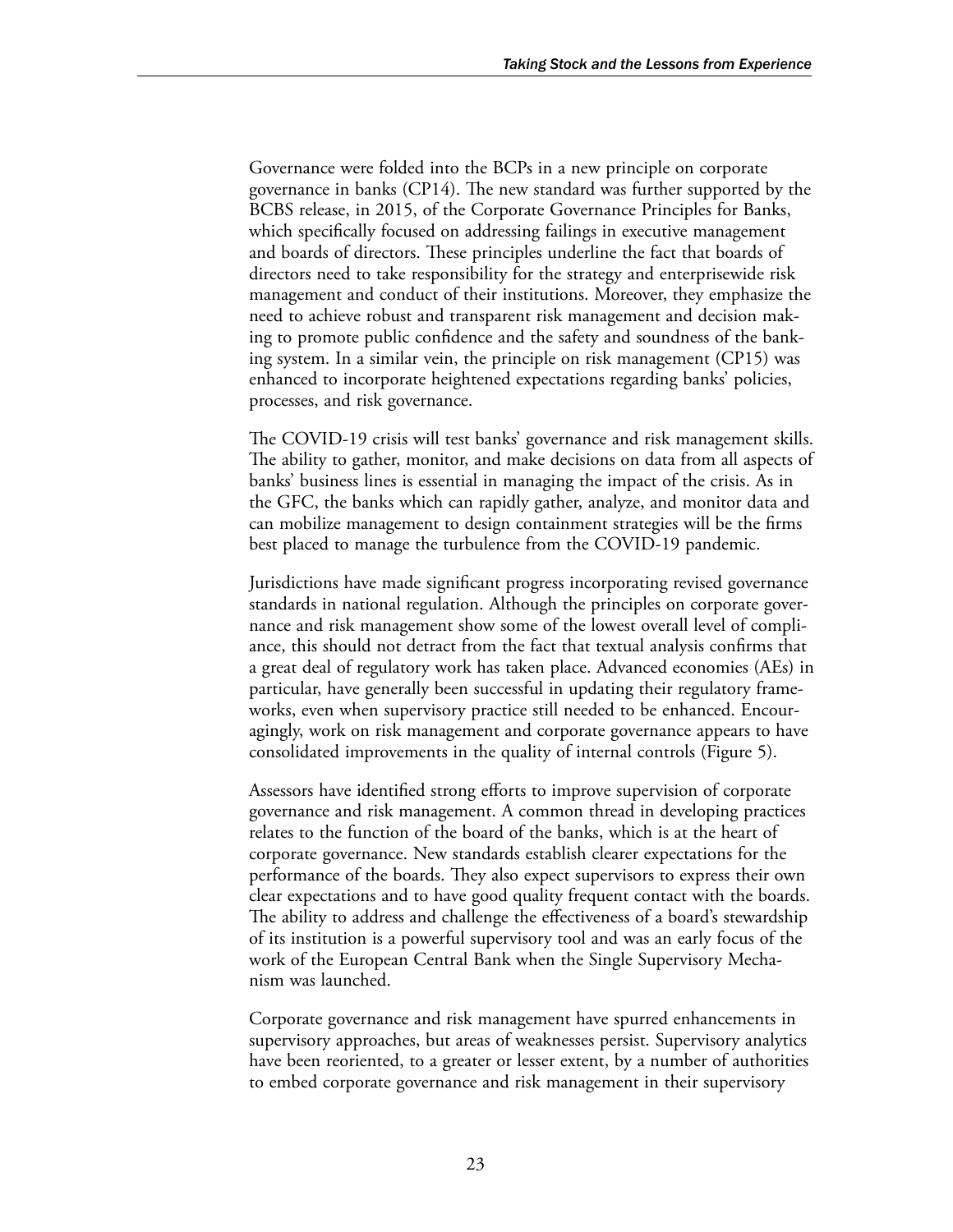#### Figure 5. Corporate Governance, Risk Management, and Related Parties

#### *Many countries are still implementing new frameworks; updating the legal framework and evolving supervisory practices are the main challenges.*

*Advances in risk management and corporate governance1 have consolidated improvements in oversight of internal controls.*



*Countries are at different stages of setting up their legal and regulatory framework for corporate governance.*



*Risk management supervision needs to deliver clear guidance to the industry which can be challenging.*





*Establishing the regulatory framework for bank governance and adapting supervisory practices are the key challenges faced by many jurisdictions.*

#### 2. Weaknesses in Governance



*While the broad supervisory framework is generally adequate, its execution can be poor and limited interaction with the board is one feature of this.*

#### 4. Weak Governance Supervisory Practice (Percent of countries)



Supervision of related party risks has been poor; a significant flaw has been the absence of or overly narrow definition of related parties' *transactions.*

6. Deficiencies in Related Parties Framework (Percent of countries)



Sources: Bank for International Settlements; Basel Core Principles for Effective Banking Supervision database; and IMF staff calculations. Note: 2006 = assessments conducted using the BCP methodology established in 2006; 2012 = revised BCP methodology issued in 2012; AEs = advanced economies; BCP = Basel Committee on Banking Supervision; C/LC = aggregate of compliant and largely compliant ratings; EMDEs = emerging market and developing economies; MNC/NC = aggregate of materially noncompliant and noncompliant ratings. <sup>1</sup>Corporate governance is a new principle under the BCP 2012 methodology.

24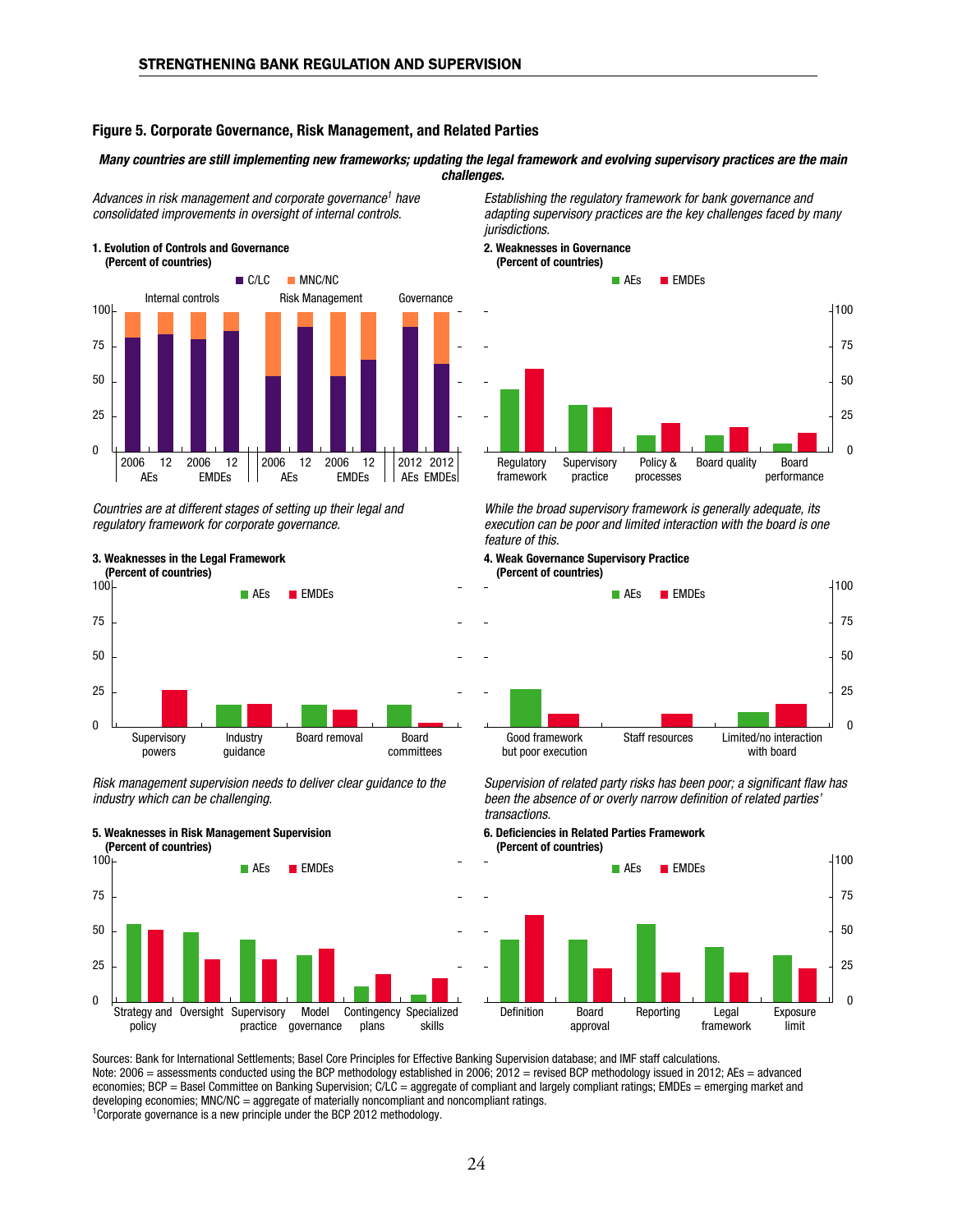assessments, perhaps none more so than Brazil which takes governance as the foundation of their assessments. Some jurisdictions have undertaken significant legislative change to ensure the supervisors will be able to carry out their role (for example, the Russian Federation), but regulatory gaps specific to corporate governance affected up to half the assessed jurisdictions. They included weak supervisory powers, such as failure to establish or assess fit and proper standards and lack of supervisory power to remove unfit board members or executive management. Regulatory gaps also relate to lack of guidance to firms on the supervisors' expectations, or the complete exclusion of some sectors of banks from any corporate governance standards.

Both industry and supervisors have recognized the need for firms to enhance their risk management practices. Ensuring a coherent enterprisewide risk management strategy has been challenging for many firms and has put a premium on supervisors providing clear guidance on the new standards. It is notable that most challenges in risk management, other than resource constraints, have affected both boards and supervisors in AEs and EMDEs in very similar proportions. Overreliance by supervisors on firms' self-reporting and insufficient frequency of supervisory activities was also identified in some jurisdictions and such supervisors would, potentially, have been using unreliable or poor-quality information on firms' practices.

Empirical analysis shows that effective supervision of corporate governance in larger banks is strongly correlated with greater bank soundness. Similarly, to the analysis undertaken for the CPs that determine sound institutional setting, the econometric results indicate that a one grade higher assessment of CP14 compliance is typically associated with substantially sounder large banks.<sup>8</sup> This correlation suggests that the supervisory attention to the quality of internal governance of an institution is beneficial for the institution's performance.

#### Credit Risk and Problem Assets

Credit risk is a major cause of serious bank problems. For most banks, loans are the largest and the most obvious source of credit risk. Credit risk, however, permeates all activities of a bank, including those in the banking book and in the trading book, and both on and off the balance sheet. Historically, undue relaxation of credit origination standards, poor risk management and lack of attention to changes in circumstances that can lead to a deterioration of the credit standing of banks' counterparties have often resulted in substantial banking problems.

<sup>8</sup>One grade higher compliance with CP14 translates into a 77 percent higher Z-score of systemically large banks (Annex Table 3).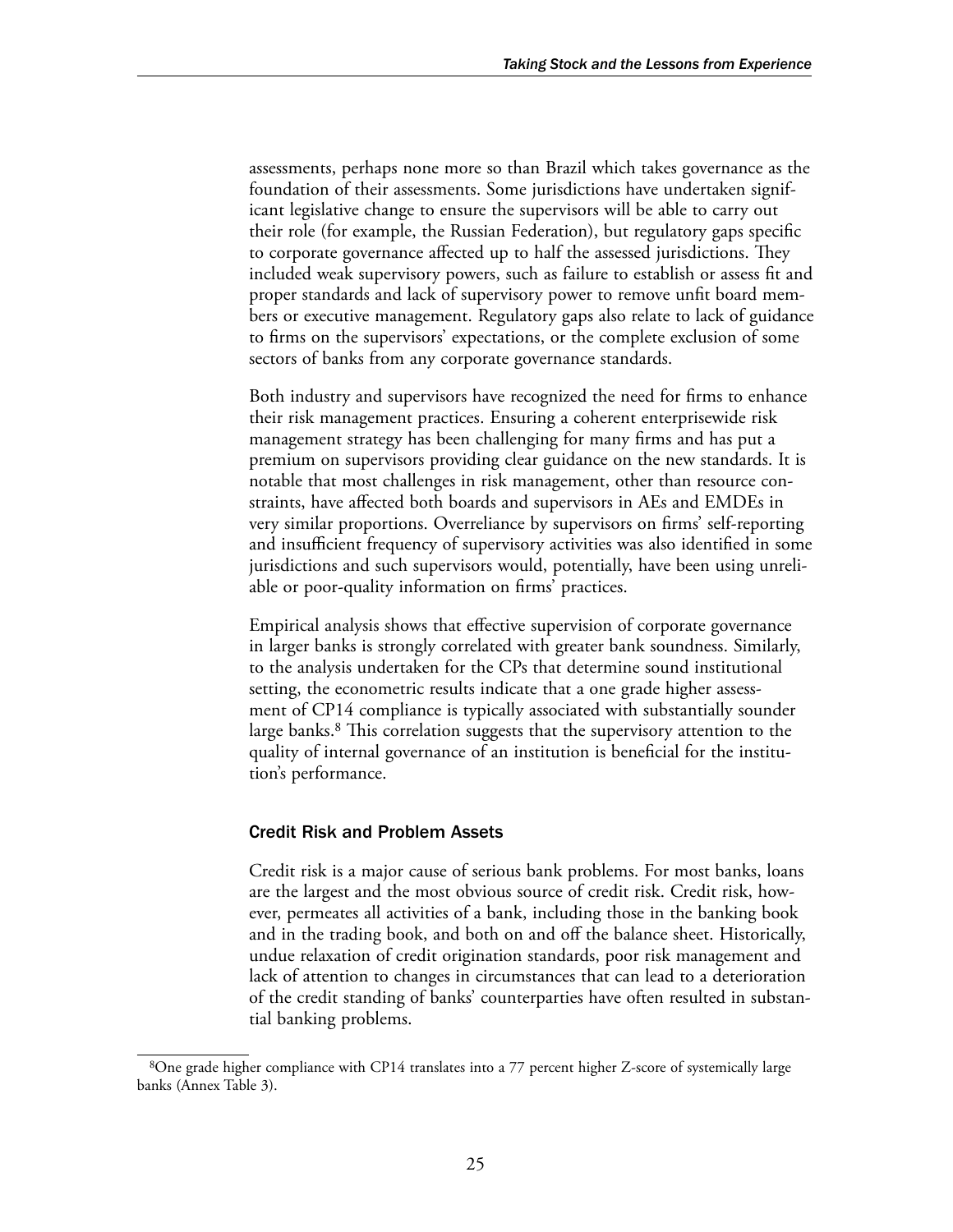The GFC highlighted the importance of timely recognition of credit losses. Pre-GFC standards were seen as preventing banks from building adequate reserves for emerging losses. Loan loss provisioning requirements that resulted from the underlying incurred loss approach were considered "too little, too late." Further, the postponement of the recognition of expected credit losses until evidence of impairment increased the procyclicality of regulation by facilitating credit growth during boom and impelling a sharp reduction in the subsequent bust. To address this weakness, G20 leaders called for action and accounting standard setters developed new standards for loan loss provisioning based on expected credit losses.

At its early stage, the uncertainty surrounding the impact of the COVID-19 pandemic is challenging the implementation of the expected credit loss approach. The unprecedented uncertainty about the impact of the coronavirus on business challenged banks to produce reliable forecasts of likely credit losses. Moreover, there were concerns that in the case of an abrupt shock, expected credit loss methodologies can trigger a substantial increase in provisions. Supervisors responded providing guidance to banks and encouraging them to use the flexibility inherent to the accounting standards to restructure loans and avoid inappropriate classification of exposures to viable firms. In light of the pandemic, the Basel Committee also adjusted the transitional arrangements for the regulatory treatment of expected credit loss accounting. The adjustments provided jurisdictions with greater flexibility in deciding how to phase in the impact of additional provisions on regulatory capital.

Processes and policies to identify and manage problem assets fall short of agreed standards in more than 30 percent of the assessed jurisdictions. CP18, on problem assets, provisions, and reserves, is among the least-observed BCPs. Weaknesses of policies and procedures for asset classifications and provisioning are very common, particularly in EMDEs (Figure 6). In these countries, the accuracy of asset classification and provisioning by banks and therefore the integrity of reporting to supervisors are called into question given inadequate criteria, lack of processes to avoid evergreening of loans, and low frequency of supervisory reviews. Inadequate definitions of nonperforming loans, loan restructuring, and forbearance are also common and weaken transparency, market discipline, and supervisory reporting. Finally, weak policies and processes for collateral valuation hinders the ability of banks and supervisors to determine appropriate amounts of loss provisioning. These weaknesses adversely affect the capital adequacy of banks and hamper appropriate risk assessment and control of a bank's credit risk exposure.

Addressing the deficiencies in the management of problem assets is a necessary step to restore banking sector health after a major credit shock like the COVID-19 pandemic. The severity of the economic implications of the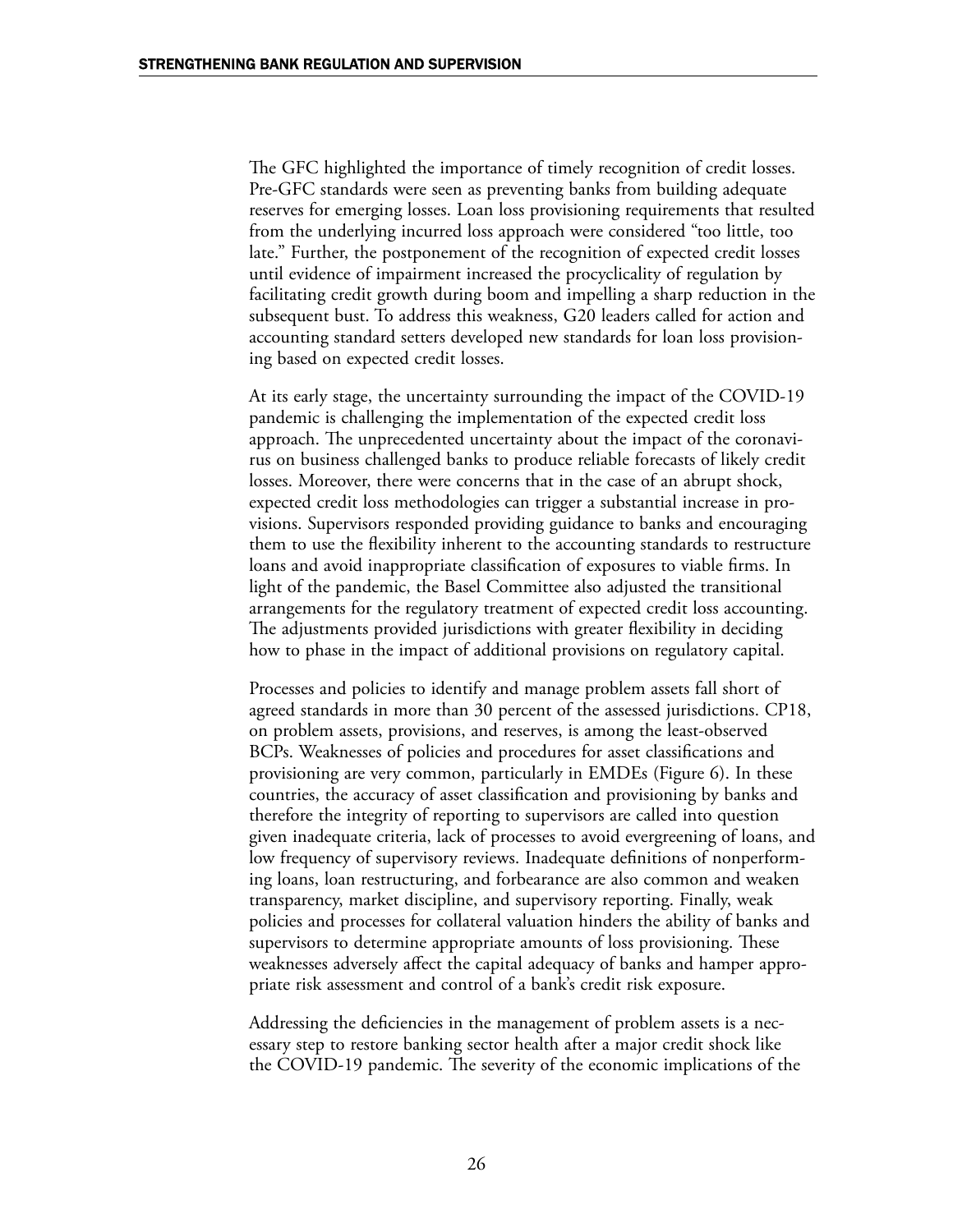#### Figure 6. Credit Risk and Problem Assets

#### *Despite the post 2008 GFC focus on improving the management of problem assets and timely loan loss recognition, challenges remain.*  Addressing these deficiencies is a necessary step to restore banking sector health after a major credit shocks like the COVID-19 *pandemic.*

*In some countries, there is room to improve banks' boards oversight and the overall supervision process, including by expanding the scope of inspections and increasing its frequency.*

1. Deficiencies in Credit Risk

Weaknesses of policies and procedures for asset classifications and *provisioning are very common, particularly in EMDEs, calling into*  question the integrity of financial statements and reporting to *supervisors.*

2. Weaknesses in Problem Assets Management (Percent of countries)



Sources: Bank for International Settlements; Basel Core Principles for Effective Banking Supervision database; and IMF staff calculations. Note: AEs = advanced economies; EMDE = emerging market and developing economies; GFC = global financial crisis.

> pandemic highlighted several financial vulnerabilities that could be crystalized by the crisis. High levels of debt may become unmanageable in the economic slowdown, and the losses resulting from insolvencies could test banking sector resilience in some countries. Asset quality in the banking sector might deteriorate quickly requiring a robust framework for the management of problem assets that is not in place in many jurisdictions. The lack of a truly international standard for loan classification and loan loss provisioning is one of the significant challenges in this area. Nevertheless, national authorities and standard setters need to renew their efforts to provide clear guidance and expectations to firms as sound management of problem assets is critical in facing the challenges posed by the COVID-19 pandemic.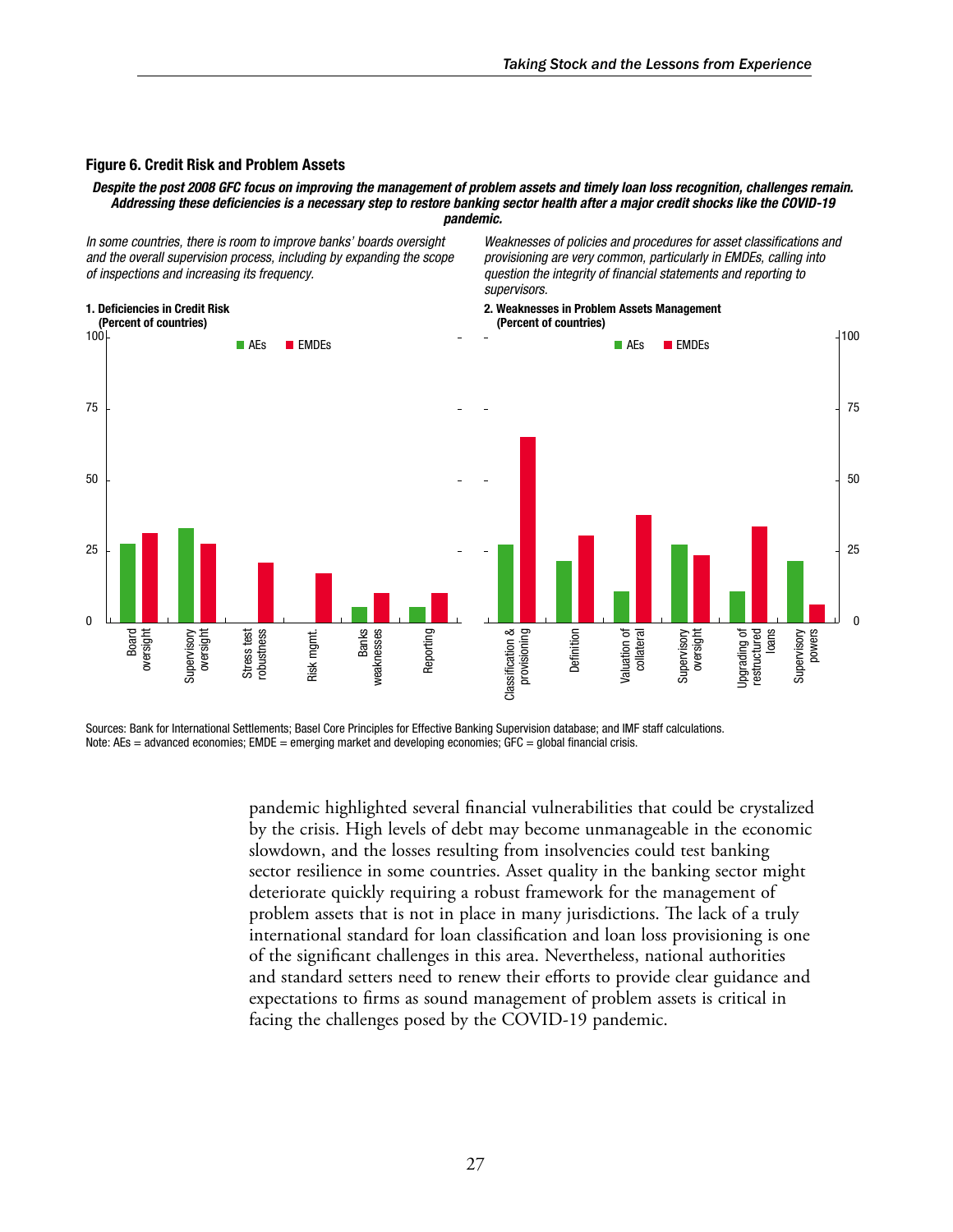#### Related Party Risks

Related party activities, which touch on credit risk, governance, and control of an institution, can be a channel for the abuse of a bank or even a banking system. Supervisory expectations for related party risk were refreshed and enhanced in the revised BCP methodology as well as the revision of the standards for supervision of financial conglomerates (BCBS 2012b). Persons or entities connected with a bank, including corporate entities within a group or conglomerate, should not receive preferential treatment as this behavior can and, in practice has, led to significant abuses of integrity and viability of firms. Documented experiences, for example in IMF programs in Moldova and Ukraine, illustrate the destructive impact of related party activity.<sup>9</sup> Related party supervision is therefore intended to mitigate the risk that the bank could be abused by its owners and managers and poorly placed to protect its own financial integrity and the interests of its depositors. Nevertheless, unlike corporate governance or risk management, there is no separate set of supervisory guidance or principles on this topic released by the regulatory community.

Many jurisdictions pay little or no attention to related party risks. More than half of the jurisdictions assessed were rated MNC or NC in relation to the agreed international principle for the regulation and supervision of this specific risk. It is the second least well observed of the BCPs, following the CP related to the independence and resources of the supervisor. Most weaknesses in the related party regimes stemmed from the legal framework, particularly regarding the definition of a related party. Many definitions were unduly narrow, not necessarily covering related banks, and/or close relatives of directors or executive management or major shareholders. Definitions were also scattered in different supervisory or legal texts, sometimes conflicting with each other. Supervisory failure to monitor or require reporting was also identified, leaving the authorities unsighted on the development of concentration risks. In more extreme cases, this supervisory failure can render the authorities unaware that ultimate beneficial owners of banks are obtaining preferential services or even exercising effective control of the bank. For those jurisdictions with weak practices for related party risks, the turbulence associated with the COVID-19 pandemic represents a heightened risk for vulnerable banks.

### Supervisory Approach and Practice

The post-GFC consensus is that supervisory practice, monitoring, and analysis need to be intrusive, and enforcement needs to be conclusive. Numerous

<sup>&</sup>lt;sup>9</sup>See Republic of Moldova: FSSA, 2014 and 2017 Ukraine Article IV Staff Report.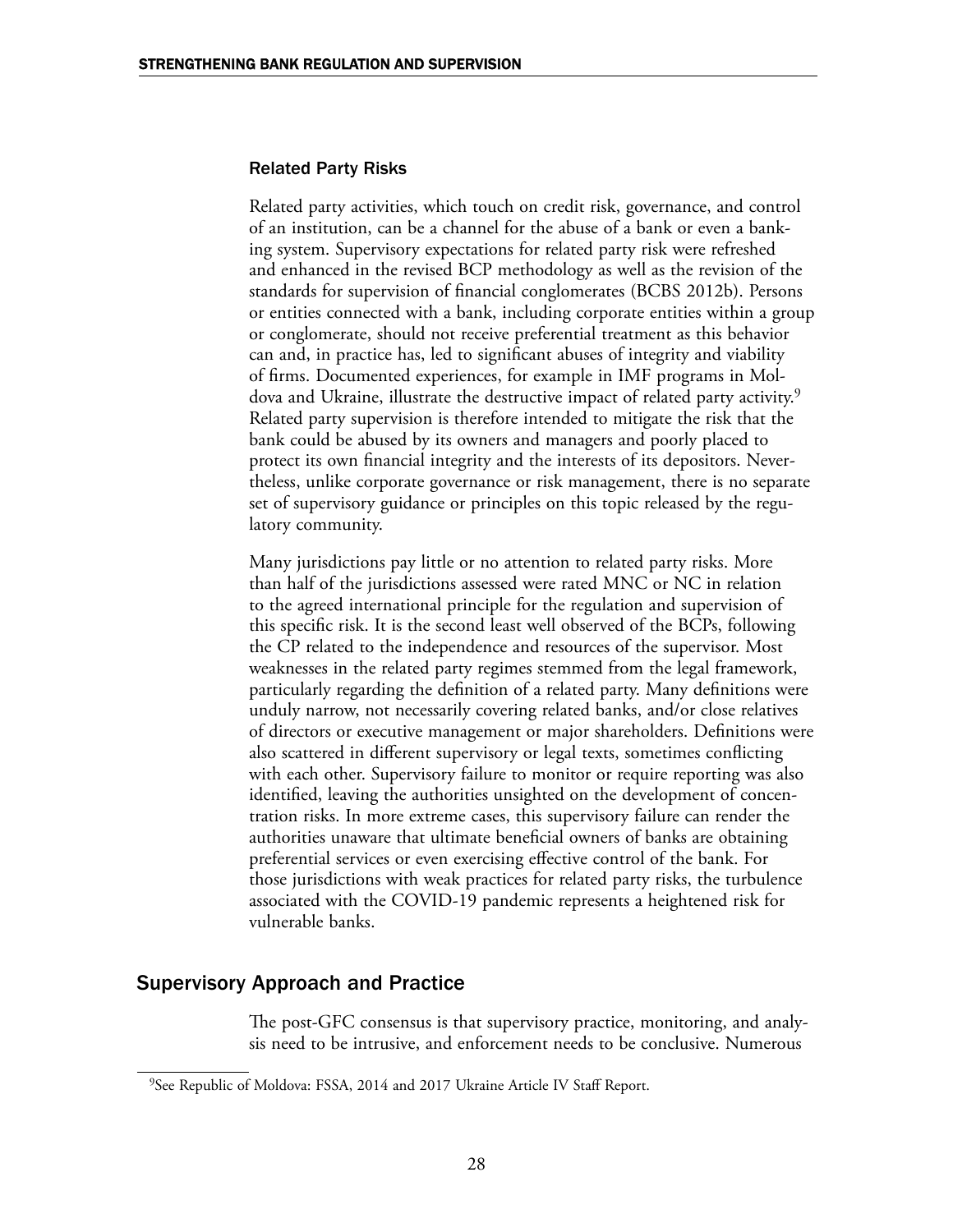bodies, including the IMF (IMF 2010), have reinforced this message and the BCPs embody this premise. As discussed above, the revised BCP methodology drew on the insights and practices of supervisors around the globe, and the methodology is supplemented by further BCBS standards and guidelines that support practices and amplify expectations. Examples include (1) the framework for dealing with weak banks, which stresses the need for early remedial actions (BCBS 2015); (2) the importance of forward-looking tools for supervision in the original and stress testing practices (BCBS 2018); and (3) risk data aggregation and risk reporting (BCBS 2013). Increasing the intensity and effectiveness of supervision is also a key pillar of the FSB framework (FSB and IMF 2010, FSB 2014) and the Joint Forum's revised principles for sound supervision of financial conglomerates (BCBS 2012).

The agility and quality of supervisors' monitoring, analysis, and follow up actions will again be critical in identifying and containing issues arising from the COVID-19 pandemic. To the extent that authorities have managed to enhance risk-based techniques and analytics, they will be well positioned to identify the most vulnerable institutions which will require closest attention and potential intervention in firms and systems as a result of the pandemic.

Most, if not all, jurisdictions have moved or are moving to risk based supervisory processes. The BCPs require a risk-based supervisory (RBS) approach, devoting more resources to the institutions and issues that have been identified as riskier. Necessarily, this approach is dependent on the quality of the risk assessment. Otherwise, time and resources could be misdirected. However, there is no single model. Indeed, supervisors, such as the Hong Kong Monetary Authority, the Central Bank of Ghana, and the Australian Prudential Regulation Authority have taken different approaches in terms of their methodologies for detailing the types of risks that are assessed and how to evaluate such risks, whether static or dynamic, whether mitigated or not, whether high impact or not. However, each has adopted and continues to refine their RBS approach. One potential problem is that jurisdictions can be tempted to devote a disproportionate level of resources to the largest institutions. All institutions require a minimum level of supervisory oversight and this can be challenging in poorly resourced authorities. Neglecting to carry out this minimum level of oversight could lead to risks in some banks being missed until a late stage. Such risks among even relatively small banks could in the aggregate lead to systemic risk and instability. The quality of risk analysis, importance of prioritization, and frequency in supervisory risk cycles has surfaced in several assessments.

Considerable progress is being made in the use of techniques that can yield forward-looking insights such as stress testing, peer group review, and business model analysis. Peer group review of banks is a frequently adopted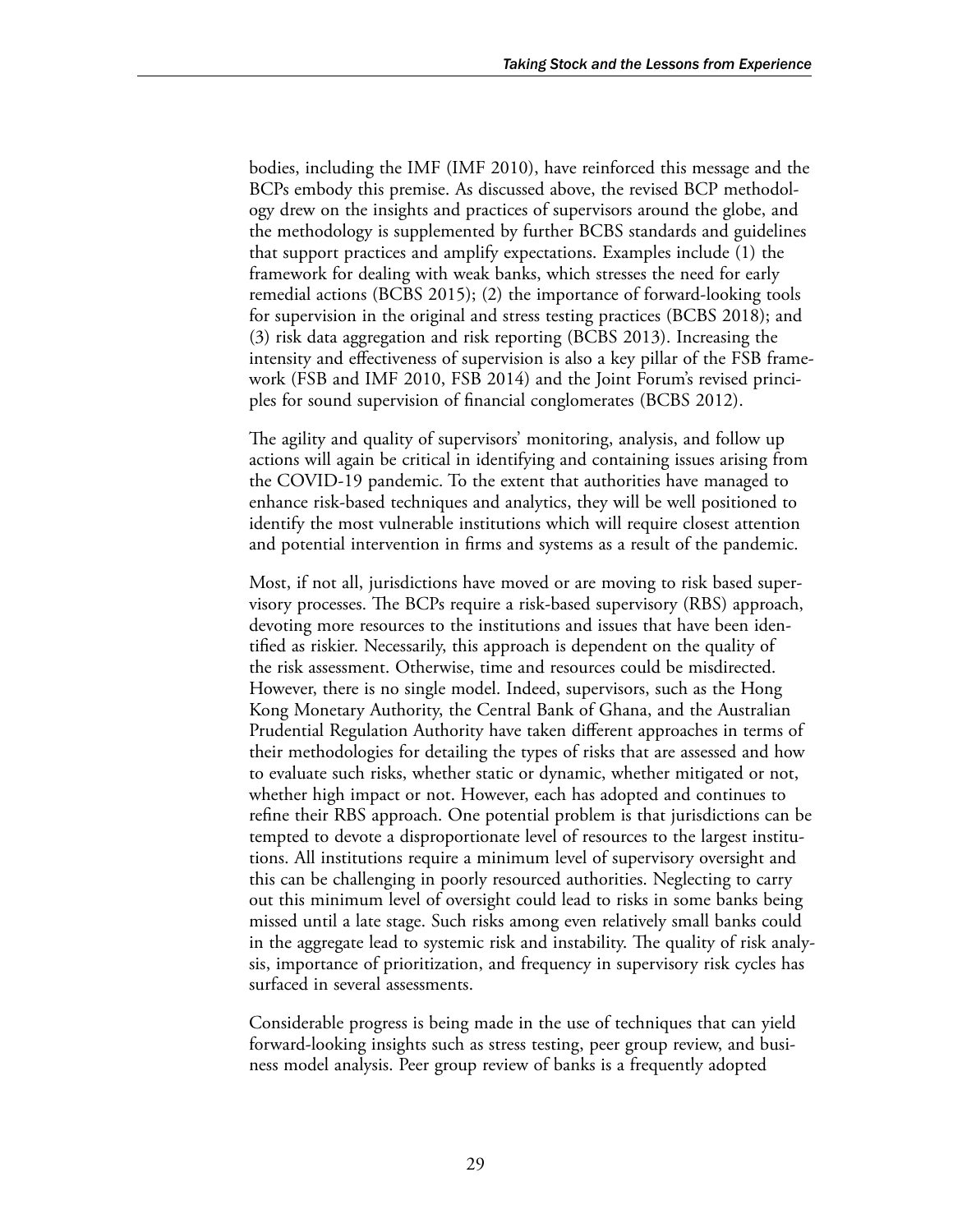recommendation, as horizontal reviews and deep dives into similar firms on priority supervisory themes can be highly informative in identifying outliers and also good practices. Stress testing and business model analysis epitomize another post-GFC impetus by supervisors to obtain a more forward-looking, informed view of the drivers and sustainability of banks' business lines and strategies. While few stress tests are likely to have included a pandemic shock as severe as the one generated by COVID-19, the utility of these tests, where they have been carried out, will have been in helping to identify the kinds of shocks and degree of severity that firms can withstand and this is the type of information supervisors need in order to target their attention effectively. In addition, as the health crisis evolved and supervisors had to adjust their policy response, stress tests emerged as one of the key tools to assess different policy options. As with all supervisory techniques, the effectiveness of these emerging practices is reliant on the quality and reliability of data the supervisors work with (Figure 7). Data adequacy can reflect a jurisdiction's technological development and/or adequacy of funds to invest in systems. Insufficient or low-quality data—whether by type, granularity, frequency, or inconsistency—is a concern in nearly two-thirds of the assessments undertaken by IMF staff. Notably, there is little difference between advanced and developing jurisdictions with respect to whether they undertake active verification to ensure that supervisory data can be relied upon.

Timely intervention and corrective action are the hallmarks of an effective supervisor. Supervisory examination and analysis are only part of the whole picture and need to be complemented by well-timed, appropriate actions. Identifying a weakness, but not acting to correct the vulnerability, is a supervisory failure, as delay heightens the potential for a disorderly outcome for the bank and increased chance of losses. Overall, about a third of the jurisdictions have meaningful weaknesses in their framework for corrective actions, indicating several challenges to comply with the BCP criteria. As noted earlier, not all supervisors are equipped with a full and graduated set of powers suitable for a range of possible circumstances. Missing powers included adequate authority to resolve a bank or revoke its license and inability to sanction individuals and to raise prudential standards for banks.

The assessments undertaken by IMF staff have also uncovered supervisory delay, even when there are powers to act. In some cases, delay is a result of poorly designed internal systems, or highly complex and burdensomely bureaucratic legal systems. Other supervisors face poor legal processes and arbitrary reversal of supervisory decisions by external authorities. Lack of assertiveness or willingness to act was cited in more than one-fifth of the assessments; examples include supervisors taking mild action (for example, a low fine), not escalating sanctions when there are multiple infractions, or simply taking no corrective actions at all. Delayed intervention was found in nearly a tenth of the cases and was primarily associated with a lack of a clear framework to activate and process concerns.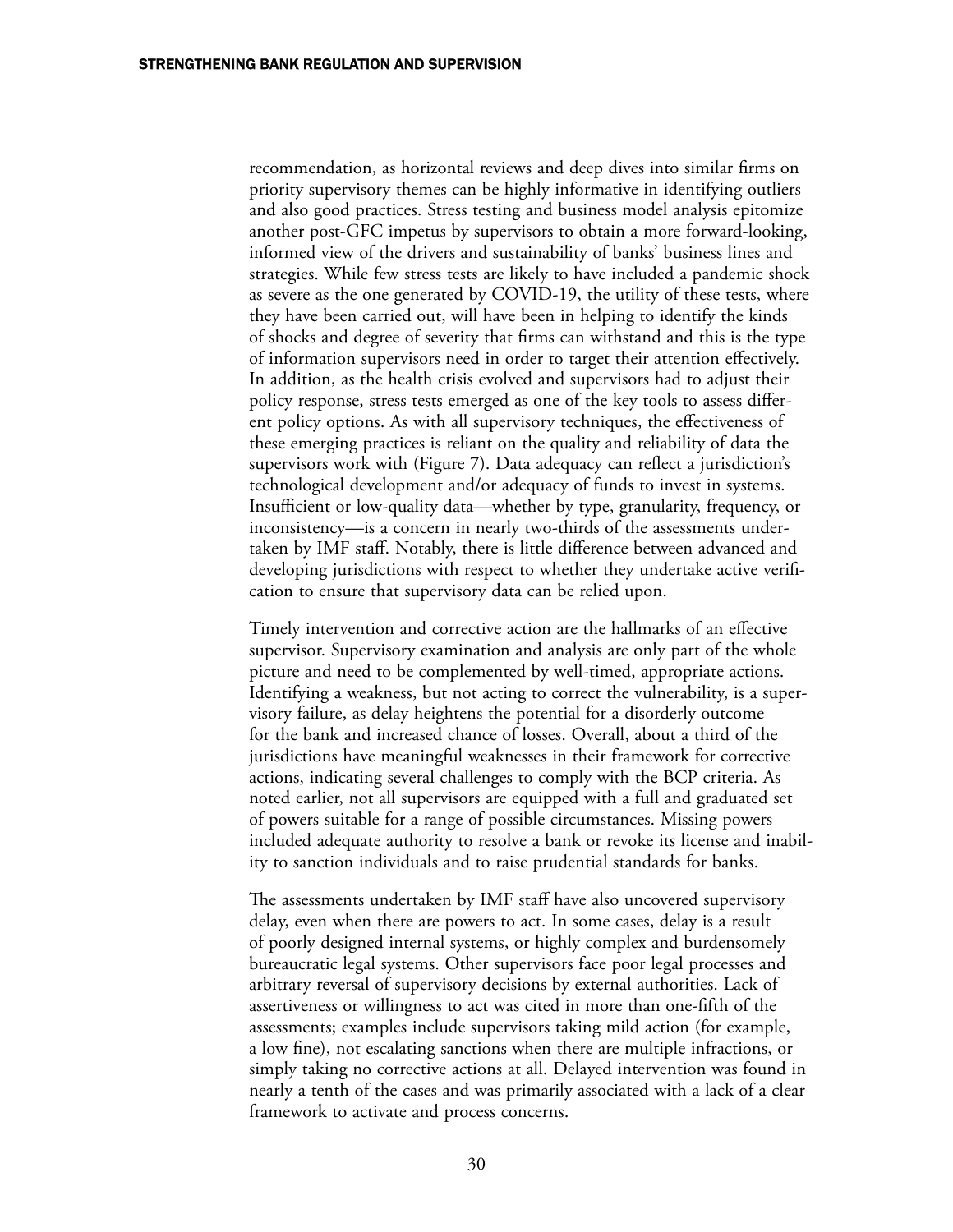#### Figure 7. Supervision

#### *Supervisory techniques are improving and becoming more forward looking, but attention is still needed in data quality, crisis preparedness, and timely corrective actions.*

*Despite advances in risk-based supervision, weak supervisory*  practices and insufficient preparedness for crisis are still observed.



Comprehensive and high-quality data reporting is improving in almost all jurisdictions, but gaps in coverage and granularity need to be addressed.



Sources: Bank for International Settlements; Basel Core Principles for Effective Banking Supervision database; and IMF staff calculations. Note:  $AEs =$  advanced economies;  $EMDEs =$  emerging market and developing economies.

The quality of policies, procedures, and prioritization is also challenging and supervisory engagement with the boards and management of banks is still developing.





Several factors can hinder timely corrective action. A good-quality supervisory process is as important as a full suite of powers.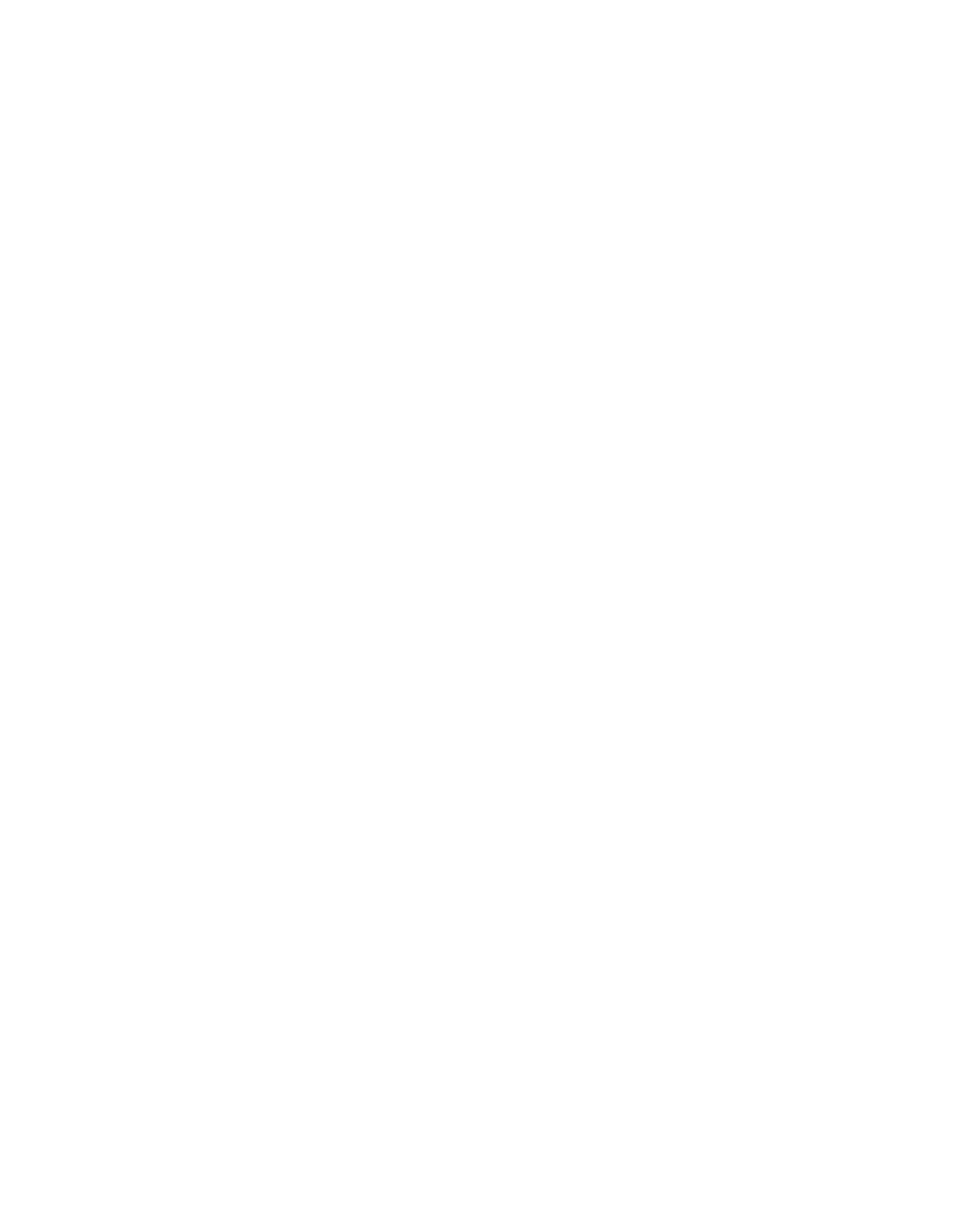#### **CHAPTER**

# **Conclusions** 4

BCP assessments show a strong commitment of jurisdictions to the reform agenda. Impressive progress in adopting the capital and liquidity standards for banks and other regulatory pieces has substantially strengthened the financial system and illustrates the importance jurisdictions attach to lessons from the GFC. More recently, however, finalized standards were increasingly lagging the original implementation timetable, and some dilution of the standards has been observed. The need to reprioritize regulatory and supervisory efforts in the face of the COVID-19 strains has led to several international bodies extending the transitional timetables for implementation of the new standards. Many countries have followed the direction set by the Basel Committee and postponed the implementation of new prudential standards, including outstanding pieces of the Basel III framework. It will be important to regain the implementation momentum once it is possible. Ultimately, consistent implementation of the outstanding reform agenda remains critical. As reinforced by the FSB and BCBS in their response to the COVID-19 pandemic, the international community agreed to act consistently with international standards, and not roll back reforms or compromise the underlying objectives of existing international standards.<sup>1</sup>

Many jurisdictions have strengthened their financial systems by implementing the main elements of global regulatory reform. The early stages of the pandemic crisis have shown the unequivocal benefits of a strengthened prudential framework. An effective prudential framework, for some countries, however, will require proportionate adaptation to reflect the scale, sophistication, and particular features of the local markets, as well as the quality of information available and supervisory capacity. The IMF will continue to provide support to effective implementation through surveillance and TA,

<sup>1</sup>[https://www.fsb.org/2020/04/COVID-19-pandemic-financial-stability-implications-and-policy-measures](https://www.fsb.org/2020/04/covid-19-pandemic-financial-stability-implications-and-policy-measures-taken/) [-taken/](https://www.fsb.org/2020/04/covid-19-pandemic-financial-stability-implications-and-policy-measures-taken/) ; [https://www.bis.org/press/p200327.htm.](https://www.bis.org/press/p200327.htm)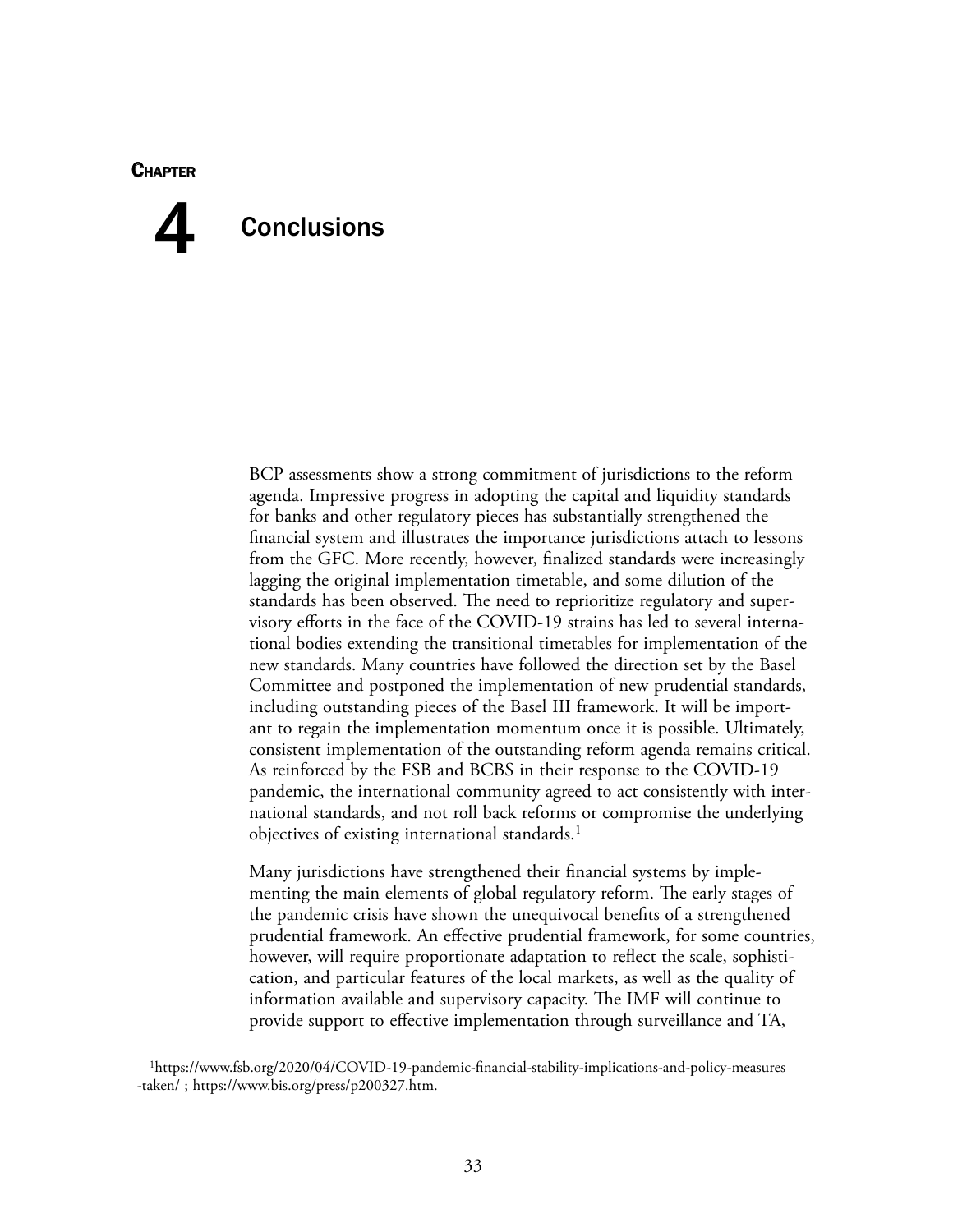



following the principles outlined in Box 3 to preserve the thrust of the international prudential framework and the BCPs.

A strong institutional setting for supervision is the foundation for a sound financial system, but not straightforward to put into place. The assessments indicate that, almost across the board, there is a need to enhance the institutional arrangements for the supervisory processes. When the institutional elements are in place (including clear mandates and a transparent system of accountability, sufficiency of powers, skills, and resources),

supervisors can meet their primary objective of supporting a safe and sound financial system.

Regulatory reform requires strong supervision and enforcement to achieve its full effectiveness. Many strides have been made in the evolution of supervisory techniques, including the increasing use of RBS and forward-looking techniques from stress testing, as well as peer group approaches to business model analysis. Progress is not universal, however, and some countries are facing challenges, including inadequate data, poor information systems, and lack of supervisory capacity to adopt the new analytical techniques. Efforts to enhance supervisory capacity in traditional areas as well as new risks to financial stability, whether financial innovation, climate change, or cyber threat, need to continue.

The consequences of poor governance, weak risk management, and lack of timely supervisory action were key lessons from the GFC. The financial stresses triggered by the COVID-19 pandemic will test these same areas again. In some instances, IMF programs have required reforms to address weaknesses in governance, risk management, and related parties to restore and secure financial stability. Likewise, IMF staff have provided TA in these areas (Figure 8). The notable lack of supervisory focus on related party risks suggests that there is a role for the international community to amplify guidance or regulations. The current pandemic may in fact have intensified the risk of abuse of banks through related party channels as a need for credit will apply to connected counterparties as much as other borrowers and the bank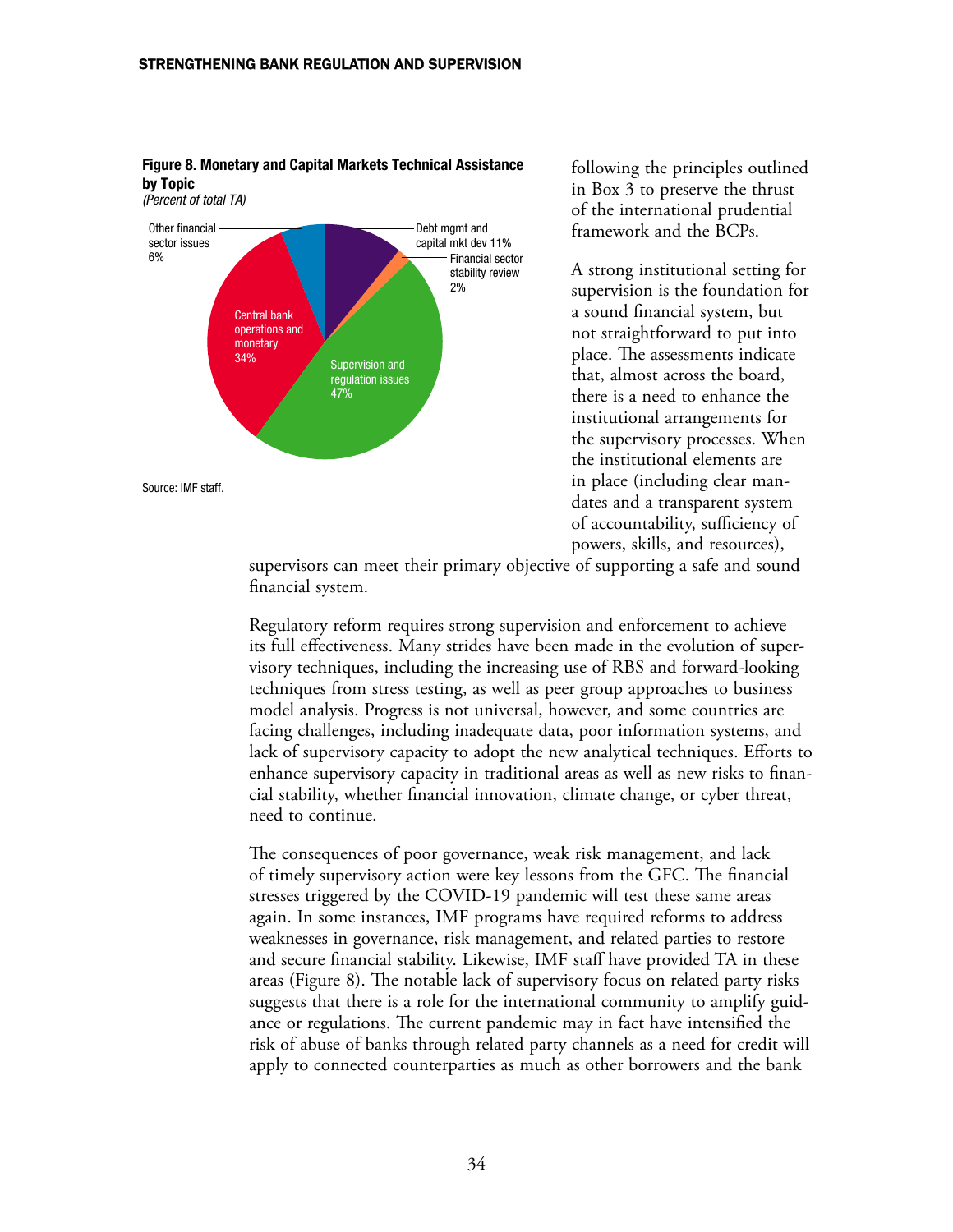may not possess the ability to establish appropriate terms or deny the credit. Greater priority may be needed to address the issue.

The COVID-19 pandemic makes it urgent to enhance the framework for the management of problem assets. Weaknesses in the framework for asset classification and provisioning are pervasive in many countries. These weaknesses adversely affect bank capital adequacy, market discipline, and the integrity of reporting to supervisors, ultimately preventing appropriate risk assessment and control of a bank's credit risk exposure. National authorities and standard setters need to renew their efforts to build a sound and internationally harmonized framework for the management of problem assets that can address challenges such as the ones posed by the COVID-19 pandemic.

IMF staff will continue to provide active support to jurisdictions wishing to benefit from relevant aspects of the reform agenda, whether through TA or FSAPs. Through surveillance and TA work, staff will continue to promote the importance of sound institutional setting for financial sector supervision that includes adequacy of skills and resources and unambiguous mandates for financial sector supervisors, as highlighted in the international standards. Efforts will focus on building supervisory capacity in traditional banking supervision areas, such as risk-based supervision, corporate governance, and credit risk as well as in new risks to financial stability such as fintech, cyber risks, and climate change. All of this work will be guided by the proportional approach and principles that were outlined earlier in the paper (Box 2) as advice must be shaped to the context of the jurisdiction and will need to take into account the effects of the COVID-19 pandemic on financial systems and institutions.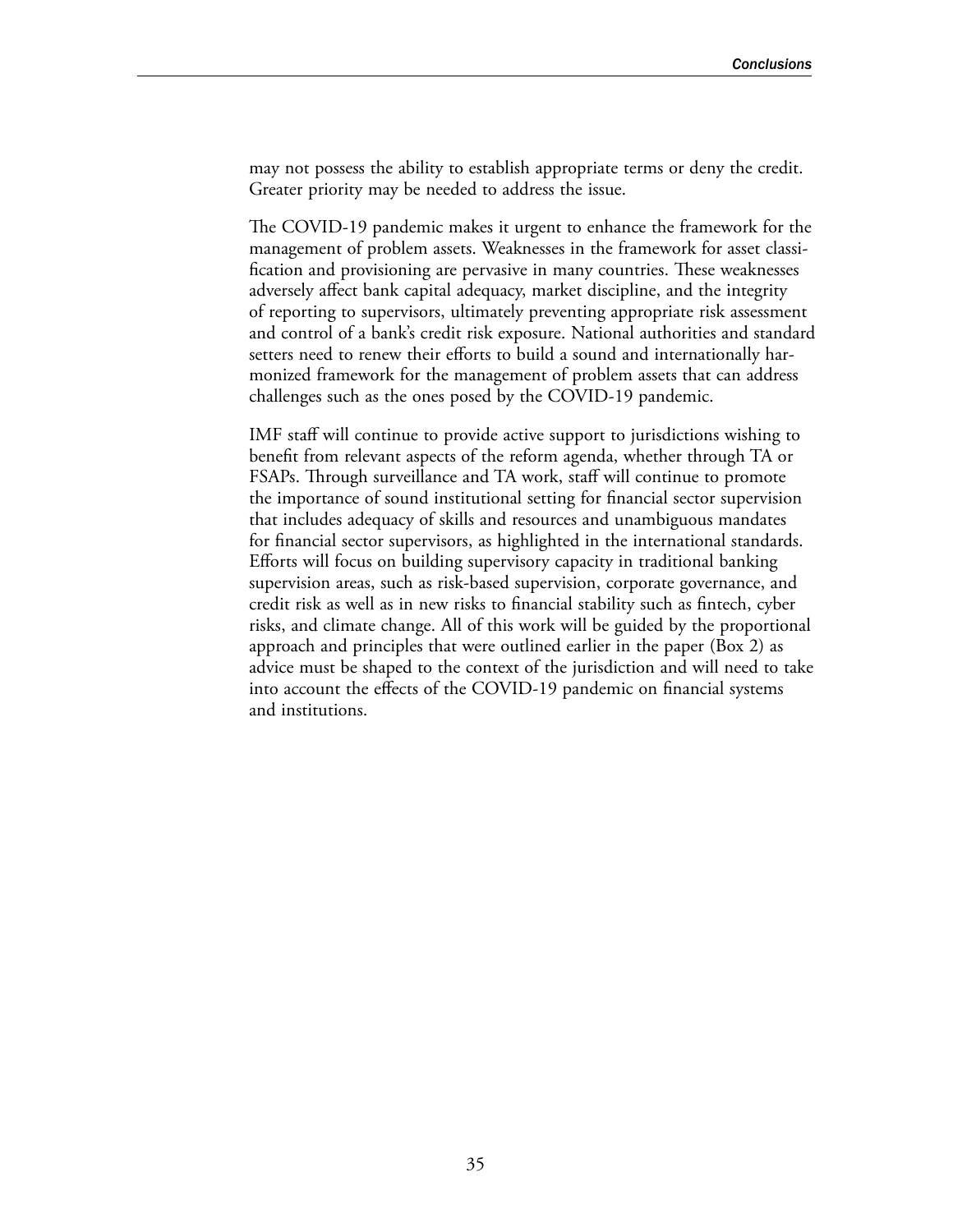### Box 3. Basel Core Principles for Effective Banking Supervision

The BCP are standards—agreed and issued by the BCBS—for sound prudential regulation and supervision of banks (BCBS 2012). The BCP were originally issued in 1997 and have been refreshed twice, in 2006 and 2012, to provide greater guidance to supervisors and enhance the minimum standards for banking supervision. All the postcrisis prudential regulatory reforms and the revised expectations for the supervision of the banking sector are embedded into the BCP, through references to the individual prudential standards issued by the BCBS that are in force at the time of an assessment.

The BCP methodology draws on the insights and practices of supervisors around the globe. It sets out expectations for the legal and regulatory framework, and the supervisory approach, techniques, data, and intervention (remedial action). By adopting a broad and collaborative approach in its preparation, which aimed to be as inclusive as possible, using a global consultation and discussion at the International Conference of Banking Supervisors, the methodology is able to pool and distill experience and skill from as diverse a set of countries as possible.

The BCP provide a structure that looks comprehensively at the many dimensions of banking supervision. The BCP are composed of a set of 29 high-level principles divided between what supervisors do and what they expect banks to do. Each principle sets out specific essential criteria that are needed to satisfy that principle. Principles 1 to 13 address supervisory powers, responsibilities, and functions, focusing on effective risk-based supervision and the need for early intervention and timely supervisory actions. Principles 14 to 29 cover supervisory expectations of banks, emphasizing the importance of good corporate governance and risk management, as well as compliance with supervisory standards.

Assessments of the BCP by external parties grade each principle following a four-point scale: compliant (C), largely compliant (LC), materially noncompliant (MNC) and noncompliant (NC). The methodology includes guidance on how a grade should be evaluated. It should be noted, however, that the primary goal of the assessment is not to apply a "grade" but rather to focus the authorities on areas needing attention.

The BCP methodology itself is founded on the proportionality approach making the BCP universally applicable. The BCP apply to all supervisory authorities, whether they are standalone authorities, integrated authorities, or banking supervisory arms of central banks. They are also relevant to all types of banking entities. Further, although the principles explicitly include many elements that form a minimum part of what supervisors should do, they do not instruct supervisors how to execute those elements. In addition, the BCP allow supervisors to adapt their processes and actions to the size, complexity, and risk profile of the institutions under supervision. The BCPs are for everyone.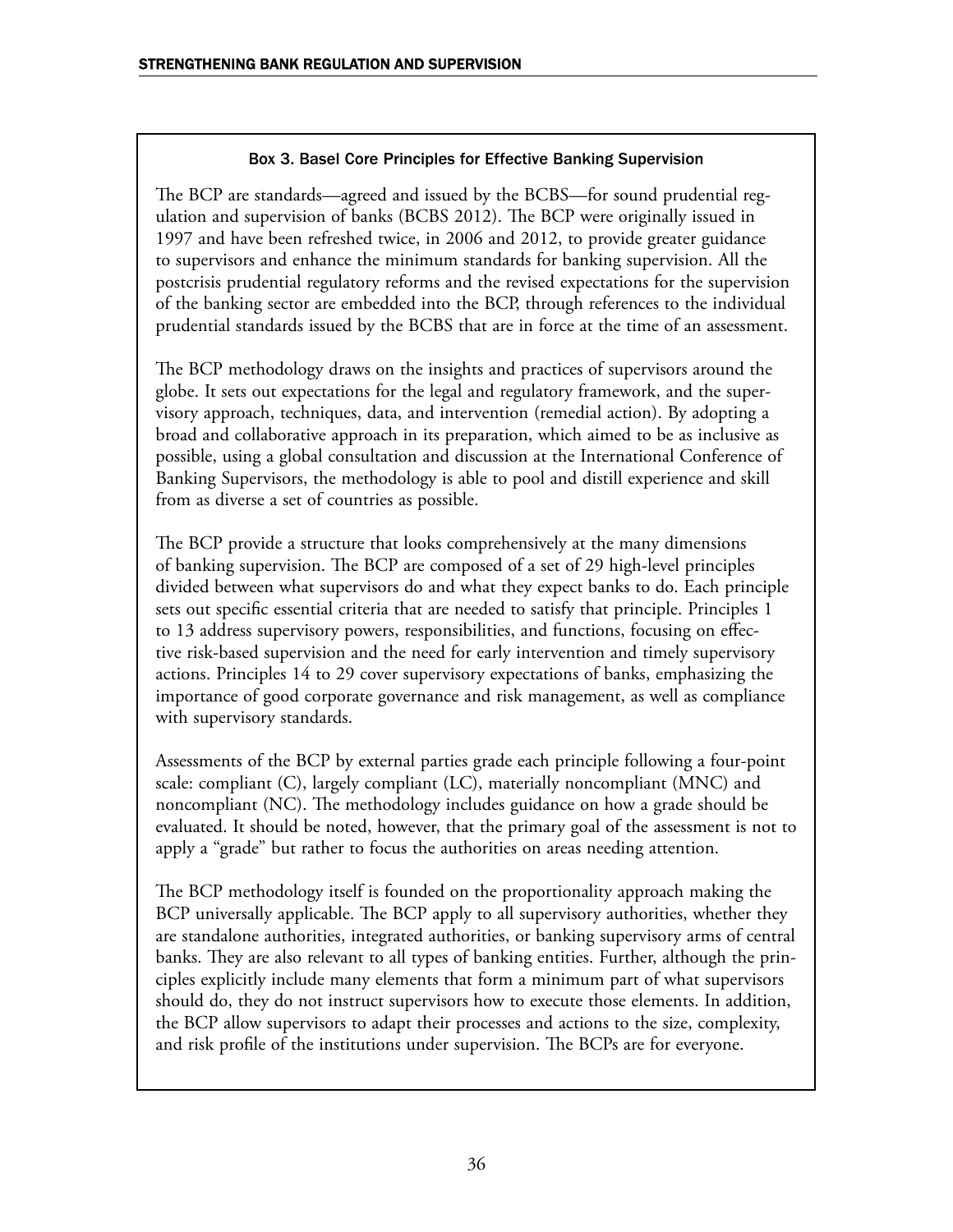## Annex 1. Econometric Analysis

#### Testable Hypothesis

This paper tests whether BCP compliance correlates with higher bank soundness on average, and whether this association is different across banks depending on their size and/or ownership type (domestic vs. foreign owned).

#### Model Specification

$$
Z_{ij} = \beta_0 + \beta_1 X_{1j} + \beta_2 X_{2ij} + \beta_3 X_{3j} + e_{ij}
$$

where *i* indicates a bank and *j* indicates a country:

 $Z_{ii}$  = ln(Z\_score)

 $X_{1j}$  = compliance score on a specific Basel core principle in country  $j$ 

 $X_{2ii}$ = vector of bank characteristics (see below for a list of bank-level controls)

*X*3*j* = vector of country characteristics (see below for a list of country-level controls)

A natural logarithm is taken of Z-score to smooth out higher values of the Z-score and avoid truncating the dependent variable at 0.

$$
Z\_score = \frac{\text{ROA} + (\text{E/A})}{\text{std.}( \text{ROA})}
$$

*Z*\_*score* denotes the number of standard deviations (using five-year window) by which returns would have to fall from the mean, to wipe out all equity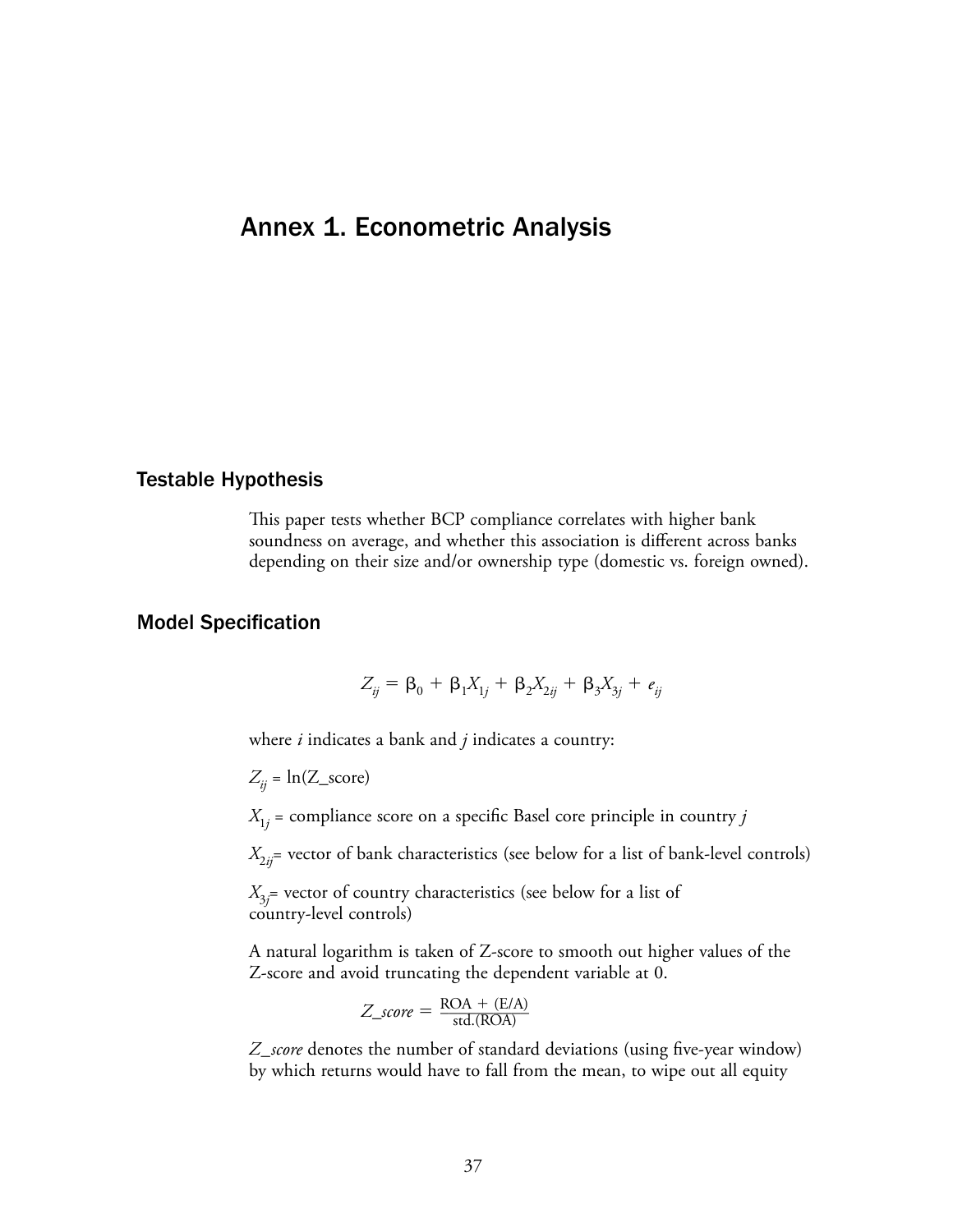in the bank. A higher Z-score indicates lower overall bank risk and is thus a broad measure of bank soundness.

The model is estimated using the Ordinary Least Squares in a pooled cross-sectional analysis with time controls.

### Main Explanatory Variable of Interest (X<sub>1j</sub>)

BCP compliance grade on 1–4 scale (where Noncompliant /NC/=1, Materially Noncompliant /MNC/=2, Largely Compliant /LC/=3, Compliant /C/=4).

 $\frac{\text{Controls}}{\text{X}_{2ij}}$  and  $\text{X}_{3j}$ 

- *bank level (* $X_{2ii}$ *)* are lagged by 1 year: bank size (total assets), capitalization (equity ratio), profitability (return on assets [ROA]), cost efficiency (overhead costs to total assets), liquidity (liquid assets to total assets), bank specialization (commercial bank indicator).
- *country level (X*3*<sup>j</sup> )*: country size (Gross Domestic Product [GDP]), development level (GDP per Capita and GDP per Capita Growth), inflation, rule of law (World Bank's World Governance Indicators database).

In the heterogeneity analysis, large banks are defined as banks that are larger or equal to 10 percent of a country's GDP, while foreign owned banks' classification refers to the foreign subsidiaries as opposed to domestic banks. The results presented are robust to using a threshold of 5 percent of country's GDP to indicate large banks. The ownership information is only available in Fitch Connect for the latest year in the database (that is, current status at the time of downloading the sample), so the authors use backward extrapolation where needed, under the assumption that the ownership status has not changed since the year of the BCP assessment.

Given that the sample has only 26 countries, clustering standard errors at the country level is problematic due to the low number of clusters. The econometric issue of few clusters is discussed by Miller and Cameron (2015). Despite this data limitation, a robustness check clustering the standard errors at the country level does preserve the bulk of our results.

This econometric analysis focus on three CPs—CPs 1, 2, and 14—that are particularly informative about the institutional set up for supervision and governance of banks and, therefore, builds the foundation for compliance with other CPs. Given their foundational nature, these CPs are also less likely to be biased due to double jeopardy and proportionality considerations in grading. Importantly, these CPs also have sufficiently high variation in grades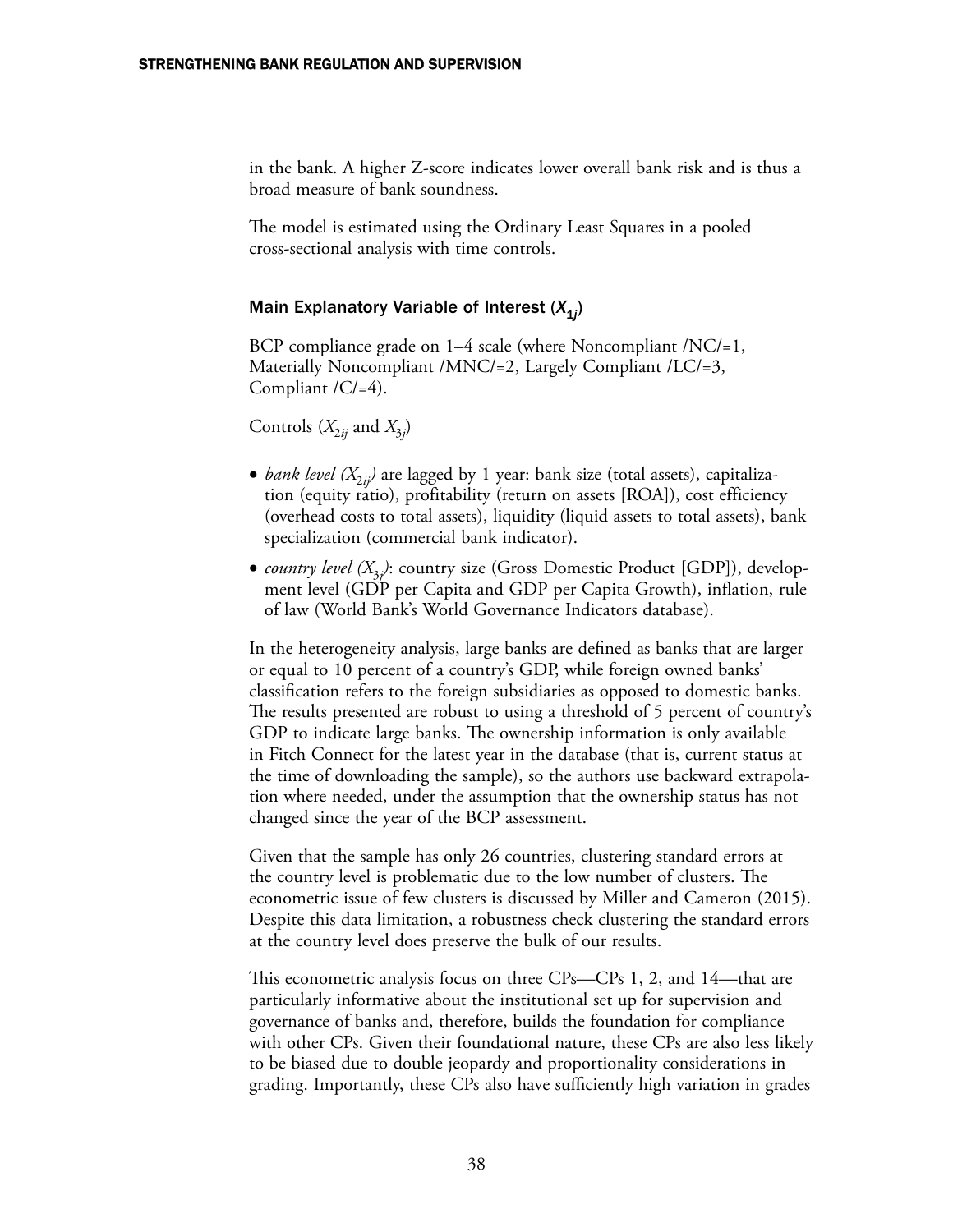| <b>Economy Name</b>          | <b>Number of Banks</b> | <b>Percent of Total</b> |
|------------------------------|------------------------|-------------------------|
| Albania                      | 6                      | 0.07                    |
| Austria                      | 30                     | 0.35                    |
| Azerbaijan                   | 10                     | 0.12                    |
| Bahrain                      | 11                     | 0.13                    |
| <b>Bulgaria</b>              | 8                      | 0.09                    |
| China                        | 71                     | 0.83                    |
| Democratic Republic of Congo | 3                      | 0.03                    |
| Denmark                      | 49                     | 0.57                    |
| Georgia                      | 8                      | 0.09                    |
| Germany                      | 1,256                  | 14.62                   |
| Guatemala                    | 3                      | 0.03                    |
| Hong Kong SAR                | 5                      | 0.06                    |
| Iceland                      | 5                      | 0.06                    |
| India                        | 49                     | 0.57                    |
| Ireland                      | $\overline{4}$         | 0.05                    |
| Italy                        | 206                    | 2.4                     |
| Japan                        | 137                    | 1.59                    |
| Kazakhstan                   | 11                     | 0.13                    |
| Norway                       | 78                     | 0.91                    |
| <b>Russian Federation</b>    | 408                    | 4.75                    |
| Singapore                    | 6                      | 0.07                    |
| South Africa                 | $\overline{7}$         | 0.08                    |
| Switzerland                  | 229                    | 2.67                    |
| Turkey                       | 7                      | 0.08                    |
| <b>United Kingdom</b>        | 56                     | 0.65                    |
| <b>United States</b>         | 5,927                  | 69                      |
| <b>Total</b>                 | 8,590                  | 100                     |

Annex Table 1. Banks Distribution per Economy

Sources: Fitch Connect; and IMF staff calculations.

in the regression sample of banks to enable meaningful econometric testing. Namely, the estimation sample is strongly concentrated in AEs which typically have more banks (Annex Table 1) and high CP compliance, which results in little variation for most CPs.

#### Data

The paper combines data from IMF Standards and Codes Database on BCP assessments between 2013 and 2017 with internationally standardized data on bank financials from Fitch Connect and macroeconomic data from the World Bank databases on World Development Indicators and Worldwide Governance Indicators. The sample is restricted to commercial, cooperative, and savings banks. The resulting sample used in the regression comprises 8,590 banks from 26 countries (Annex Tables 1 and 2).

To alleviate concerns of the sample being unevenly distributed across countries, we perform a robustness check where we drop the US banks—which account for the largest chunk of the sample. In doing so, our overall conclusions remain.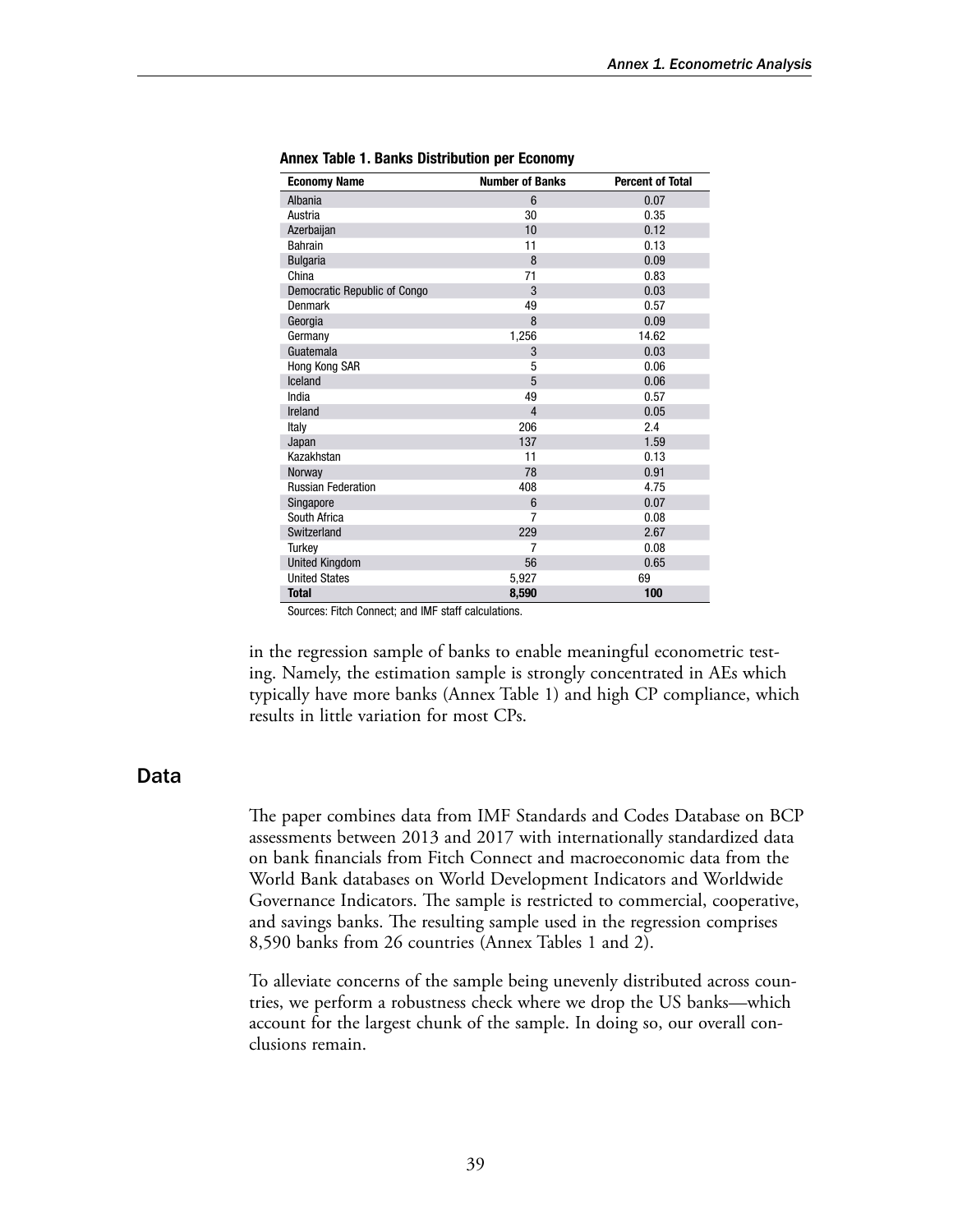|                                   | <b>Observations</b> | <b>Mean</b> | <b>Median</b> | Min          | <b>Max</b>   | Std. Dev. |
|-----------------------------------|---------------------|-------------|---------------|--------------|--------------|-----------|
| <b>BANK LEVEL</b>                 |                     |             |               |              |              |           |
| $Z$ -score                        | 8,590               | 131.11      | 67.04         | 2.56         | 1,257.13     | 202.90    |
| Bank size (millions of<br>USD)    | 8,590               | 3,663.33    | 239.51        | 4.07         | 3,367,898    | 54,384.43 |
| Equity to total assets            | 8,590               | 0.12        | 0.1           | 0.004        | 0.9997       | 0.08      |
| Return on assets                  | 8,590               | 0.01        | 0.01          | $-0.28$      | 0.59         | 0.02      |
| Overhead costs to total<br>assets | 8,590               | 0.04        | 0.03          | 6.64E-05     | 0.997        | 0.06      |
| Liquid assets to total<br>assets  | 8,590               | 0.13        | 0.09          | 3.08E-05     | $\mathbf{1}$ | 0.13      |
| Commercial bank                   | 8,590               | 0.72        | $\mathbf{1}$  | $\mathbf{0}$ | $\mathbf{1}$ | 0.45      |
| Large bank ( $\geq 10\%$<br>GDP)  | 8,590               | 0.003       | $\mathbf{0}$  | $\mathbf{0}$ | 1            | 0.06      |
| Large bank ( $\geq 5\%$<br>GDP)   | 8,590               | 0.006       | $\mathbf{0}$  | $\mathbf{0}$ | 1            | 0.08      |
| Foreign bank (2013)               | 2,527               | 0.08        | $\bf{0}$      | $\mathbf{0}$ | $\mathbf{1}$ | 0.27      |
| <b>COUNTRY LEVEL</b>              |                     |             |               |              |              |           |
| GDP (bill USD)                    | 26                  | 1,943.49    | 370.82        | 12.75        | 16,710.46    | 3,795.21  |
| GDP per capita                    | 26                  | 30,192.62   | 28,006.98     | 397.34       | 90,132.35    | 25,632.30 |
| GDP per capita<br>growth          | 26                  | 2.02        | 1.75          | $-2.86$      | 8.01         | 2.44      |
| Inflation rate                    | 26                  | 1.97        | 1.84          | $-8.81$      | 8.10         | 3.29      |
| Rule of law index                 | 26                  | 0.67        | 0.42          | $-1.45$      | 2.10         | 1.14      |
| CP1 compliance                    | 26                  | 3.23        | 3             | 1            | 4            | 0.76      |
| CP2 compliance                    | 26                  | 2.50        | 2.50          | 1            | 4            | 0.65      |
| CP14 compliance                   | 26                  | 2.92        | 3             | 1            | 4            | 0.74      |

| Annex Table 2. Descriptive Statistics of Estimation Sample |  |  |  |  |  |
|------------------------------------------------------------|--|--|--|--|--|
|------------------------------------------------------------|--|--|--|--|--|

Sources: Fitch Connect; IMF, Standards and Codes database; World Bank; and IMF staff calculations.

#### Interpretation of Results

The estimated coefficients (Annex Table 3) should be interpreted as correlations between the dependent variable and our main explanatory variable of interest, rather than necessarily a causal relationship. Although we control for a rich set of covariates, endogeneity issues may still arise, including omitted variable bias from factors we could not control for (or do so fully), and reverse causality.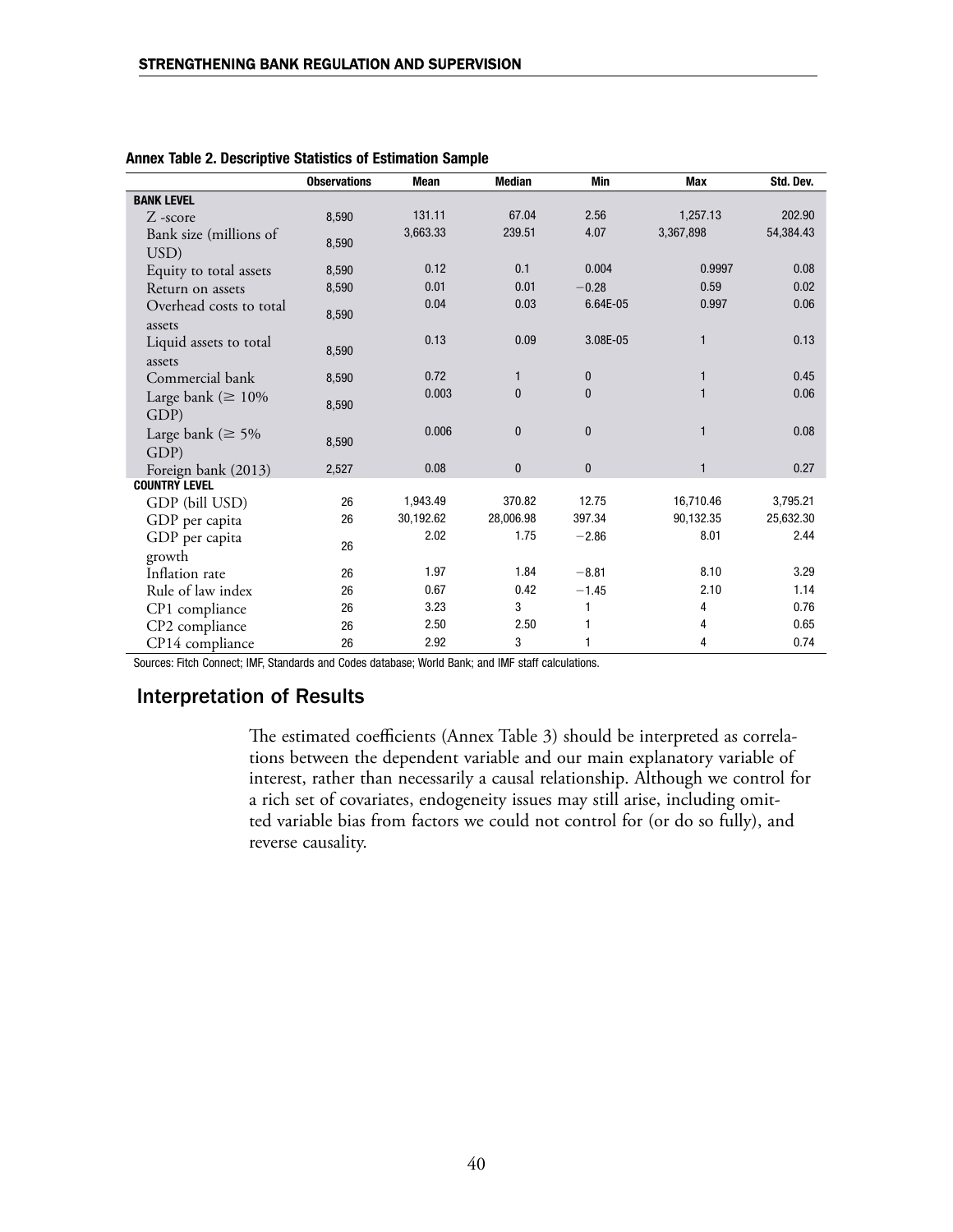| CP1 (Responsibilities, Objectives, and Powers)                                       |            |                     |                             |  |  |  |
|--------------------------------------------------------------------------------------|------------|---------------------|-----------------------------|--|--|--|
|                                                                                      | All        | <b>By Bank Size</b> | By Foreign Ownership        |  |  |  |
| Compliance with CP1                                                                  | $0.933***$ | $0.972***$          | $0.799***$                  |  |  |  |
|                                                                                      | (0.067)    | (0.070)             | (0.102)                     |  |  |  |
| Large bank (D) $\times$ CP1 compliance                                               |            | $-0.762**$          |                             |  |  |  |
|                                                                                      |            | (0.334)             |                             |  |  |  |
| Large bank (D)                                                                       |            | $2.558**$           |                             |  |  |  |
|                                                                                      |            | (1.069)             |                             |  |  |  |
| Foreign bank (D) $\times$ CP1 compliance                                             |            |                     | $-0.672***$                 |  |  |  |
|                                                                                      |            |                     | (0.146)                     |  |  |  |
| Foreign bank (D)                                                                     |            |                     | $2.028***$                  |  |  |  |
|                                                                                      |            |                     | (0.520)                     |  |  |  |
| <b>Adjusted R2</b>                                                                   | 0.26       | 0.26                | 0.19                        |  |  |  |
| CP2 (Independence, Accountability, Resourcing, and Legal Protection for Supervisors) |            |                     |                             |  |  |  |
|                                                                                      | All        | <b>By Bank Size</b> | <b>By Foreign Ownership</b> |  |  |  |
| Compliance with CP2                                                                  | $1.002***$ | $1.042***$          | $0.822***$                  |  |  |  |
|                                                                                      | (0.089)    | (0.091)             | (0.131)                     |  |  |  |
| Large bank (D) $\times$ CP2 compliance                                               |            | $-0.883***$         |                             |  |  |  |
|                                                                                      |            | (0.335)             |                             |  |  |  |
| Large bank (D)                                                                       |            | $1.939**$           |                             |  |  |  |
|                                                                                      |            | (0.860)             |                             |  |  |  |
| Foreign bank (D) $\times$ CP2 compliance                                             |            |                     | $-0.278**$                  |  |  |  |
|                                                                                      |            |                     | (0.119)                     |  |  |  |
| Foreign bank (D)                                                                     |            |                     | 0.473                       |  |  |  |
|                                                                                      |            |                     | (0.359)                     |  |  |  |
| <b>Adjusted R2</b>                                                                   | 0.25       | 0.26                | 0.19                        |  |  |  |
| <b>CP14 (Corporate Governance in Banks)</b>                                          |            |                     |                             |  |  |  |
|                                                                                      | All        | <b>By Bank Size</b> | <b>By Foreign Ownership</b> |  |  |  |
| Compliance with CP14                                                                 | $-0.027$   | $-0.080$            | 0.023                       |  |  |  |
|                                                                                      | (0.088)    | (0.094)             | (0.143)                     |  |  |  |
| Large bank (D) $\times$ CP14 compliance                                              |            | $0.774***$          |                             |  |  |  |
|                                                                                      |            | (0.293)             |                             |  |  |  |
| Large bank (D)                                                                       |            | $-2.872***$         |                             |  |  |  |
|                                                                                      |            | (0.959)             |                             |  |  |  |
| Foreign bank (D) $\times$ CP14 compliance                                            |            |                     | 0.347                       |  |  |  |
|                                                                                      |            |                     | (0.236)                     |  |  |  |
| Foreign bank (D)                                                                     |            |                     | $-1.333*$                   |  |  |  |
|                                                                                      |            |                     | (0.708)                     |  |  |  |
| Adjusted R2                                                                          | 0.24       | 0.24                | 0.17                        |  |  |  |
| <b>Observations</b><br>Course, IME shaff as louished                                 | 8,590      | 8,590               | 2,527                       |  |  |  |

#### Annex Table 3. Regression Estimation Results

Source: IMF staff calculations.

Dependent variable is ln[Z-score]. (D) indicates a dummy variable.

Large bank denotes a bank with total assets  $\geq$  10% GDP. Foreign bank indicates a foreign subsidiary.

The additional controls for bank characteristics are all lagged one period and include: ln[TA], equity ratio, ROA, overhead costs to TA, liquid assets to TA, commercial bank (D). TA = technical assistance.

The controls for country characteristics include: GDP, GDP per capita (level and growth), inflation, rule of law. Standard errors in parentheses. \*  $p < 0.10$ , \*\*  $p < 0.05$ , \*\*\*  $p < 0.01$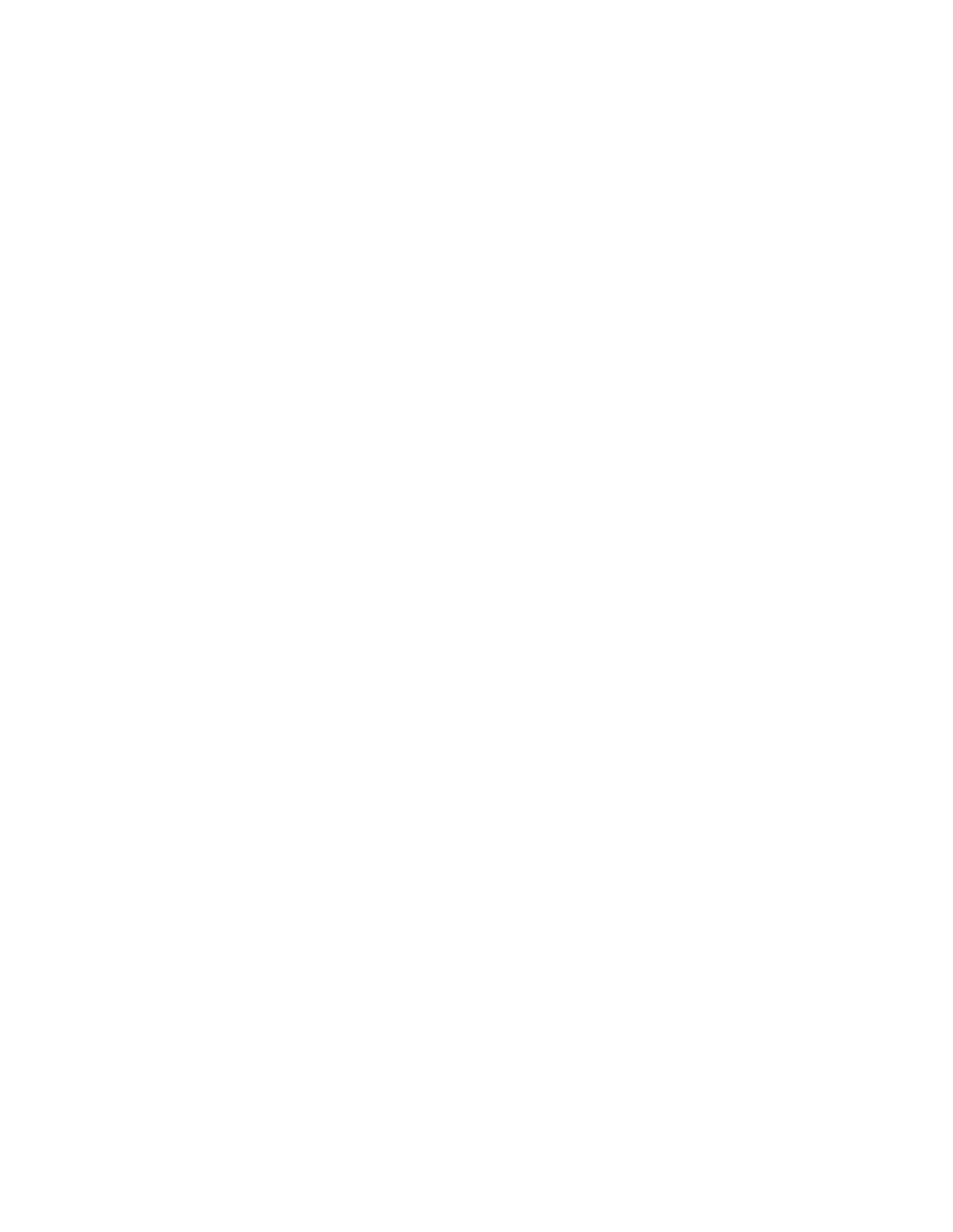## **References**

- Basel Committee on Banking Supervision (BCBS). 2012a. *Basel Core Principles for Effective Bank Supervision.* Basel: Bank for International Settlements.
- Basel Committee on Banking Supervision (BCBS). 2012b. *Principles for Supervision of Financial Conglomerates*. Basel: Bank for International Settlements.
- Basel Committee on Banking Supervision (BCBS). 2013. *Principles for Effective Risk Data Aggregation and Risk Reporting*. Basel: Bank for International Settlements.
- Basel Committee on Banking Supervision (BCBS). 2015. *Guidelines for Identifying and Dealing with Weak Banks*. Basel: Bank for International Settlements.
- Basel Committee on Banking Supervision (BCBS). 2018. *Stress Testing Principles*. Basel: Bank for International Settlements.
- Basel Committee on Banking Supervision (BCBS). 2019a. *Basel III Monitoring Report*. Basel: Bank for International Settlements.
- Basel Committee on Banking Supervision (BCBS). 2019b. *Seventeen Progress Report on Adoption of the Basel Regulatory Framework*. Basel: Bank for International Settlements.
- Basel Committee on Banking Supervision (BCBS). 2020. "RCAP on Consistency: Jurisdictional Assessments," Retrieved March 6, 2020. [https://www](https://www.bis.org/bcbs/implementation/rcap_jurisdictional.htm) [.bis.org/bcbs/implementation/rcap\\_jurisdictional.htm.](https://www.bis.org/bcbs/implementation/rcap_jurisdictional.htm)
- Bank for International Settlements (BIS). 2010. "An Assessment of the Long-Term Economic Impact of Stronger Capital and Liquidity Requirements." Basel, August.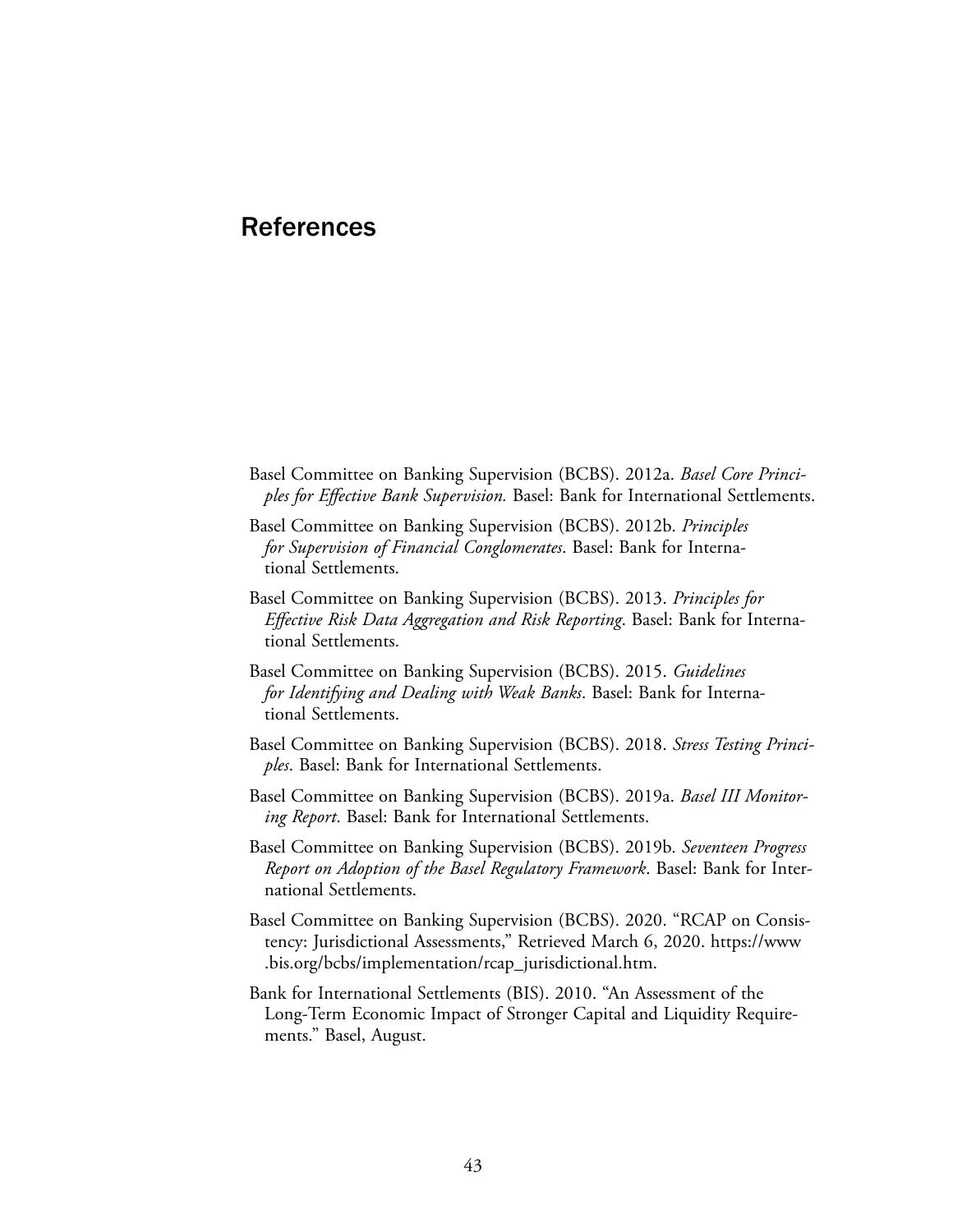- Beck, Thorsten, Emily Jones, and Peter Knaack. 2018. "Basel Standards and Developing Countries: A Difficult Relationship." VoxEU, October.
- Center for Global Development. 2019. "Making Basel III Works for Emerging Markets." Washington, May.
- Dagher, Jihad, Giovanni Dell'Ariccia, Luc Laeven, Lev Ratnovski, and Hui Tong. 2016. "Benefits and Costs of Bank Capital." IMF Staff Discussion Note 16/04, International Monetary Fund, Washington, DC.
- Davis, E. Philip, and Ugochi Obasi. 2009. "The Effectiveness of Banking Supervision." Working Paper 09–27, Brunel University, London.
- Ferreira, Caio, Nigel Jenkinson, and Christopher Wilson. 2019. "From Basel I to Basel III: Sequencing Implementation in Developing Economies." IMF Working Paper 19/127, International Monetary Fund, Washington, DC.
- Financial Stability Board (FSB). 2014. *Supervisory Intensity and Effectiveness, Progress Report on Enhanced Supervision*. Basel.
- Financial Stability Board (FSB). 2010. *Intensity and Effectiveness of SIFI Supervision: Recommendations for Enhanced Supervision*. Basel.
- Financial Stability Board (FSB). 2019. *Implementation and Effects of the G20 Financial Regulatory Reforms – 5th Annual Report*. Basel: Bank for International Settlements.
- Fraccaroli, Nicolo, Rhiannon Sowerbutts, and Andrew Whitworth. 2019. "Does Regulatory and Supervisory Independence Affect Financial Stability?" Staff Working Paper 893, Bank of England, London.
- Gambacorta, Leonardo, and Hyun Song Shin. 2018. "Why Bank Capital Matters for Monetary Policy." *Journal of Financial Intermediation* 35 (PB): 17–29.
- Hirtle, Beverly, Anna Kovner, and Matthew Plosser. 2019. "The Impact of Supervision on Bank Performance." Federal Reserve Bank of New York Staff Reports 768, Federal Reserve Bank of New York, May.
- International Monetary Fund (IMF). 2010. "The Making of Good Supervision: Learning to Say 'No.'" IMF Staff Position Note 10/08, Washington, DC.
- International Monetary Fund (IMF). 2014a. "Staff Guidance Note on Macroprudential Policy." Washington, DC, December.
- International Monetary Fund (IMF). 2014b. "Staff Guidance Note on Macroprudential Policy – Considerations for Low Income Countries." Washington, DC, November.